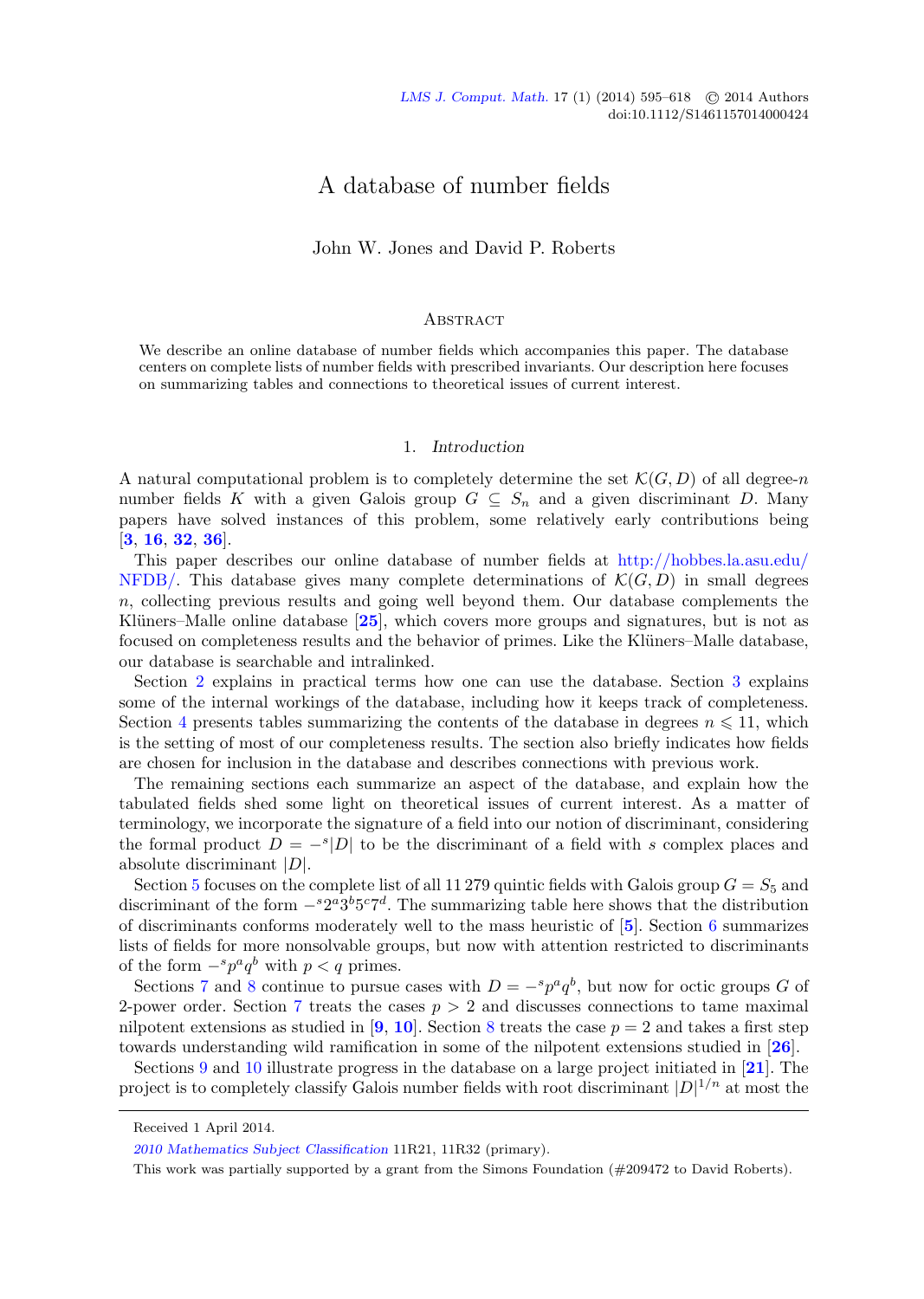Serre–Odlyzko constant  $\Omega := 8\pi e^{\gamma} \approx 44.76$ . Upper bounds on degrees coming from analysis of Dedekind zeta functions [[29](#page-22-8), [30](#page-23-2)] play a prominent role. The database gives many solvable fields satisfying the root discriminant bound. In this paper, for brevity, we restrict attention to nonsolvable fields, where, among other interesting things, modular forms [[8](#page-22-9), [35](#page-23-3)] sometimes point the way to explicit polynomials.

The database we are presenting here has its origin in posted versions of the complete tables of our earlier work [[18](#page-22-10)]. Other complete lists of fields were posted sporadically in the next ten years, while most fields and the new interface are recent additions. Results from the predecessors of the present database have occasionally been used as ingredients of formal arguments, as in for example [[12](#page-22-11), [15](#page-22-12), [31](#page-23-4)]. The more common use of our computational results has been to guide investigations into number fields in a more general way. With our recent enhancements and this accompanying paper, we aim to increase the usefulness of our work to the mathematical community.

#### 2. Using the database

<span id="page-1-0"></span>A simple way to use the database is to request  $\mathcal{K}(G, D)$  for a particular  $(G, D)$ . A related but more common way is to request the union of these sets for varying  $G$  and/or  $D$ . Implicit throughout this paper and the database is that fields are always considered up to isomorphism. As a very simple example, asking for quartic fields with any Galois group G and discriminant D satisfying  $|D| \le 250$  returns Table [2.1.](#page-1-1)

In general, the monic polynomial  $f(x) \in \mathbb{Z}[x]$  in the last column defines the field of its line, via  $K = \mathbb{Q}[x]/f(x)$ . It is standardized by requiring the sum of the absolute squares of its complex roots to be minimal, with ties broken according to the conventions of Pari's polredabs. Note that the database, like its local analog  $[20]$  $[20]$  $[20]$ , is organized around non-Galois fields. However, on a given line, some of the information refers to a Galois closure  $K<sup>g</sup>$ .

The Galois group  $G = \text{Gal}(K^g/\mathbb{Q})$  is given by its common name, as in Table [2.1,](#page-1-1) or its Tname, as in [[11](#page-22-14), [37](#page-23-5), [38](#page-23-6)], if it does not have a very widely accepted common name. Information about the group, essential for intelligibility in higher degrees, is obtainable by clicking on the group. For example, the database reports  $10T42$  as having structure  $A_5^2.4$  and hence order  $60^{2}4 = 14400$ ; moreover, it is isomorphic to 12T278, 20T457, and 20T461.

Continuing to explain Table [2.1,](#page-1-1) the column D prints  $-$ <sup>s</sup>|D|, where s is the number of complex places and  $|D|$  is given in factored form. This format treats the infinite completion  $\mathbb{Q}_{\infty} = \mathbb{R}$  on a parallel footing with the *p*-adic completions  $\mathbb{Q}_p$ . If  $n \leq 11$ , then clicking on any appearing prime  $p$  links into the local database of  $[20]$  $[20]$  $[20]$ , thereby giving a detailed description

<span id="page-1-1"></span>

| Results below are proven complete |                         |                      |  |       |                                    |  |  |  |  |  |  |  |  |
|-----------------------------------|-------------------------|----------------------|--|-------|------------------------------------|--|--|--|--|--|--|--|--|
| rd(K)                             | $\operatorname{grd}(K)$ | D                    |  | $h$ G | Polynomial                         |  |  |  |  |  |  |  |  |
| 3.29                              | 6.24                    | $-23^213^1$          |  |       | 1 $D_4$ $x^4 - x^3 - x^2 + x + 1$  |  |  |  |  |  |  |  |  |
| 3.34                              | 3.34                    | $-{}^{2}5^{3}$       |  |       | 1 $C_4$ $x^4 - x^3 + x^2 - x + 1$  |  |  |  |  |  |  |  |  |
| 3.46                              | 3.46                    | $-22^{4}3^{2}$       |  |       | 1 $V_4$ $x^4 - x^2 + 1$            |  |  |  |  |  |  |  |  |
| 3.71                              | 6.03                    | $-2337$              |  |       | 1 $D_4$ $x^4 - x^3 + 2x + 1$       |  |  |  |  |  |  |  |  |
| 3.87                              | 3.87                    | $-23^{2}5^{2}$       |  |       | 1 $V_4$ $x^4 - x^3 + 2x^2 + x + 1$ |  |  |  |  |  |  |  |  |
| 3.89                              | 15.13                   | $-2229$ <sup>1</sup> |  |       | 1 $S_4$ $x^4 - x + 1$              |  |  |  |  |  |  |  |  |
|                                   |                         |                      |  |       |                                    |  |  |  |  |  |  |  |  |

Table 2.1. Results of a query for quartic fields with absolute discriminant less than or equal to 250, sorted by root discriminant.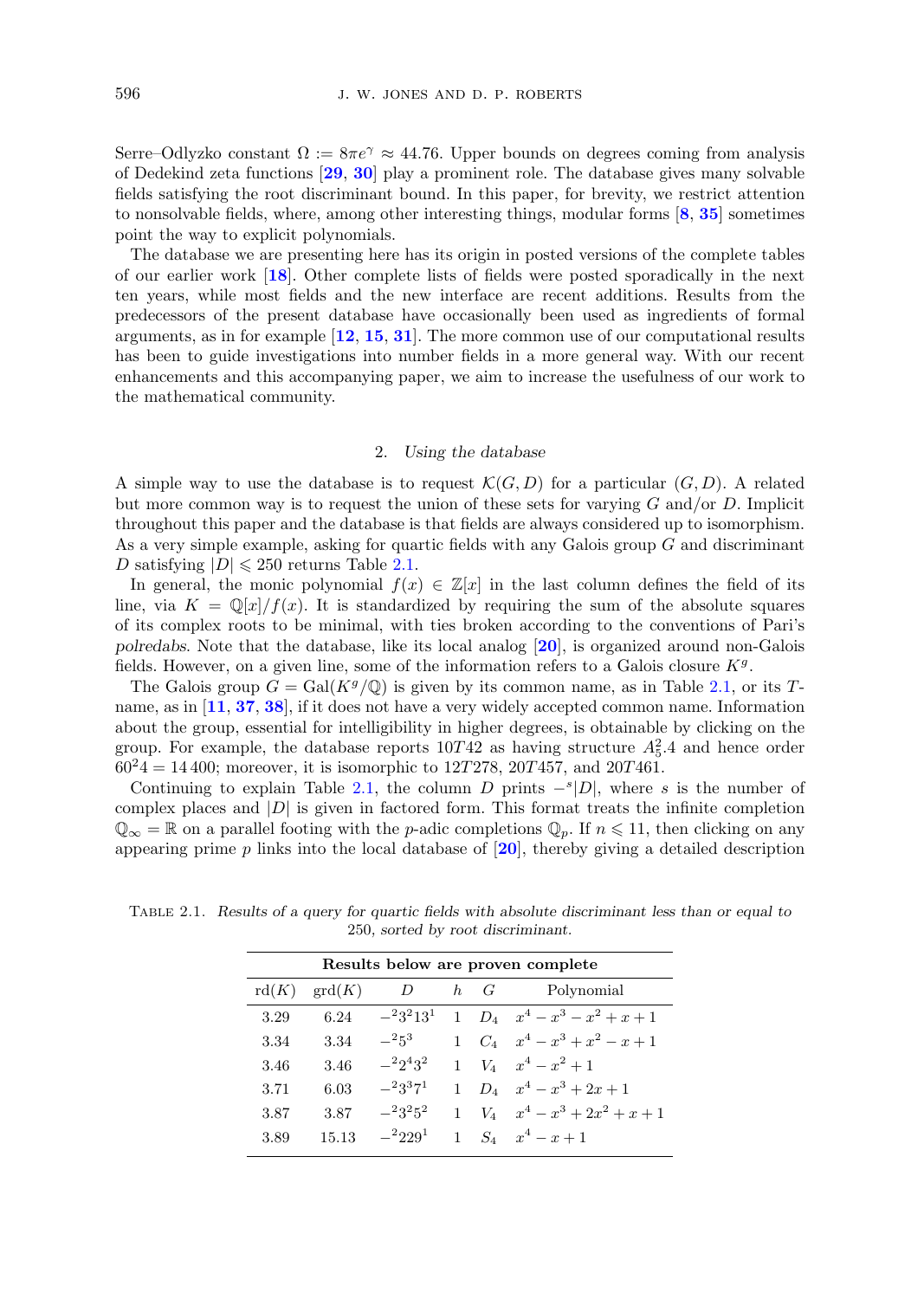of the p-adic algebra  $K_p = \mathbb{Q}_p[x]/f(x)$ . This automatic p-adic analysis also often works in degrees  $n > 11$ .

The root discriminant  $\text{rd}(K) = |D|^{1/n}$  is placed in the first column, since one commonly wants to sort by root discriminant. Here and later we often round real numbers to the nearest hundredth without further comment. When it is implemented, our complete analysis at all ramifying primes  $p$  automatically determines the Galois root discriminant of  $K$ , meaning the root discriminant of a Galois closure  $K<sup>g</sup>$ . The second column gives this more subtle invariant  $\mathrm{grd}(K)$ . Clicking on the entry gives the exact form and its source. Often it is better to sort by this column, as fields with the same Galois closure are then put next to each other. As an example, quartic fields with  $G = D_4$  come in twin pairs with the same Galois closure. The twin  $K^t$  of the first listed field K in Table [2.1](#page-1-1) is off the table because  $|D(K^t)| = 3^1 13^2 = 507$ ; however,  $\text{grd}(K^t) = \text{grd}(K) = 3^{1/2} 13^{1/2} \approx 6.24.$ 

Class numbers are given in the column h, factored as  $h_1 \ldots h_d$ , where the class group is a product of cyclic groups of size  $h_i$ . There is a toggle button, so that one can alternatively receive narrow class numbers in the same format. To speed up the construction of the table, class numbers were computing assuming the generalized Riemann hypothesis (GRH); they constitute the only part of the database that is conditional. Theoretical facts about class groups can be seen repeatedly in various parts of the database. For example, let  $n$  be an odd positive integer and consider a degree-n field K with dihedral Galois group  $D_n$ . Let L be its Galois closure with unique quadratic subfield  $F$ . Let  $p$  be a prime not dividing  $2n$  and consider the p-parts of all class groups in question. Then, decomposing via the natural  $D_n$  action on  $\text{Cl}_p(L)$  and using the triviality of  $\text{Cl}_p(\mathbb{Q})$ , one gets

<span id="page-2-1"></span>
$$
\operatorname{Cl}_p(L) \cong \operatorname{Cl}_p(K)^2 \times \operatorname{Cl}_p(F). \tag{2.1}
$$

One explicit example comes from the unique  $D_7$  field K with Galois root discriminant  $1987^{1/2} \approx 44.58$ . Illustrating  $(2.1)$ , the database reports Cl(L) = 13 · 13, Cl(K) = 13, and  $Cl(F) = 7.$ 

When the response to a query is known to be complete, the table is headed by the completeness statement shown in Table [2.1.](#page-1-1) As emphasized in the introduction, keeping track of completeness is one of the most important features of the database. The completeness statement often reflects a very long computational proof, even if the table returned is very short.

There are many other ways to search the database, mostly connected to the behavior of primes. For example, one can restrict the search to find fields with restrictions on  $\text{ord}_n(D)$  or one can search directly for fields with Galois root discriminant in a given range. On the other hand, there are some standard invariants of fields that the database does not return, such as Frobenius partitions and regulators. The database does allow users to download the list of polynomials returned, so that it can be used as a starting point for further investigation.

#### 3. Internal structure

<span id="page-2-0"></span>The website needs to be able to search and access a large amount of information. It uses a fairly standard architecture: data is stored in a MySQL database and web pages are generated by programs written in Perl.

A MySQL database consists of a collection of tables, where each table is analogous to a single spreadsheet with columns representing the types of data being stored. We use data types for integers, floating point numbers, and strings, all of which come in various sizes, that is, amount of memory devoted to a single entry. When searching, one can use equalities and inequalities where strings are ordered lexicographically.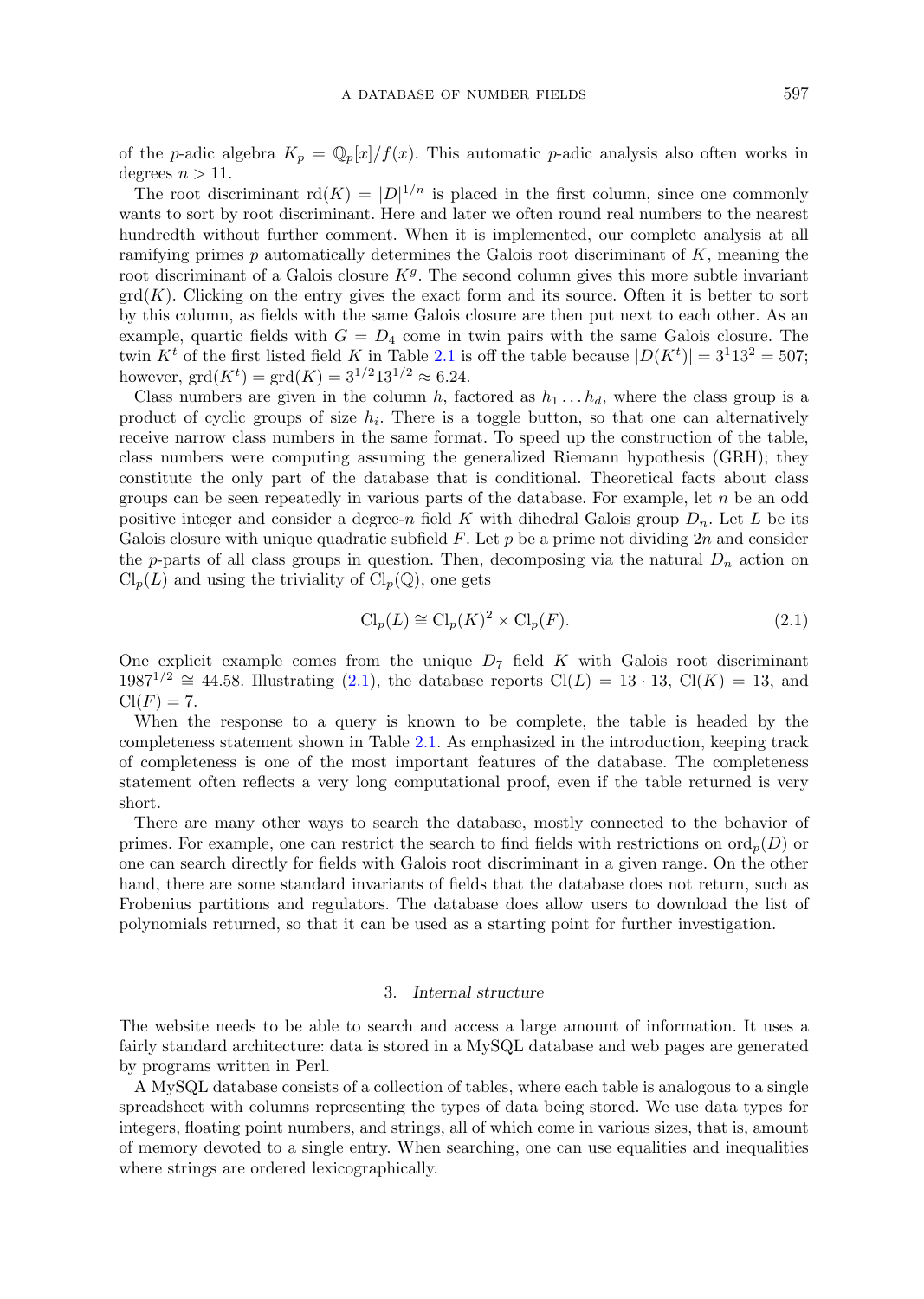When a user requests number fields, the Perl program takes the following steps.

- (1) Construct and execute a MySQL query to pull fields from the database.
- (2) Filter out fields which satisfy all of the user's requirements when needed (see below).
- (3) Check completeness results known to the database.
- (4) Generate the output web page.

The main MySQL table has one row for each field. There are columns for each piece of information indicated by the input boxes in the top portion of the search screen, plus columns for the defining polynomial (as a string), and an internal identifier for the field. The only unusual aspect of this portion of the database is how discriminants are stored and searched. The difficulty stems from the fact that many number fields in the database have discriminants which are too large to store in MySQL as integers. An option would be to store the discriminants as strings, but then it would be difficult to search for ranges: string comparisons in MySQL are lexicographic, so '11' comes before '4'. Our solution is to store absolute discriminants  $|D|$ as strings, but prepend the string with four digits which give  $\lfloor \log_{10}(|D|) \rfloor$ , padded on the left with zeros as needed. So, 4 is stored as '00004', 11 is '000111', etc. In this way we can use strings to store each discriminant in its entirety, but searches for ranges work correctly.

The MySQL table of number fields also has a column for the list of all primes which ramify in the field, stored as a string with a separator between primes. This is used to accelerate searches when it is clear from the search criteria that only a small finite list of possibilities can occur, for example when the user has checked the box that 'Only listed primes can ramify'.

Information on ramification of specific primes can be input in the bottom half of the search inputs. To aid in searches involving these inputs, we have a second MySQL table, the ramification table, which stores a list of triples. A triple (field identifier,  $p, e$ ) indicates that  $p<sup>e</sup>$  exactly divides the discriminant of the corresponding field. The most common inputs to the bottom half of the search page work well with this table, namely those which list specific primes and allowable discriminant exponents. However, the search boxes allow much more general inputs, that is, where a range of values is allowed for the prime and the discriminant exponent allows both 0 and positive values. It is possible to construct MySQL queries for inputs of this sort, but they are complicated, involve subqueries, and are relatively slow. Moreover, a search condition of this type typically rules out relatively few number fields. If a user does make such a query, we do not use the information at this stage. Instead, we invoke Step (2) above to select fields from the MySQL query which satisfy these additional requirements.

The database supports a variety of different types of completeness results. Complicating matters is that these results can be interrelated. We use four MySQL tables for storing ways in which the data is complete. In describing them,  $G$  denotes the Galois group of a field,  $n$  is the degree, s is the number of complex places, and  $|D|$  is the absolute discriminant, as above. The tables are:

- (A) store  $(n, s, B)$  to indicate that the database is complete for fields with the given n and s such that  $|D| \leqslant B$ ;
- (B) store  $(n, s, G, B)$  to indicate that the database is complete for fields with the given n, s, and G such that  $|D| \leqslant B$ ;
- (C) store  $(n, S, L)$ , where S is a list of primes and L is a list of Galois groups, to indicate that the database is complete for degree-n fields unramified outside  $S$  for each Galois group in  $L$ ;
- (D) store  $(n, G, B)$  to indicate that the database is complete for degree-n fields K with Galois group G such that  $\text{grd}(K) \leq B$ .

In each case, database entries include the degree, so individual Galois groups can be stored by their  $T$ -number (a small integer). In the third case, we store the list  $L$  by an integer whose bits indicate which T-numbers are included in the set. For example, there are 50 T-numbers in degree 8, so a list of Galois groups in that degree is a subset of  $S \subseteq \{1, \ldots, 50\}$ , which we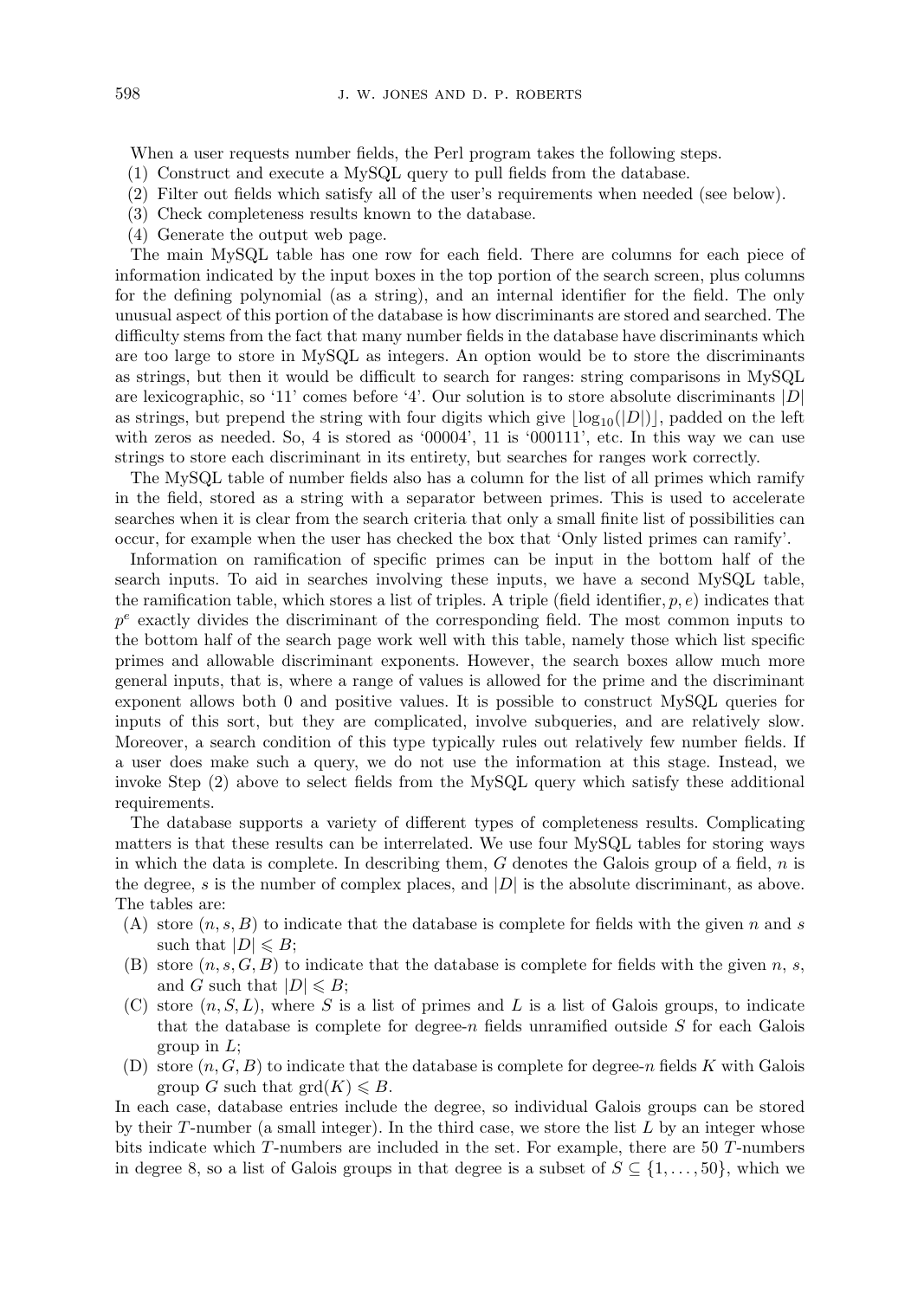represent by the integer  $\sum_{t\in S} 2^{t-1}$ . These integers are too large to store in the database as integers, so they are stored as strings and converted to multiprecision integers in Perl. The list of primes in the third table is simply stored as a string consisting of the primes and separating characters.

To start checking for completeness, we first check that there are only finitely many degrees involved, and that the search request contains an upper bound on at least one of:  $|D|$ ,  $rd(K)$ ,  $\mathrm{grd}(K)$ , or the largest ramifying prime. We then loop over the degrees in the user's search. We allow for the possibility that a search is known to be complete by some combination of completeness criteria. So, throughout the check, we maintain a list of Galois groups which need to be checked, and the discriminant values to check. If one check shows that some of the Galois groups for the search are known to be complete, they are removed from the list. If that list drops to being empty, then the search in that degree is known to be complete. Discriminant values are treated analogously.

For each degree, bounds on  $|D|$  and  $\text{rd}(K)$  are clearly equivalent. Less obviously, bounds between  $\text{rd}(K)$  and  $\text{grd}(K)$  are related. In particular, we always have  $\text{rd}(K) \leq \text{grd}(K)$ , but also have, for each Galois group,  $\text{grd}(K) \leq \text{rd}(K)^{\alpha(G)}$ , where  $\alpha(G)$  is a rational number depending only on  $G$  (see [[23](#page-22-15)]).

We then perform the following checks.

- We compare the request with Tables A, B, and D for discriminant bound restrictions.
- Remove Galois groups from the list to be checked based on grd.
- If there are at most ten discriminants not accounted for, check each individually against Table C.
- If there is a bound on the set of ramifying primes, which could arise from the user checking 'Only these primes ramify', or from a bound on the maximum ramifying prime, check Table C.

### 4. Summarizing tables

<span id="page-4-0"></span>The tables of this section summarize all fields in the database of degree less than or equal to eleven. Numbers in tables which are known to be correct are given in regular type. Numbers which are merely the bounds which come from perhaps incomplete lists of fields are given in italics. The table has a line for each group  $nTj$ , sorted by degree n and the index j. A more descriptive name is given in the second column.

The next four columns represent a main focus of the database, complete lists of fields ramified within a given set of primes. As a matter of notation, we write for example  $\mathcal{K}(G, -^*p^*q^*)$  to denote the union of all  $\mathcal{K}(G, -^s p^a q^b)$ . The database contains completeness results for many other prime combinations beyond those given in the table; §§ [5–](#page-10-0)[8](#page-15-0) give examples of these further completeness results.

|                | Degree 2       |                                                                                                                     |                |            |             |       |                         |                           |         |  |  |  |  |  |
|----------------|----------------|---------------------------------------------------------------------------------------------------------------------|----------------|------------|-------------|-------|-------------------------|---------------------------|---------|--|--|--|--|--|
| T              | G              | $\{2,3\}$                                                                                                           | $\{2, 5\}$     | $\{3, 5\}$ | $\{2,3,5\}$ | rd(K) | $\operatorname{grd}(K)$ | $ \mathcal{K}[G,\Omega] $ | Tot     |  |  |  |  |  |
|                | $\overline{2}$ |                                                                                                                     |                | 3          | 15          | 1.73  | 1.73                    | 1220                      | 1216009 |  |  |  |  |  |
|                | Degree 3       |                                                                                                                     |                |            |             |       |                         |                           |         |  |  |  |  |  |
| T              | G              | $\{2,3,5\}$<br>rd(K)<br>${2,3}$<br>$\{3, 5\}$<br>$\{2, 5\}$<br>$ \mathcal{K}[G,\Omega] $<br>$\operatorname{grd}(K)$ |                |            |             |       |                         |                           |         |  |  |  |  |  |
|                | 3              |                                                                                                                     | $\overline{0}$ |            |             | 3.66  | 3.66                    | 47                        | 1015    |  |  |  |  |  |
| $\overline{2}$ | $S_3$          | 8                                                                                                                   |                | 5          | 31          | 2.84  | 4.80                    | 610                       | 856522  |  |  |  |  |  |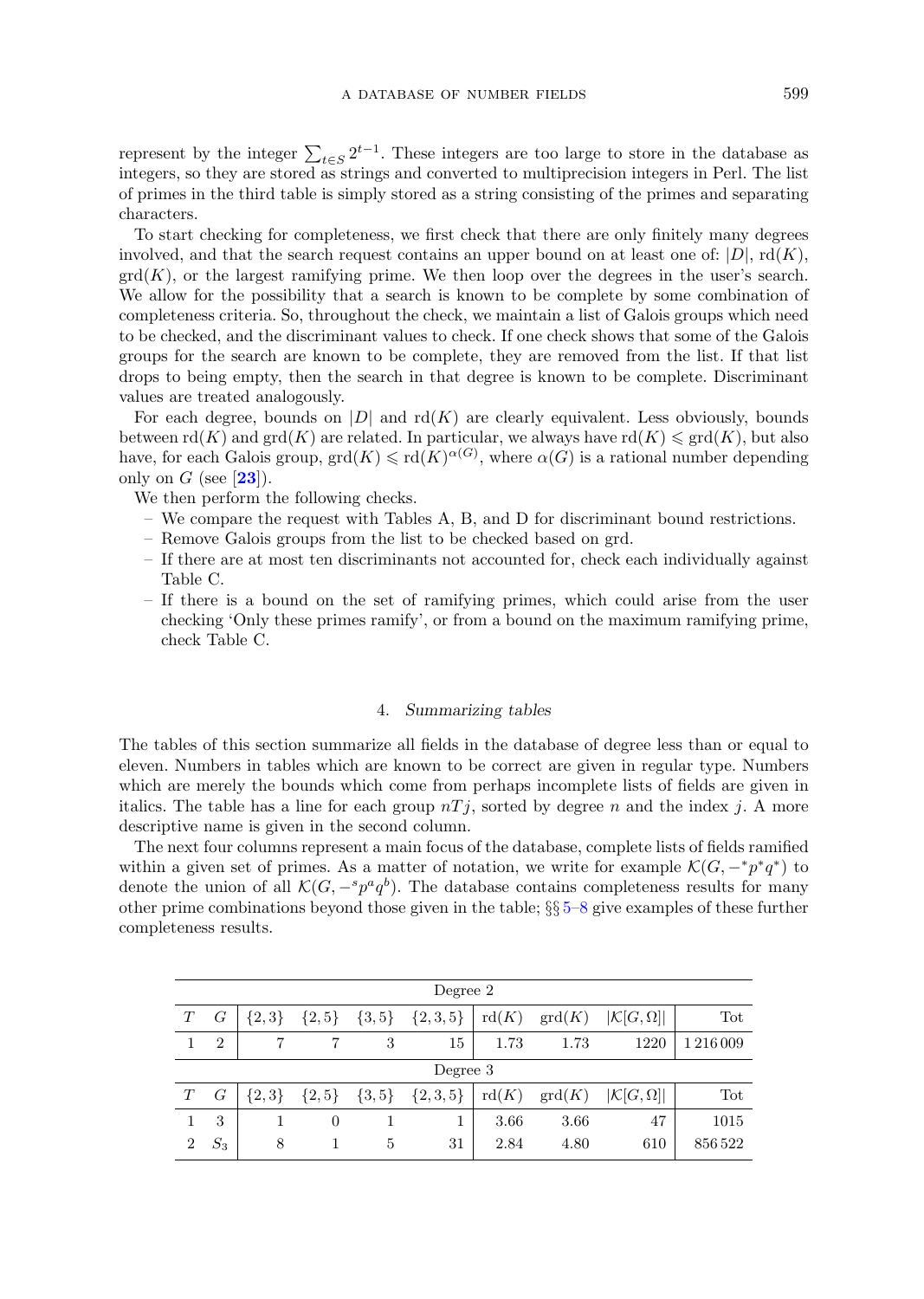|                  |                      |                         |                  |                         | Degree 4          |                  |                         |                           |                               |
|------------------|----------------------|-------------------------|------------------|-------------------------|-------------------|------------------|-------------------------|---------------------------|-------------------------------|
| $\cal T$         | G                    | ${2,3}$                 | ${2, 5}$         | $\{3, 5\}$              | $\{2,3,5\}$       | $\mathrm{rd}(K)$ | $\gcd(K)$               | $ \mathcal{K}[G,\Omega] $ | $\operatorname{\mathsf{Tot}}$ |
| $\mathbf{1}$     | $\overline{4}$       | $\overline{4}$          | $12\,$           | $\sqrt{2}$              | 24                | $3.34\,$         | $3.34\,$                | 228                       | 10078                         |
| $\,2$            | $2^2\,$              | $\overline{\mathbf{7}}$ | $\overline{7}$   | $\,1$                   | 35                | $3.46\,$         | $3.46\,$                | $2421\,$                  | $52\,559$                     |
| $\,3$            | $\mathcal{D}_4$      | $\sqrt{28}$             | $24\,$           | $\boldsymbol{0}$        | 176               | $3.29\,$         | $6.03\,$                | 2850                      | $1\,228\,701$                 |
| $\overline{4}$   | $A_4$                | $\mathbf{1}$            | $\boldsymbol{0}$ | $\boldsymbol{0}$        | $\mathbf{1}$      | $7.48\,$         | $10.35\,$               | 59                        | 28786                         |
| $\bf 5$          | $\mathcal{S}_4$      | $22\,$                  | $\,3$            | $\mathbf{1}$            | 143               | $3.89\,$         | $13.56\,$               | $527\,$                   | 720 093                       |
|                  |                      |                         |                  |                         | Degree 5          |                  |                         |                           |                               |
| $\cal T$         | $\cal G$             | ${2,3}$                 | ${2, 5}$         | ${3, 5}$                | $\{2,3,5\}$       | rd(K)            | $\operatorname{grd}(K)$ | $ \mathcal{K}[G,\Omega] $ | Tot                           |
| $\mathbf{1}$     | $\bf 5$              | $\boldsymbol{0}$        | $\mathbf{1}$     | $\,1$                   | 1                 | $6.81\,$         | $6.81\,$                | $\scriptstyle{7}$         | 181                           |
| $\,2$            | $D_5$                | $\boldsymbol{0}$        | $\sqrt{4}$       | $\sqrt{2}$              | $\,8\,$           | 4.66             | $6.86\,$                | 146                       | $11\,595$                     |
| $\,3$            | $\mathcal{F}_5$      | $\,1\,$                 | 19               | $\overline{\mathbf{7}}$ | 82                | $8.11\,$         | $11.08\,$               | 102                       | 1646                          |
| $\overline{4}$   | $A_5$                | $\boldsymbol{0}$        | $\bf 5$          | $\,6$                   | 62                | $7.14\,$         | 18.70                   | $78\,$                    | 98138                         |
| $\bf 5$          | $\mathcal{S}_5$      | $\bf 5$                 | 38               | 22                      | $1353\,$          | $4.38\,$         | $24.18\,$               | 192                       | 898183                        |
|                  |                      |                         |                  |                         | $\bar{D}$ egree 6 |                  |                         |                           |                               |
| $\boldsymbol{T}$ | $\cal G$             | ${2,3}$                 | ${2, 5}$         | $\{3, 5\}$              | $\{2,3,5\}$       | $\mathrm{rd}(K)$ | $\gcd(K)$               | $ \mathcal{K}[G,\Omega] $ | Tot                           |
| $\mathbf{1}$     | $\,6$                | $\scriptstyle{7}$       | $\boldsymbol{0}$ | $\sqrt{3}$              | 15                | $5.06\,$         | $5.06\,$                | 399                       | $5291\,$                      |
| $\,2$            | $\mathcal{S}_3$      | $8\,$                   | $\mathbf{1}$     | $\rm 5$                 | $31\,$            | $4.80\,$         | $4.80\,$                | $610\,$                   | $8353\,$                      |
| $\,3$            | $\mathcal{D}_6$      | 48                      | $\,6\,$          | $10\,$                  | $\rm 434$         | $4.93\,$         | $8.06\,$                | 3590                      | 149 303                       |
| $\,4\,$          | $\mathcal{A}_4$      | $\,1\,$                 | $\boldsymbol{0}$ | $\boldsymbol{0}$        | $\mathbf{1}$      | $7.32\,$         | $10.35\,$               | 59                        | 5219                          |
| $\mathbf 5$      | $3\wr 2$             | 8                       | $\boldsymbol{0}$ | $\bf 5$                 | $31\,$            | $4.62\,$         | $10.06\,$               | $254\,$                   | 8207                          |
| $\,6$            | $2 \wr 3$            | $\scriptstyle{7}$       | $\boldsymbol{0}$ | $\boldsymbol{0}$        | 15                | $5.61\,$         | $12.31\,$               | $243\,$                   | 176809                        |
| $\,7$            | ${\cal S}_4^+$       | $22\,$                  | $\sqrt{3}$       | $\,1$                   | 143               | $5.69\,$         | $13.56\,$               | 527                       | 242007                        |
| $\,8\,$          | $\mathcal{S}_4$      | 22                      | $\,3$            | $\mathbf{1}$            | 143               | $6.63\,$         | $13.56\,$               | 527                       | 43944                         |
| $\boldsymbol{9}$ | $\mathbb S^2_3$      | $22\,$                  | $\overline{0}$   | $\bf 4$                 | 375               | 7.89             | $15.53\,$               | 445                       | 49 24 2                       |
| $10\,$           | $3^2:4$              | $\,4\,$                 | $\boldsymbol{0}$ | $\,2$                   | $44\,$            | 8.98             | 23.57                   | $34\,$                    | 829                           |
| $11\,$           | $2\wr S_3$           | $132\,$                 | $18\,$           | $\,2$                   | $\,2002\,$        | $4.65\,$         | 16.13                   | $\;2196$                  | $367\,901$                    |
| $12\,$           | $PSL_2(5)$           | $\boldsymbol{0}$        | $\overline{5}$   | $\,6$                   | 62                | $8.12\,$         | 18.70                   | 78                        | 96742                         |
| $13\,$           | $3^2 : D_4$          | $50\,$                  | $\boldsymbol{0}$ | $\boldsymbol{0}$        | $624\,$           | $4.76\,$         | 21.76                   | 274                       | 236 136                       |
| $14\,$           | PGL <sub>2</sub> (5) | $\bf 5$                 | $38\,$           | $22\,$                  | $1353\,$          | 11.01            | $24.18\,$               | 192                       | 898183                        |
| $15\,$           | $A_6$                | 8                       | $\sqrt{2}$       | $\,4\,$                 | 540               | 8.12             | $31.66\,$               | $10\,$                    | $901\,$                       |
| 16               | $S_6$                | 54                      | 30               | 42                      | 8334              | 4.95             | 33.50                   | 26                        | 301802                        |
|                  |                      |                         |                  |                         | Degree 7          |                  |                         |                           |                               |
| $\cal T$         | $\cal G$             | ${2,3}$                 | ${2, 5}$         | $\{3, 5\}$              | $\{2, 3, 5\}$     | rd(K)            | $\operatorname{grd}(K)$ | $ \mathcal{K}[G,\Omega] $ | Tot                           |
| $\mathbf{1}$     | $\overline{7}$       | $\boldsymbol{0}$        | $\boldsymbol{0}$ | $\overline{0}$          | $\overline{0}$    | 17.93            | 17.93                   | 4                         | $117\,$                       |
| $\,2$            | $D_7$                | $\boldsymbol{0}$        | $\boldsymbol{0}$ | $\boldsymbol{0}$        | $\theta$          | $6.21\,$         | 8.43                    | 80                        | 496                           |
| $\sqrt{3}$       | $7:3\,$              | $\boldsymbol{0}$        | $\boldsymbol{0}$ | $\boldsymbol{0}$        | $\boldsymbol{0}$  | $21.03\,$        | 31.64                   | $\overline{2}$            | $56\,$                        |
| $\overline{4}$   | $7:6\,$              | $\overline{0}$          | $\boldsymbol{0}$ | $\mathbf{1}$            | 5                 | 12.10            | 15.99                   | 94                        | 189                           |
| $\bf 5$          | SL <sub>3</sub> (2)  | $\boldsymbol{0}$        | $\boldsymbol{0}$ | $\boldsymbol{0}$        |                   | 7.95             | 32.25                   | 36                        | 618                           |
| $\;6\;$          | $A_7$                | $\boldsymbol{0}$        | $\boldsymbol{2}$ | $\,3$                   | 204               | 8.74             | $39.52\,$               | 1                         | $332\,$                       |
| $\,7$            | $\mathcal{S}_7$      | 10                      | 24               | 14                      | $4391\,$          | $5.65\,$         | $40.49\,$               | 1                         | 13827                         |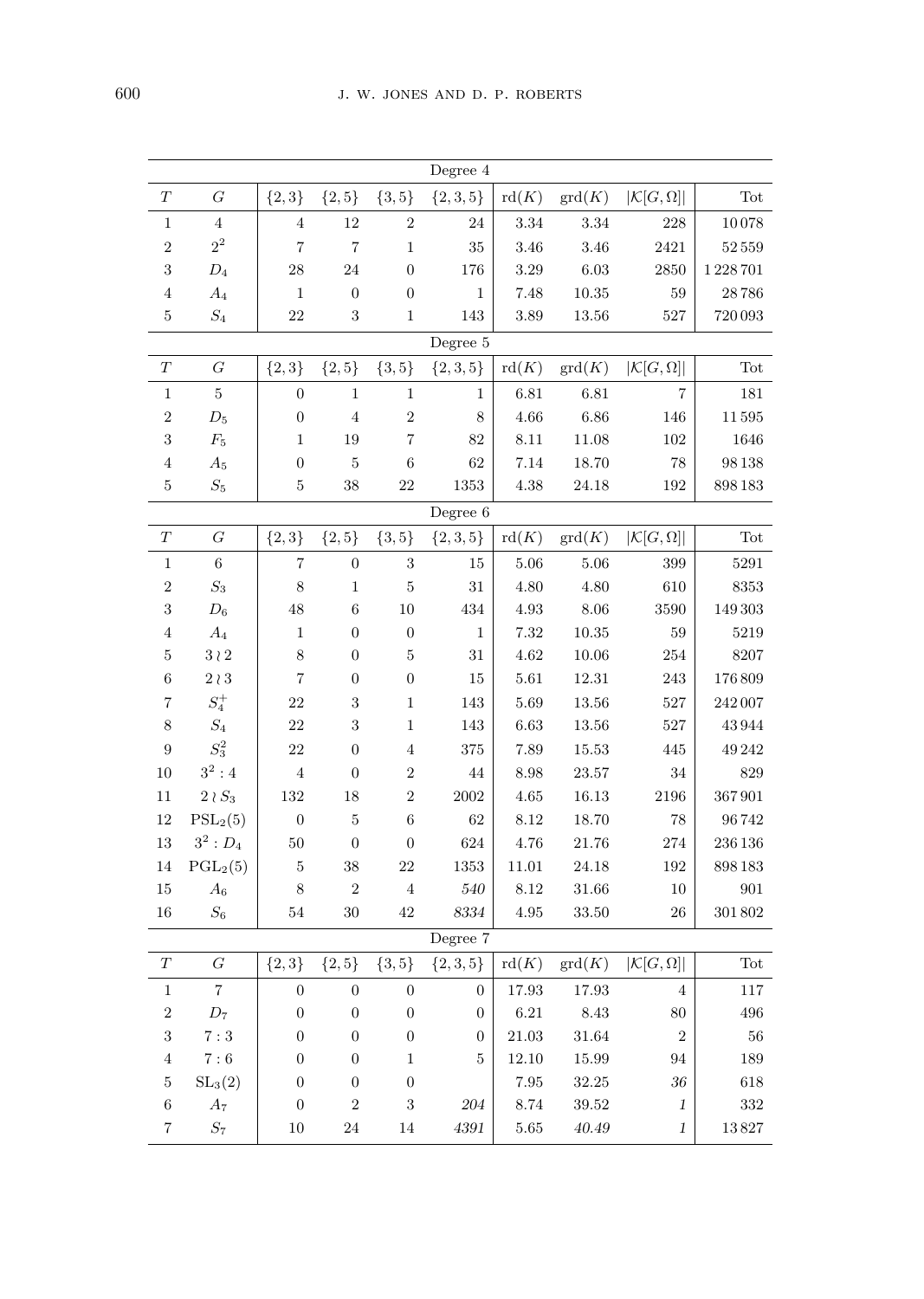|                   |                      |                   |                  |                  | Degree 8           |          |           |                           |          |
|-------------------|----------------------|-------------------|------------------|------------------|--------------------|----------|-----------|---------------------------|----------|
| T                 | G                    | ${2,3}$           | ${2, 5}$         | ${3, 5}$         | ${2, 3, 5}$        | rd(K)    | $\gcd(K)$ | $ \mathcal{K}[G,\Omega] $ | Tot      |
| $\mathbf 1$       | 8                    | $\overline{4}$    | 8                | $\boldsymbol{0}$ | 16                 | 11.93    | 11.93     | 23                        | 5817     |
| $\,2$             | $4\times2$           | $\,6\,$           | 18               | $\,1$            | 84                 | 5.79     | 5.79      | 581                       | 15 5 23  |
| $\,3$             | $2^3\,$              | $\mathbf{1}$      | $\,1$            | $\boldsymbol{0}$ | 15                 | 6.93     | 6.93      | 908                       | 10687    |
| $\overline{4}$    | $D_4$                | 14                | 12               | $\boldsymbol{0}$ | 88                 | 6.03     | 6.03      | 1425                      | 24 458   |
| $\bf 5$           | $\mathbb{Q}_8$       | $\sqrt{2}$        | $\boldsymbol{0}$ | 0                | 8                  | 18.24    | 18.24     | $\overline{7}$            | 788      |
| $\,6\,$           | $D_8$                | $20\,$            | $20\,$           | $\boldsymbol{0}$ | 104                | 6.71     | $\,9.75$  | 708                       | 29794    |
| $\scriptstyle{7}$ | $8: \{1, 5\}$        | $\,6\,$           | $20\,$           | $\,1$            | 88                 | 9.32     | 9.32      | 55                        | 8088     |
| 8                 | $8: \{1,3\}$         | $22\,$            | 10               | $\boldsymbol{0}$ | 120                | 10.09    | 10.46     | 121                       | 10845    |
| 9                 | $D_4 \times 2$       | 28                | 24               | $\boldsymbol{0}$ | 528                | 6.51     | 10.58     | 5908                      | 175572   |
| $10\,$            | $2^{\rm 2}:4$        | $\,8\,$           | 24               | $\boldsymbol{0}$ | 160                | 6.09     | 9.46      | 620                       | 29745    |
| 11                | $\mathbb{Q}_8:2$     | 18                | 18               | $\boldsymbol{0}$ | 312                | 6.51     | 9.80      | 921                       | 17350    |
| $12\,$            | SL <sub>2</sub> (3)  | $\boldsymbol{0}$  | $\boldsymbol{0}$ | $\boldsymbol{0}$ | $\overline{0}$     | 12.77    | 29.84     | $\overline{4}$            | 681      |
| $13\,$            | $A_4 \times 2$       | $\scriptstyle{7}$ | $\boldsymbol{0}$ | $\boldsymbol{0}$ | 15                 | 8.06     | 12.31     | 243                       | 26637    |
| 14                | $\mathcal{S}_4$      | $22\,$            | $\sqrt{3}$       | $\mathbf 1$      | 143                | 9.40     | 13.56     | 527                       | 7203     |
| 15                | $8:8^\times$         | 42                | 42               | $\boldsymbol{0}$ | 928                | 8.65     | 13.79     | 818                       | 60490    |
| $16\,$            | $1/2[2^4]4$          | $\,$ 8 $\,$       | $\sqrt{24}$      | $\boldsymbol{0}$ | 176                | 7.45     | 13.56     | 76                        | 15571    |
| 17                | $4\wr 2$             | 16                | 72               | $\boldsymbol{0}$ | 480                | 5.79     | 13.37     | $252\,$                   | 42156    |
| 18                | $2^2 \wr 2$          | $24\,$            | $\,$ 8 $\,$      | $\boldsymbol{0}$ | 608                | $7.04\,$ | 16.40     | $\bf 2544$                | 216 411  |
| 19                | E(8): 4              | $\,8\,$           | 24               | $\boldsymbol{0}$ | 192                | 9.51     | 14.05     | 220                       | 24 4 4 0 |
| $20\,$            | $[2^3]4$             | $\overline{4}$    | 12               | $\boldsymbol{0}$ | 96                 | 8.46     | 14.05     | 110                       | 13661    |
| 21                | $1/2[2^4]E(4)$       | $\,4\,$           | 12               | $\boldsymbol{0}$ | 96                 | 8.72     | 14.05     | 110                       | 10121    |
| $22\,$            | $E(8) : D_4$         | $\overline{0}$    | $\boldsymbol{0}$ | $\boldsymbol{0}$ | 204                | 8.43     | 18.42     | 882                       | 19733    |
| 23                | GL <sub>2</sub> (3)  | 128               | 24               | $\,4\,$          | $\boldsymbol{912}$ | 8.31     | 16.52     | 388                       | 6304     |
| $\sqrt{24}$       | $S_4\times 2$        | 132               | 18               | $\,2$            | $\,2002\,$         | 6.04     | 16.13     | 2196                      | 45 996   |
| $\rm 25$          | $2^3\div 7$          | $\boldsymbol{0}$  | $\boldsymbol{0}$ | $\boldsymbol{0}$ | $\mathbf{0}$       | 12.50    | 17.93     | $\mathbf{1}$              | 20       |
| $\sqrt{26}$       | $1/2[2^4]eD(4)$      | 64                | 24               | $\boldsymbol{0}$ | 1872               | 7.23     | 20.37     | 840                       | 135840   |
| 27                | $2\wr 4$             | 16                | 48               | $\boldsymbol{0}$ | 448                | 5.95     | 19.44     | 160                       | 86547    |
| 28                | $1/2[2^4]dD(4)$      | 16                | 48               | 0                | 448                | 8.67     | 19.44     | 160                       | 47196    |
| $\,29$            | $E(8) : D_8$         | 48                | 24               | 0                | 1296               | 6.58     | 19.41     | 1374                      | 170694   |
| $30\,$            | $1/2[2^4]cD(4)$      | 16                | 48               | $\boldsymbol{0}$ | 448                | $8.25\,$ | 19.44     | 140                       | 48317    |
| 31                | $2\wr 2^2$           | 16                | $\,$ 8 $\,$      | $\boldsymbol{0}$ | 432                | 5.92     | 19.41     | 458                       | 54843    |
| $32\,$            | $[2^3]A_4$           | $\boldsymbol{0}$  | $\boldsymbol{0}$ | $\boldsymbol{0}$ | $\mathbf{0}$       | 13.56    | 34.97     | 24                        | 29970    |
| 33                | $E(8) : A_4$         | $\,6\,$           | $\boldsymbol{0}$ | $\boldsymbol{0}$ | 14                 | 13.73    | 30.01     | 24                        | 3240     |
| $34\,$            | $E(4)^2 : D_6$       | 11                | $\mathbf{1}$     | 0                | 132                | 14.16    | 27.28     | 55                        | 3907     |
| $35\,$            | $2 \wr D(4)$         | 168               | 72               | $\boldsymbol{0}$ | 5568               | 5.83     | 22.91     | 1464                      | 729 730  |
| 36                | $2^3:7:3$            | $\boldsymbol{0}$  | $\boldsymbol{0}$ | $\boldsymbol{0}$ | $\overline{0}$     | 14.37    | 31.64     | $\overline{4}$            | 298      |
| 37                | $PSL_2(7)$           | $\boldsymbol{0}$  | $\boldsymbol{0}$ |                  |                    | 21.00    | 32.25     | 18                        | 352      |
| 38                | $2\wr A_4$           | 24                | $\boldsymbol{0}$ | $\boldsymbol{0}$ | $112\,$            | 10.66    | 37.27     | 46                        | 67160    |
| $39\,$            | $[2^3]S_4$           | 168               | 24               | $\boldsymbol{0}$ | 2496               | 6.73     | 32.35     | 84                        | 24625    |
| 40                | $1/2[2^4]S(4)$       | $216\,$           | $\,24$           | $\boldsymbol{0}$ | 3872               | $7.67\,$ | 29.71     | 98                        | 12796    |
| 41                | $E(8) : S_4$         | 90                | 12               | $\boldsymbol{0}$ | 2282               | 8.38     | 28.11     | 222                       | 11950    |
| $42\,$            | $A_4 \wr 2$          | 12                | $\boldsymbol{0}$ | $\boldsymbol{0}$ | 83                 | 7.68     | 32.18     | 14                        | $3550\,$ |
| 43                | PGL <sub>2</sub> (7) | $\boldsymbol{4}$  |                  |                  | 8                  | 11.96    | 27.35     | 27                        | 1495     |
| 44                | $2\wr S_4$           | 656               | 96               | $\boldsymbol{0}$ | 22944              | 5.84     | 31.38     | 336                       | 440683   |
| 45                | $[1/2.S_4^2]2$       | 110               | $\boldsymbol{0}$ | $\boldsymbol{0}$ | 836                | 9.28     | 29.35     | 39                        | 8028     |
| 46                | $1/2[S(4)^2]2$       | 28                | $\boldsymbol{0}$ | $\boldsymbol{0}$ | 54                 | 11.35    | 49.75     | $\mathbf{0}$              | 224      |
| 47                | $S_4\wr 2$           | 542               | $\boldsymbol{0}$ | 0                | 2185               | 5.83     | 35.05     | 15                        | 262 530  |
| 48                | $2^3:SL_3(2)$        | $\boldsymbol{0}$  | $\boldsymbol{0}$ |                  |                    | 11.36    | 39.54     | 6                         | 495      |
| 49                | $A_8$                | $\sqrt{2}$        | $\boldsymbol{4}$ | 1                | 55                 | 15.24    | 72.03     |                           | 90       |
| 50                | $S_8$                | 72                | 30               | $\boldsymbol{9}$ | 1728               | 11.33    | 43.99     | 1                         | 4026     |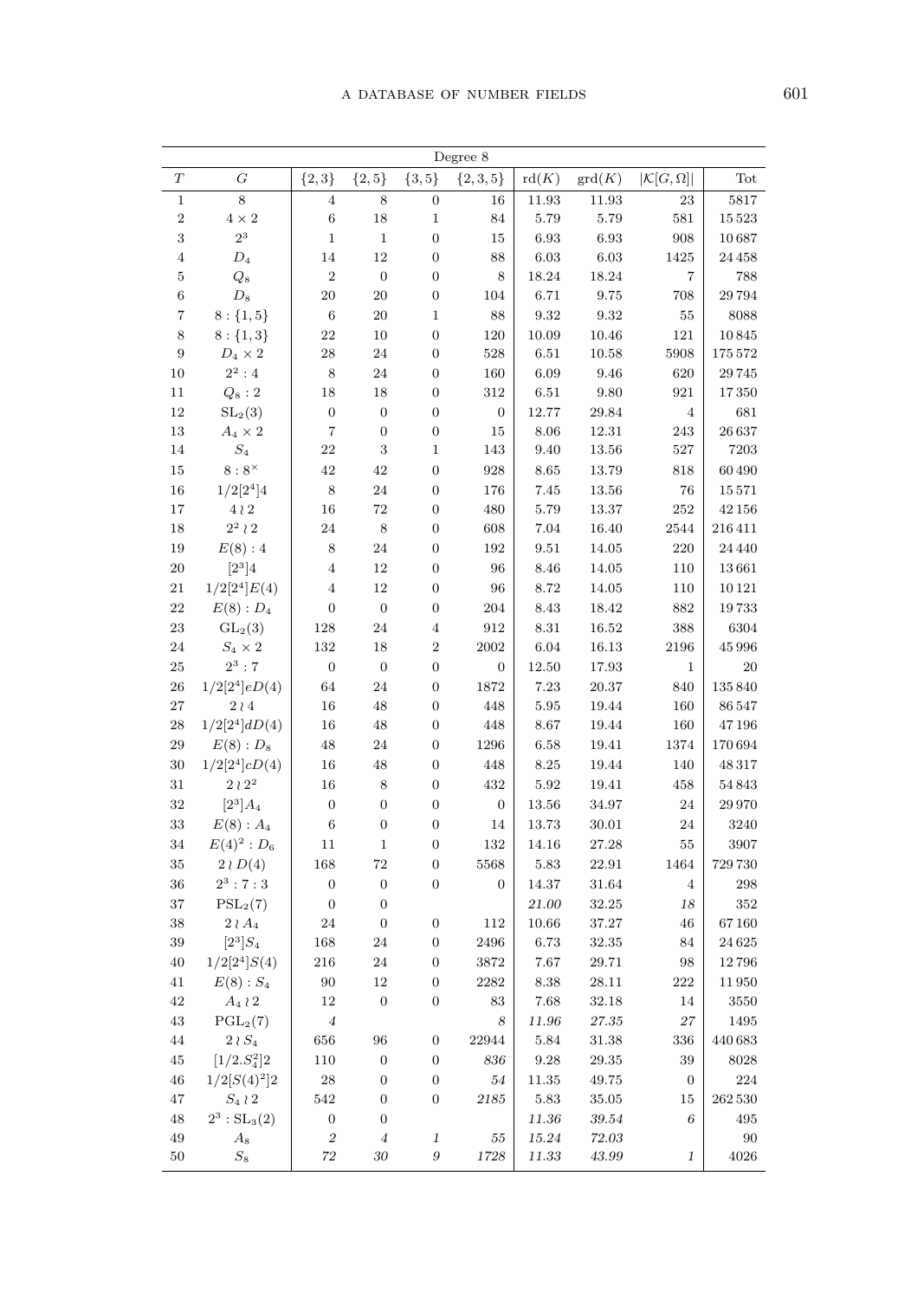|                  |                           |                  |                  |                  | Degree 9       |                     |             |                           |                  |
|------------------|---------------------------|------------------|------------------|------------------|----------------|---------------------|-------------|---------------------------|------------------|
| $\cal T$         | $\cal G$                  | ${2,3}$          | ${2, 5}$         | $\{3, 5\}$       | ${2, 3, 5}$    | rd(K)               | $\gcd(K)$   | $ \mathcal{K}[G,\Omega] $ | Tot              |
| $\,1\,$          | $\boldsymbol{9}$          | $\mathbf{1}$     | $\boldsymbol{0}$ | $\mathbf{1}$     | $\mathbf{1}$   | 13.70               | 13.70       | $\sqrt{3}$                | $52\,$           |
| $\,2$            | $3^2\,$                   | $\boldsymbol{0}$ | $\boldsymbol{0}$ | $\boldsymbol{0}$ | $\overline{0}$ | 15.83               | 15.83       | 9                         | 189              |
| $\sqrt{3}$       | $D_9$                     | $\,6\,$          | $\boldsymbol{0}$ | $\overline{4}$   | $20\,$         | 9.72                | 12.19       | 105                       | $705\,$          |
| $\overline{4}$   | $S_3\times 3$             | $8\,$            | $\mathbf{0}$     | $\bf 5$          | 31             | $8.38\,$            | $10.06\,$   | 254                       | $10\,139$        |
| $\bf 5$          | $3^2:2$                   | $1\,$            | $\boldsymbol{0}$ | $\mathbf{1}$     | 15             | 14.29               | 15.19       | 48                        | $373\,$          |
| $\,6\,$          | $1/3[3^3]3$               | $\boldsymbol{0}$ | $\mathbf{0}$     | $\overline{0}$   | $\mathbf{0}$   | 17.63               | $31.18\,$   | $\boldsymbol{2}$          | 85               |
| $\,7$            | $3^2:3$                   | $\boldsymbol{0}$ | $\boldsymbol{0}$ | $\boldsymbol{0}$ | $\overline{0}$ | 26.09               | $50.20\,$   | $\overline{0}$            | $90\,$           |
| $8\,$            | $S_3 \times S_3$          | $22\,$           | $\boldsymbol{0}$ | $\overline{4}$   | 375            | 8.93                | 15.53       | 445                       | $7055\,$         |
| $\boldsymbol{9}$ | E(9):4                    | $\sqrt{2}$       | $\boldsymbol{0}$ | $\mathbf{1}$     | 22             | 19.92               | $23.57\,$   | 17                        | 142              |
| 10               | $[3^2]S(3)_6$             | $22\,$           | $\mathbf{0}$     | 17               | 171            | $\ 9.57$            | $17.01\,$   | 69                        | 1066             |
| $11\,$           | E(9): 6                   | $\,6$            | $\boldsymbol{0}$ | $\,4\,$          | $20\,$         | 14.67               | 16.83       | 64                        | $880\,$          |
| $12\,$           | $[3^2]S(3)$               | $12\,$           | $\boldsymbol{0}$ | 12               | 180            | 8.92                | $16.72\,$   | 148                       | $13\,929$        |
| $13\,$           | $E(9) : D_6$              | $\,6$            | $\boldsymbol{0}$ | $\,4\,$          | 20             | $10.98\,$           | 16.83       | 64                        | $642\,$          |
| $14\,$           | $3^2$ : $\mathbb{Q}_8$    | $\sqrt{4}$       | $\mathbf{0}$     | $\boldsymbol{0}$ | 19             | $21.52\,$           | $29.72\,$   | $\boldsymbol{2}$          | $47\,$           |
| $15\,$           | E(9):8                    | $\bf 5$          | $\mathbf{1}$     | $\boldsymbol{0}$ | 18             | 17.74               | 25.41       | 3                         | $40\,$           |
| 16               | $E(9) : D_8$              | $25\,$           | $\boldsymbol{0}$ | $\boldsymbol{0}$ | 312            | 9.19                | $21.76\,$   | $137\,$                   | $\!34$           |
| $17\,$           | $3 \wr 3$                 | $\boldsymbol{0}$ | $\boldsymbol{0}$ | $\boldsymbol{0}$ | $\mathbf{0}$   | 14.93               | 75.41       | $\overline{0}$            | $1274\,$         |
| $18\,$           | $E(9) : D_{12}$           | 80               | $\boldsymbol{0}$ | 8                | 1380           | $8.53\,$            | 22.06       | 290                       | 9260             |
| $19\,$           | $E(9): 2D_8$              | $60\,$           | $\mathbf{1}$     | $\boldsymbol{0}$ | 124            | 17.89               | $23.41\,$   | 33                        | 624              |
| $20\,$           | $3\wr S_3$                | 18               | $\boldsymbol{0}$ | 12               | 60             | 7.83                | 29.89       | 30                        | 7989             |
| $21\,$           | $1/2.[3^3:2]S_3$          | $54\,$           | $\boldsymbol{0}$ | $54\,$           | 1296           | $\boldsymbol{9.82}$ | 24.90       | 126                       | 4282             |
| $22\,$           | $[3^3:2]3$                | $18\,$           | $\boldsymbol{0}$ | 12               | 60             | $10.27\,$           | $26.46\,$   | 51                        | $\phantom{0}784$ |
| $23\,$           | $E(9): 2A_4$              | $\boldsymbol{0}$ | $\boldsymbol{0}$ | $\boldsymbol{0}$ | $\mathbf{0}$   | 16.48               | $\rm 49.57$ | $\mathbf{0}$              | $40\,$           |
| $24\,$           | $[3^3:2]S(3)$             | $321\,$          | $\boldsymbol{0}$ | 48               | $8307\,$       | $\,9.15$            | $30.64\,$   | 111                       | 17973            |
| $25\,$           | [1/2.S(3) <sup>3</sup> ]3 | $\,4\,$          | $\boldsymbol{0}$ | $\boldsymbol{0}$ | 4              | 12.89               | 29.96       | $\overline{4}$            | $303\,$          |
| $26\,$           | $E(9):2S_4$               | $250\,$          | $\,2$            | $10\,$           | 362            | 12.79               | $27.88\,$   | 51                        | 866              |
| $27\,$           | $PSL_2(8)$                | $\ensuremath{4}$ |                  |                  | $\overline{4}$ | 16.25               | 30.31       | $15\,$                    | $19\,$           |
| $\,28$           | $S_3 \wr 3$               | $\,28$           | $\boldsymbol{0}$ | $\boldsymbol{0}$ | 90             | $8.18\,$            | $33.56\,$   | 7                         | 6738             |
| $\,29$           | $[1/2.S(3)^3]S(3)$        | 45               | $\boldsymbol{0}$ | $\mathbf{1}$     | 512            | 9.38                | 40.81       | 2                         | 1255             |
| $30\,$           | $1/2[S(3)^3]S(3)$         | $\bf 232$        | $\mathbf{1}$     | 40               | 1637           | $6.86\,$            | 30.37       | 35                        | 5026             |
| $31\,$           | $S_3 \wr S_3$             | 616              | $\boldsymbol{0}$ | $\bf 5$          | 19865          | $6.83\,$            | 36.26       | 15                        | 112887           |
| $32\,$           | $\Sigma L_2(8)$           | $64\,$           |                  |                  | 240            | $16.09\,$           | $34.36\,$   | 15                        | 1141             |
| $33\,$           | $A_9$                     | 13               |                  | $\sqrt{2}$       | $314\,$        | 14.17               | 62.12       |                           | 627              |
| $34\,$           | $\mathcal{S}_9$           | $\sqrt{46}$      | $\boldsymbol{1}$ | $\boldsymbol{1}$ | $1507\,$       | $7.84\,$            | $53.19\,$   |                           | 3189             |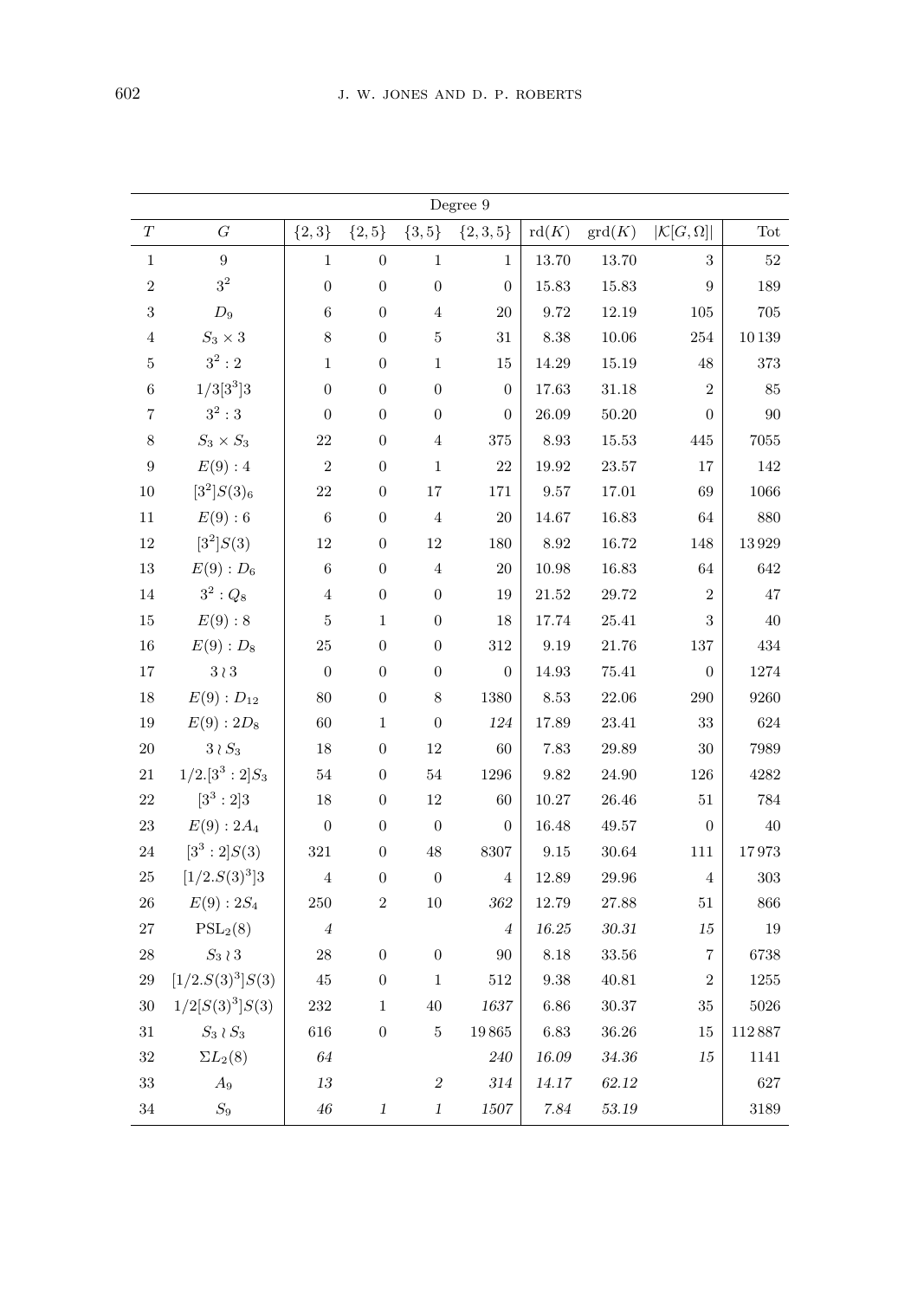|                |                           |                   |                  |                   | Degree 10   |       |                         |                           |           |
|----------------|---------------------------|-------------------|------------------|-------------------|-------------|-------|-------------------------|---------------------------|-----------|
| T              | G                         | ${2,3}$           | ${2, 5}$         | ${3, 5}$          | ${2, 3, 5}$ | rd(K) | $\operatorname{grd}(K)$ | $ \mathcal{K}[G,\Omega] $ | Tot       |
| $\mathbf{1}$   | $10\,$                    | $\boldsymbol{0}$  | $\overline{7}$   | 3                 | 15          | 8.65  | 8.65                    | 69                        | 360       |
| $\,2$          | $D_5$                     | $\boldsymbol{0}$  | $\overline{4}$   | $\overline{2}$    | 8           | 6.86  | 6.86                    | 146                       | $822\,$   |
| $\sqrt{3}$     | $D_{10}$                  | $\boldsymbol{0}$  | 24               | $\overline{4}$    | 112         | 8.08  | 10.91                   | 768                       | 857       |
| $\,4\,$        | 1/2[F(5)]2                | $\mathbf{1}$      | 19               | 7                 | 82          | 10.23 | 11.08                   | 102                       | 698       |
| $\bf 5$        | $F_5 \times 2$            | $\,6$             | 114              | 14                | 1148        | 9.48  | 14.50                   | 584                       | 1611      |
| $\,6\,$        | $[5^2]2$                  | $\boldsymbol{0}$  | $\,$ 8 $\,$      | $\overline{4}$    | 16          | 6.84  | 18.02                   | 32                        | 175       |
| $\overline{7}$ | $A_5$                     | $\boldsymbol{0}$  | 5                | 6                 | 62          | 12.35 | 18.70                   | 78                        | 1417      |
| $\,$ 8 $\,$    | $[2^4]5$                  | $\boldsymbol{0}$  | 3                | $\boldsymbol{0}$  | 3           | 12.75 | 24.98                   | 18                        | 36        |
| 9              | [1/2.D(5) <sup>2</sup> ]2 | $\boldsymbol{0}$  | 12               | $\overline{2}$    | 56          | 12.71 | 24.72                   | 34                        | 87        |
| 10             | $1/2[D(5)^{2}]2$          | $\boldsymbol{0}$  | $22\,$           | 12                | 126         | 14.02 | 24.00                   | 22                        | 144       |
| 11             | $A_5 \times 2$            | $\boldsymbol{0}$  | 35               | 18                | 930         | 9.42  | 22.24                   | 179                       | 1177      |
| 12             | $S_5(10a)$                | 5                 | 38               | $22\,$            | 1353        | 12.04 | 24.18                   | 192                       | 1560      |
| 13             | $S_5(10d)$                | 5                 | 38               | 22                | 1353        | 9.16  | 24.18                   | 192                       | 2083      |
| 14             | $2\wr 5$                  | $\boldsymbol{0}$  | $21\,$           | $\boldsymbol{0}$  | 45          | 9.32  | 26.08                   | 45                        | 2050      |
| 15             | $[2^4]D(5)$               | $\boldsymbol{0}$  | 60               | $\boldsymbol{0}$  | 360         | 9.33  | 25.15                   | 72                        | 620       |
| 16             | $1/2[2^5]D(5)$            | $\boldsymbol{0}$  | 60               | $\boldsymbol{0}$  | $360\,$     | 9.46  | 25.15                   | 72                        | 509       |
| 17             | $[5^2:4]2$                | $\boldsymbol{0}$  | 65               | $\boldsymbol{0}$  | $922\,$     | 17.46 | 26.65                   | 34                        | 1100      |
| 18             | $[5^2:4]2_2$              | $\boldsymbol{0}$  | $16\,$           | 0                 | 17          | 19.75 | 35.98                   | 3                         | 22        |
| 19             | $[5^2:4_2]2$              | 0                 | 17               | $\boldsymbol{0}$  | 63          | 16.96 | 28.08                   | 18                        | 111       |
| $20\,$         | $[5^2:4_2]2_2$            | $\boldsymbol{0}$  | $\boldsymbol{0}$ | $\boldsymbol{0}$  | $31\,$      | 27.36 | 48.25                   | $\mathbf{0}$              | 43        |
| 21             | $D_5\wr 2$                | $\boldsymbol{0}$  | 34               | $\boldsymbol{0}$  | 118         | 7.54  | 28.08                   | 36                        | 235       |
| 22             | $S_5 \times 2$            | 30                | 228              | 44                | 18942       | 7.06  | 26.99                   | 570                       | 26851     |
| 23             | $2 \wr D_5$               | $\boldsymbol{0}$  | 360              | $\boldsymbol{0}$  | 5040        | 7.26  | 26.26                   | 240                       | 24024     |
| 24             | $[2^4]F(5)$               | $\overline{7}$    | 173              | $\boldsymbol{0}$  | 1250        | 14.13 | 27.62                   | 30                        | 1491      |
| $25\,$         | $1/2[2^5]F(5)$            | $\overline{7}$    | 173              | $\boldsymbol{0}$  | 1250        | 13.84 | 27.62                   | 30                        | 1491      |
| 26             | $PSL_2(9)$                | $\overline{4}$    | $\mathbf{1}$     | $\overline{2}$    | $270\,$     | 20.20 | 31.66                   | 5                         | 334       |
| 27             | $[1/2.F_5^2]2$            | 0                 | 56               | 0                 | $652\,$     | 13.40 | 40.43                   | 18                        | 1052      |
| 28             | $1/2[F_5^2]2$             | 1                 | $37\,$           | 2                 | $70\,$      | 15.16 | 32.71                   | 8                         | 72        |
| 29             | $2\wr F_5$                | 42                | 1038             | $\boldsymbol{0}$  | 17500       | 11.44 | 32.17                   | 90                        | 19112     |
| $30\,$         | PGL <sub>2</sub> (9)      | 11                | $\sqrt{5}$       | 1                 | 55          | 22.64 | 34.42                   | 6                         | 149       |
| $31\,$         | $M_{10}$                  | 20                | $\overline{4}$   | 13                | 83          | 27.73 | 53.50                   |                           | 198       |
| $32\,$         | $\mathcal{S}_6$           | 27                | 15               | 21                | 4166        | 14.74 | 33.50                   | 13                        | 6913      |
| 33             | $F_5 \wr 2$               | $\boldsymbol{0}$  | 177              | $\overline{0}$    | 484         | 9.93  | 35.41                   | 3                         | 485       |
| 34             | $[2^4]A_5$                | $\boldsymbol{0}$  | $35\,$           | $\boldsymbol{0}$  | $1322\,$    | 10.82 | 35.81                   | 5                         | 1388      |
| $35\,$         | $P\Gamma L_2(9)$          | 100               | $32\,$           | 15                | 1666        | 17.98 | $38.61\,$               | 15                        | $3531\,$  |
| $36\,$         | $2\wr A_5$                | $\boldsymbol{0}$  | $245\,$          | $\boldsymbol{0}$  | 19830       | 10.39 | 36.60                   | 8                         | 20 660    |
| $37\,$         | $[2^4]S_5$                | 91                | 450              | 8                 | 42059       | 7.80  | $38.11\,$               | 17                        | 60029     |
| $38\,$         | $1/2[2^5]S_5$             | $\boldsymbol{91}$ | $450\,$          | $\,8\,$           | 42059       | 9.41  | $38.11\,$               | 17                        | $42\,851$ |
| $39\,$         | $2\wr S_5$                | 546               | 2700             | 16                | 588826      | 6.79  | 38.11                   | 30                        | 1095840   |
| $40\,$         | $A_5 \wr 2$               | 12                | $68\,$           | $\boldsymbol{29}$ | 1098        | 9.48  | $41.90\,$               | 1                         | 1129      |
| 41             | $[A_5:2]2$                | 28                | 148              | $11\,$            | 9444        | 9.30  | 43.89                   | 1                         | 9686      |
| $42\,$         | $1/2[S_5^2]2$             | 18                | $84\,$           | $31\,$            | 866         | 14.35 | 45.93                   |                           | 898       |
| 43             | $S_5 \wr 2$               | 185               | 471              |                   | $20\,792$   | 6.82  | 48.97                   |                           | 31896     |
| 44             | $A_{10}$                  | 23                | $16\,$           | 6                 | 801         | 19.37 | 51.68                   |                           | $1201\,$  |
| 45             | $\mathcal{S}_{10}$        | 1                 | 12               | 3                 | $2585\,$    | 7.77  | 70.36                   |                           | 4944      |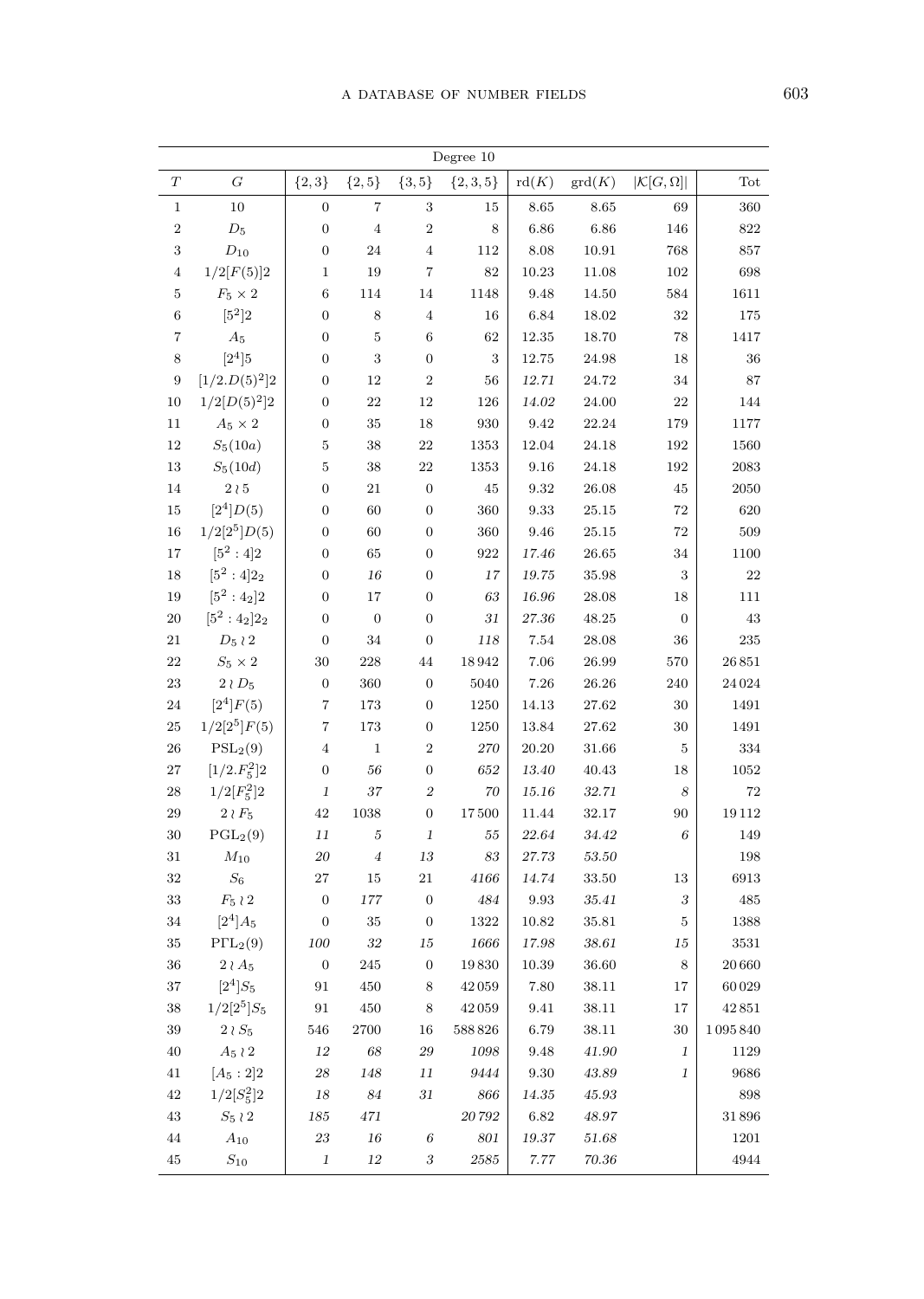| Degree 11      |             |                |                |                |                |       |                         |                           |                |  |  |  |  |
|----------------|-------------|----------------|----------------|----------------|----------------|-------|-------------------------|---------------------------|----------------|--|--|--|--|
| T              | G           | $\{2,3\}$      | $\{2, 5\}$     | $\{3, 5\}$     | $\{2,3,5\}$    | rd(K) | $\operatorname{grd}(K)$ | $ \mathcal{K}[G,\Omega] $ | Tot            |  |  |  |  |
| 1              | 11          | $\overline{0}$ | $\overline{0}$ | $\theta$       | $\overline{0}$ | 17.30 | 17.30                   | $\mathbf{1}$              | 18             |  |  |  |  |
| $\overline{2}$ | $D_{11}$    | $\overline{0}$ | $\overline{0}$ | $\theta$       | $\overline{0}$ | 10.24 | 12.92                   | 32                        | 55             |  |  |  |  |
| 3              | 11:5        | $\overline{0}$ | $\theta$       | $\overline{0}$ | $\overline{0}$ | 88.82 | 105.74                  | $\theta$                  | $\overline{2}$ |  |  |  |  |
| 4              | 11:10       |                |                |                |                | 17.01 | 20.70                   | $\overline{4}$            | 56             |  |  |  |  |
| 5              | $PSL_2(11)$ |                |                |                |                | 15.36 | 42.79                   | 2                         | 91             |  |  |  |  |
| 6              | $M_{11}$    |                |                |                | 1              | 96.24 | 270.83                  |                           | 10             |  |  |  |  |
| 7              | $A_{11}$    |                |                |                | $\overline{4}$ | 21.15 | 146.24                  |                           | 71             |  |  |  |  |
| 8              | $S_{11}$    | 5              | $\overline{4}$ | 1              | 123            | 7.72  | 91.50                   |                           | 931            |  |  |  |  |

The next column gives minimal values of root discriminants. More refined minima can easily be obtained from the database. For example, for  $S_5$ , minimal discriminants for  $s = 0, 1$ , and 2 complex places are respectively  $(61 \cdot 131)^{1/5} \approx 7.53$ ,  $(13 \cdot 347)^{1/5} \approx 5.38$ , and  $1609^{1/5} \approx 4.38$ . Completeness is typically known well past the minimum.

In understanding root discriminants, the Serre–Odlyzko constant  $\Omega = 8\pi e^{\gamma} \approx 44.76$ mentioned in the introduction plays an important role, as follows. First, if  $K$  has root discriminant  $\langle \Omega/2$ , then its maximal unramified extension K' has finite degree over K. Second, if  $\text{rd}(K) < \Omega$ , then the GRH implies the same conclusion  $[K': K] < \infty$ . Third, suggesting that there is a modestly sharp qualitative transition associated with  $\Omega$ , the field  $\mathbb{Q}(e^{2\pi i/81})$ with root discriminant  $3^{3.5} \approx 46.77$  has  $[K': K] = \infty$  by [[14](#page-22-16)].

The next two columns of the tables again represent a main focus of the database, complete lists of fields with small Galois root discriminant. We write  $\mathcal{K}[G, B]$  for the set of all fields with Galois group G and  $\text{grd}(K) \leq B$ . The tables give first the minimal Galois root discriminant. They next give  $|\mathcal{K}[G,\Omega]|$ . For many groups, the database is complete for cutoffs well past  $\Omega$ . For example, the set  $\mathcal{K}[9T17, \Omega]$  $\mathcal{K}[9T17, \Omega]$  $\mathcal{K}[9T17, \Omega]$  is empty and not adequate for the purposes of [17]. However, the database identifies  $|\mathcal{K}[9T17, 200]| = 36$  and this result is adequate for the application.

The last column in a table gives the total number of fields in the database for the given group. Over time, the number of fields in the database will increase as results from new searches are added. Note that one could easily make this number much larger in any case. For example, a regular family over  $\mathbb{O}(t)$  for each group is given in [[28](#page-22-18), Appendix 1], and one could simply specialize at many rational numbers  $t$ . However, we do not do this: all the fields in our database are there only because discriminants met one criterion or another for being small. The fluctuations in this column should not be viewed as significant, as the criteria depend on the group in ways driven erratically by applications.

There are a number of patterns in the summarizing tables which hold because of relations between transitive groups. For example, the groups  $5T4 = A_5$ ,  $6T12 = \text{PSL}_2(5)$ , and  $10T7$  are all isomorphic. Most of the corresponding lines necessarily agree. Similarly,  $A_5$  is a quotient of 10T11, 10T34, and 10T36. Thus, the fact that  $\mathcal{K}(A_5, -1^*2^*3^*) = \emptyset$  immediately implies that also  $\mathcal{K}(10Tj, -12^*3^*) = \emptyset$  for  $j \in \{11, 34, 36\}.$ 

Almost all fields in the database come from complete searches of number fields carried out by the authors. In a few cases, we obtained polynomials from other sources, notably for number fields of small discriminant: those compiled by the Bordeaux group [[7](#page-22-19)], which in turn were computed by several authors, and the tables of totally real fields of Voight [[39](#page-23-7), [40](#page-23-8)]. In addition, we include fields found by the authors in joint work with others [[13](#page-22-20), [24](#page-22-21)].

To compute cubic fields, we used the program of Belabas [[1](#page-22-22), [2](#page-22-23)]. Otherwise, we obtained complete lists by using traditional and targeted Hunter searches [[18](#page-22-10), [19](#page-22-24)] or the class field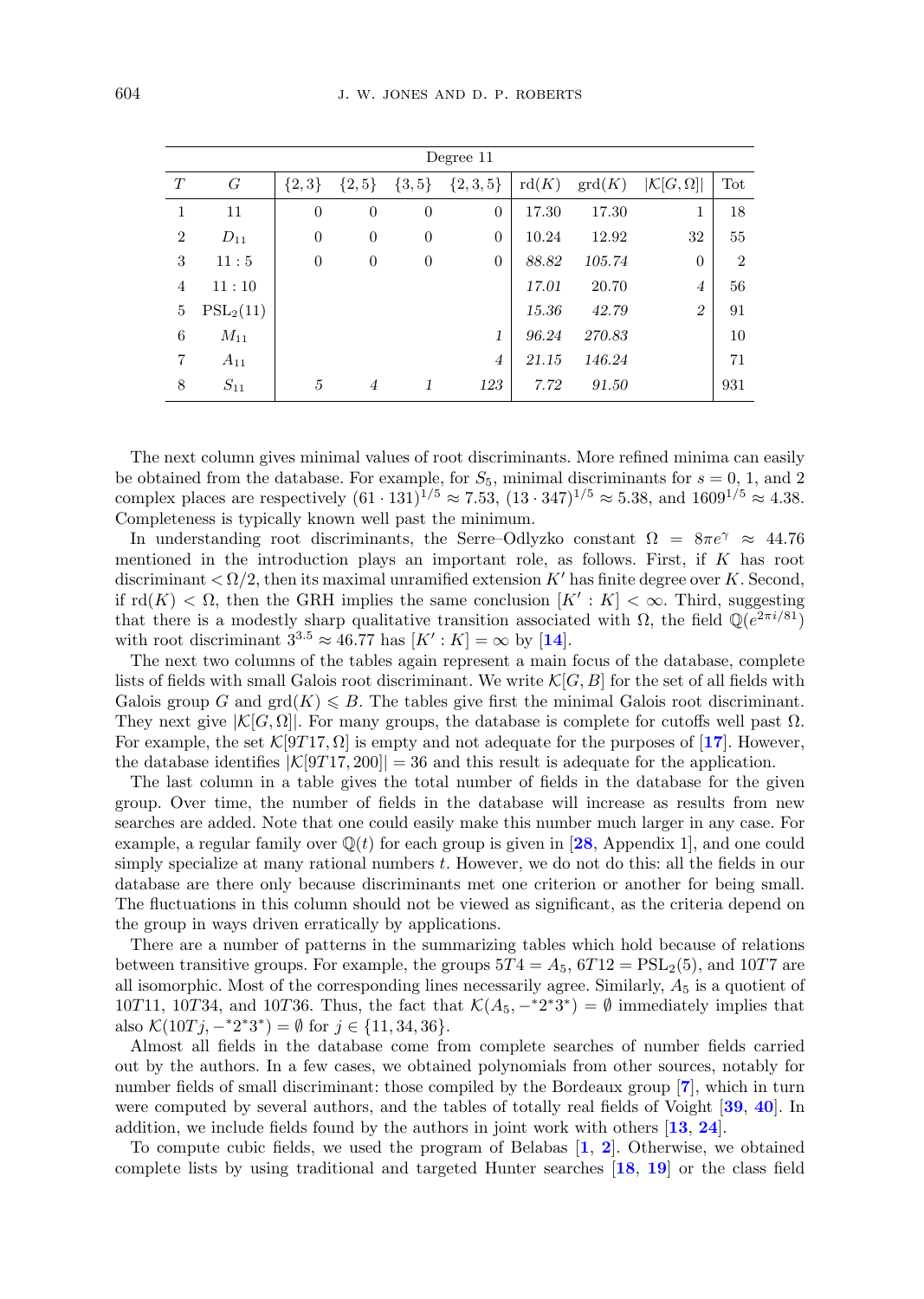theory functions in Pari/gp  $[38]$  $[38]$  $[38]$ . For larger nonsolvable groups where completeness results are currently out of reach, we obtained most of our fields by specializations of families at carefully chosen points to keep ramification small in various senses.

# 5.  $S_5$  quintics with discriminant  $-{}^s2^a3^b5^c7^d$

<span id="page-10-0"></span>One of our longest searches determined  $\mathcal{K}(S_5, -12^*3^*5^*7^*)$ , finding it to consist of 11 279 fields. In this section, we consider how this set interacts with mass heuristics.

In general, mass heuristics [[5](#page-22-3), [27](#page-22-25)] give one expectations as to the sizes  $|\mathcal{K}(G, D)|$  of the sets contained in the database. Here we consider these heuristics only in the most studied case  $G = S_n$ . The mass of a  $\mathbb{Q}_v$ -algebra  $K_v$  is by definition  $1/|\text{Aut}(K_v)|$ . Thus, the mass of  $\mathbb{R}^{n-2s}\mathbb{C}^s$ is

<span id="page-10-1"></span>
$$
\mu_{n,-s} = \frac{1}{(n-2s)!s!2^s}.\tag{5.1}
$$

For p a prime, similarly let  $\mu_{n,pc}$  be the total mass of all p-adic algebras with degree n and discriminant  $p^c$ . For  $n < p$ , all algebras involved are tame and

<span id="page-10-2"></span> $\mu_{n,p^c} = |\{\text{Partitions of } n \text{ having } n - c \text{ parts}\}|.$  (5.2)

For  $n \geq p$ , wild algebras are involved. General formulas for  $\mu_{n,p^c}$  are given in [[34](#page-23-9)].

The mass heuristic says that if the discriminant  $D = -<sup>s</sup> \prod_{p} p^{c_p}$  in question is a nonsquare, then  $\vert$ 

<span id="page-10-3"></span>
$$
\left| \mathcal{K}\left(S_n, -^s \prod_p p^{c_p} \right) \right| \approx \delta_n \mu_{n,-s} \prod_p \mu_{n,p^{c_p}}.
$$
\n(5.3)

Here  $\delta_n = 1/2$ , except for the special cases  $\delta_1 = \delta_2 = 1$ , which require adjustment for simple reasons. The left-hand side is an integer and the right-hand side is often close to zero because of  $(5.1)$  and  $(5.2)$ . So,  $(5.3)$  is intended only to be used in suitable averages.

For  $n \leq 5$  fixed and  $|D| \to \infty$ , the heuristics are exactly right on average, the case  $n = 3$ being the Davenport–Heilbronn theorem and the cases  $n = 4$  and 5 more recent results of Bhargava [[4](#page-22-26), [6](#page-22-27)]. For a fixed set of ramifying primes S and  $n \to \infty$ , the mass heuristic predicts no fields after a fairly sharp cutoff  $N(S)$ , while in fact there can be many fields in degrees well past this cutoff [[33](#page-23-10)]. Thus, the regime of applicability of the mass heuristic is not clear.

To get a better understanding of this regime, it is of interest to consider other limits. Let  $\mu_{n,p^*}$  be the total mass of all  $\mathbb{Q}_p$ -algebras of degree n. Thus,  $\mu_{n,p^*}$  is the number of partitions of n if  $n < p$ . Then, for  $k \to \infty$ , the mass heuristic predicts the asymptotic equivalence

<span id="page-10-4"></span>
$$
|\mathcal{K}(S_n, -^*2^* \dots p_k^*)| \sim \delta_n \mu_{n,-^*} \prod_{j=1}^k \mu_{n,p^*}.
$$
 (5.4)

Both sides of [\(5.4\)](#page-10-4) are 1 for all k when  $n = 1$ . For  $n = 2$  and  $k \ge 1$ , the statement becomes  $2^{k+1} - 1 \sim 2^{k+1}$ , which is true. Using the fields in the database as a starting point, we have carried out substantial calculations suggesting that, after removing fields with discriminants of the form  $-3u^2$  from the count on the left, [\(5.4\)](#page-10-4) holds also for  $n = 3$  and  $n = 4$ .

In this section, we focus on the first nonsolvable case,  $n = 5$ . For  $k \geq 3$ , [\(5.4\)](#page-10-4) becomes

<span id="page-10-5"></span>
$$
|\mathcal{K}(S_5, -^*2^* \dots p_k^*)| \sim \frac{1}{2} \cdot \frac{26}{120} \cdot 40 \cdot 19 \cdot 27 \cdot 7^{k-3} \approx 6.48 \cdot 7^k. \tag{5.5}
$$

Through the cutoff  $k = 4$ , there are fewer fields than predicted by the mass heuristic:  $\mathbf{I}$ 

| $p_k$                                    | 2  | 3   | 5    | 7     |
|------------------------------------------|----|-----|------|-------|
| $ \mathcal{K}(S_5, -^*2^* \dots p_k^*) $ | 0  | 5   | 1353 | 11279 |
| 0%                                       | 6% | 61% | 72%  |       |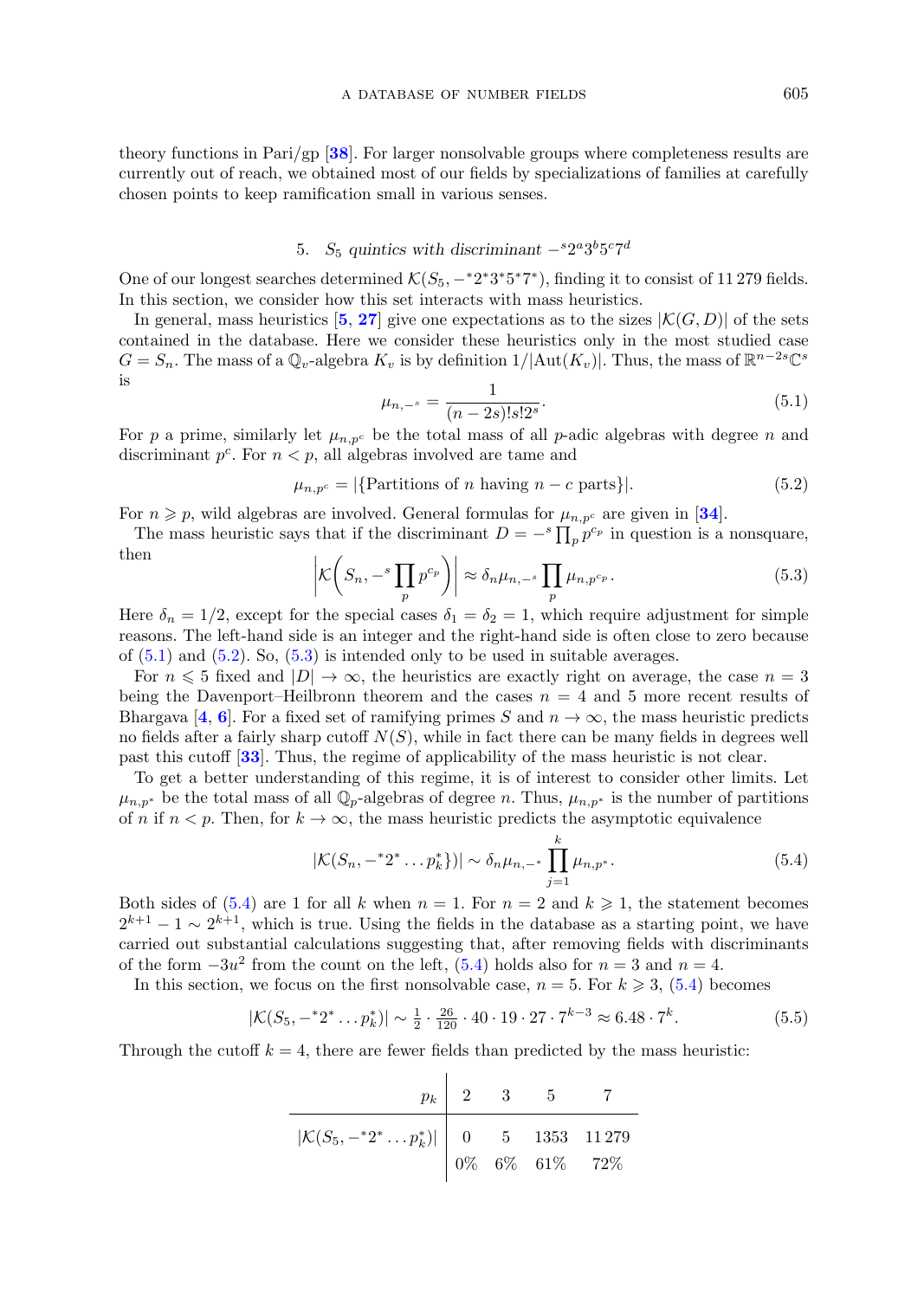<span id="page-11-1"></span>

| $v \setminus c$ 0 |                | 1                    | $\overline{2}$                     | 3              | 4                   | 5 | -6                       | 7 | 8              | 9                   | 10 | -11 | Total |
|-------------------|----------------|----------------------|------------------------------------|----------------|---------------------|---|--------------------------|---|----------------|---------------------|----|-----|-------|
| $\infty$          | -1             | 10                   | 15                                 |                |                     |   |                          |   |                |                     |    |     | 26    |
|                   |                |                      | 0.71 9.52 15.77                    |                |                     |   |                          |   |                |                     |    |     |       |
| $\overline{2}$    | -1             |                      | $\overline{2}$                     | $2^{\circ}$    | $5 -$               | 4 | - 6                      |   | 4              | 4 4                 |    | -8  | 40    |
|                   | 0.73           |                      | 1.66                               |                | 1.48 4.71 3.83 5.66 |   |                          |   |                | 4.47 4.37 4.15 8.94 |    |     |       |
| 3                 | -1             | -1                   | 1                                  | 3              | 5 <sup>5</sup>      | 5 | 3                        |   |                |                     |    |     | 19    |
|                   |                |                      | 0.76 0.85 0.78 2.89 5.24 5.13 3.43 |                |                     |   |                          |   |                |                     |    |     |       |
| 5                 | $\overline{1}$ | $\mathbf{1}$         | $\overline{2}$                     | $\overline{2}$ |                     | 4 | $\overline{4}$           | 4 | $\overline{4}$ | 5                   |    |     | 27    |
|                   |                | $0.37$ $0.39$ $0.96$ |                                    | - 1.32         |                     |   | 4.07 4.17 4.70 4.65 6.38 |   |                |                     |    |     |       |
|                   | -1             | 1                    | $\mathcal{D}_{\mathcal{L}}$        | $\overline{2}$ | $\mathbf{1}$        |   |                          |   |                |                     |    |     | 7     |
|                   |                | 0.84 0.88 1.92       |                                    | 2.12           | 1.24                |   |                          |   |                |                     |    |     |       |
|                   |                |                      |                                    |                |                     |   |                          |   |                |                     |    |     |       |

TABLE 5.1. Local masses  $120\mu_{5,-c}$  and  $\mu_{5,p^c}$ , compared with frequencies of local discriminants from  $\mathcal{K}(S_5, -^*2^*3^*5^*7^*)$ .

For comparison, the ratio  $11\,279/(6.48 \cdot 7^4) \approx 72\%$  is actually larger than the ratios at  $k = 4$  for cubic and quartic fields with discriminant  $-3u^2$  removed, these being respectively  $64/(1.33 \cdot 3^4) \approx 47\%$  and  $740/(3.30 \cdot 5^k) \approx 36\%$ . As remarked above, these other cases experimentally approach  $100\%$  as k increases. This experimental finding lets one reasonably argue that [\(5.5\)](#page-10-5) may hold too, with the small percentage 72% being a consequence of a small discriminant effect.

Table [5.1](#page-11-1) compares local masses with frequencies of actually occurring local discriminants, inflated by the ratio  $(6.58 \cdot 7^4)/11279$  to facilitate direct comparison. Thus, for example, the 7adic discriminants  $(7^0, 7^1, 7^2, 7^3, 7^4)$  are predicted by the mass heuristic to occur with relatively frequency  $(1, 1, 2, 2, 1)$ . They actually occur with relative frequency  $(0.84, 0.88, 1.92, 2.12, 1.24)$ . Here and for the other four places, trends away from the predicted asymptotic values are explained by consistent under-representation of fields with small discriminant. The consistency of the data with the mass heuristic on this refined level provides further support for [\(5.5\)](#page-10-5).

# 6. Low-degree nonsolvable fields with discriminant  $-{}^s p^a q^b$

<span id="page-11-0"></span>Our earliest contributions to the general subject of number field tabulation were [[18](#page-22-10)] and [[19](#page-22-24)]. These papers respectively found that there are exactly 398 sextic and 10 septic fields with discriminant of the form  $-{}^{s}2^{a}3^{b}$ . In the lists from these papers, the nonsolvable groups  $PSL_2(5) \cong A_5$ ,  $PGL_2(5) \cong S_5$ ,  $A_6$ ,  $S_6$  and  $SL_3(2)$ ,  $A_7$ ,  $S_7$  respectively arise zero, five, eight, 54 and zero, zero, ten times. In this section, we summarize further results from the database of this form, identifying or providing lower bounds for  $|K(G, -^*p^*q^*)|$ .

The format of our tables exploits the fact that in the range considered for a given group, there are no fields ramified at one prime only. In fact  $[22]$  $[22]$  $[22]$ , the smallest prime p for which  $\mathcal{K}(G, -^*p^*)$  is nonempty is as follows:

| G | $A_5$ | $S_5$ | $A_6$ | $S_6$ | $SL_3(2)$ | $A_7$ | $S_7$ | $PGL_2(7)$ |
|---|-------|-------|-------|-------|-----------|-------|-------|------------|
| p | 653   | 101   | 1579  | 197   | 227       | 227   | 191   | 53         |

Here  $7T5 = SL_3(2)$  is abstractly isomorphic to  $8T37 = PSL_2(7)$  and thus has index two in  $8T43 = PGL<sub>2</sub>(7).$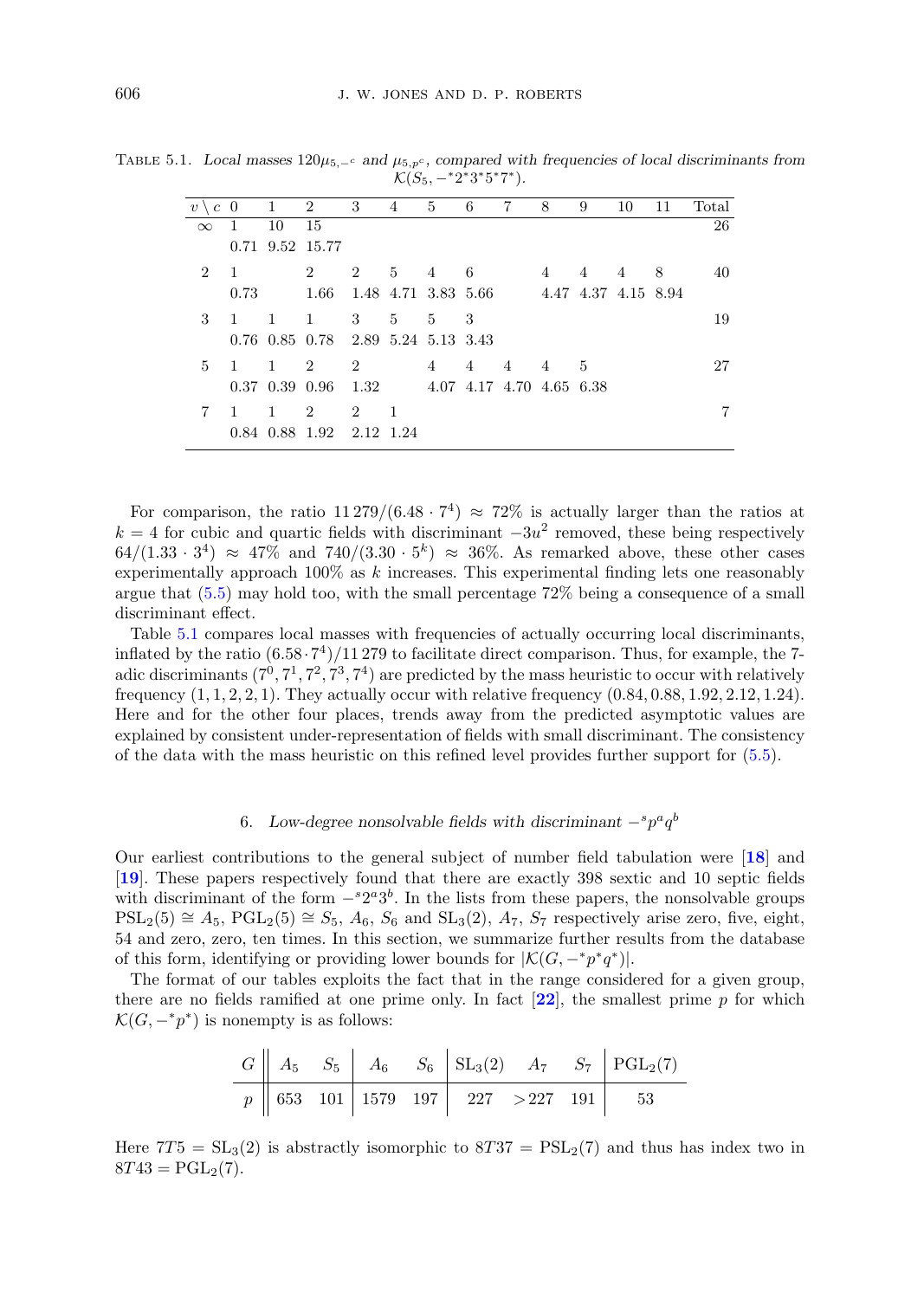|                | $\overline{2}$ | 3              | 5              | 7              | 11             | -13            | 17             | 19             | 23             | 29             | 31             | 37             |                |                |                | 41 43 47 53 59 61 67 |                |                |                | 71             |                |                | 73 79 83 89 97 |                |                  | T   |
|----------------|----------------|----------------|----------------|----------------|----------------|----------------|----------------|----------------|----------------|----------------|----------------|----------------|----------------|----------------|----------------|----------------------|----------------|----------------|----------------|----------------|----------------|----------------|----------------|----------------|------------------|-----|
| $\overline{2}$ | $\bullet$      |                | 5 38           | $\overline{2}$ | $\overline{2}$ | 4              | 3              | $\overline{2}$ | $\overline{5}$ | 6              | 3              | 6              | 9              | 14             | 10             | 11                   | 8              | -13            | 13             | 8              | 5              | 11             | 10             | -13            | 4                | 205 |
| 3              |                |                | 22             |                |                |                | 1              | $\overline{4}$ |                |                | 1              | $\overline{2}$ | $\overline{2}$ | 6              | 3              | 5                    | 3              | 3              | $\overline{2}$ | 8              | 3              | $\overline{2}$ | $\overline{4}$ | 3              | $\overline{2}$   | 81  |
| $\overline{5}$ | 5              | 6              | $\bullet$      | $\overline{4}$ | 5              | 9              | 12             | 8              | 8              | 8              | 9              | 13             | 12             | 11             |                | 8 14                 | 8              | 15             | 13             | -14            |                | 9 14           | 11             | -11            | -14              | 290 |
| $\overline{7}$ |                |                |                | $\bullet$      | 1              |                |                |                | $\mathbf{1}$   | $\overline{2}$ |                |                | $\overline{2}$ | $\overline{2}$ |                |                      |                |                | $\mathbf{1}$   | 3              |                | 1              |                | 1              |                  | 20  |
| 11             |                | $\overline{2}$ |                |                |                |                |                | 1              | $\mathbf{1}$   |                |                | 1              |                | 1              | $\mathbf{1}$   |                      | $\mathbf{1}$   |                |                | $\mathbf 1$    | 1              |                | 1              | 1              |                  | 18  |
| 13             |                |                | $\mathbf{1}$   |                |                |                |                | 1              |                | $\overline{2}$ |                | 3              | $\overline{2}$ |                | 1              |                      |                |                |                |                | 1              |                |                | 1              | 1                | 25  |
| 17             | 1              | 1              |                |                |                |                |                | 1              |                | 3              |                | 3              | $\overline{4}$ | 1              |                | 1                    | 1              |                |                | 1              | $\overline{2}$ |                |                | 1              | 3                | 37  |
| 19             | $\mathbf{1}$   | 3              |                |                |                |                |                |                | $\overline{2}$ |                | 3              |                | 1              |                | 1              | 1                    | 1              | 1              | 3              | $\overline{2}$ |                | $\mathbf{1}$   | 1              |                | $\overline{2}$   | 36  |
| 23             |                | $\mathbf{1}$   |                |                |                |                |                |                |                | $\mathbf{1}$   |                | $\mathbf{1}$   |                | $\overline{2}$ |                |                      | $\mathbf{1}$   | $\mathbf{1}$   |                |                |                |                | $\overline{2}$ | 1              | $\overline{2}$   | 28  |
| 29             | $\overline{2}$ | 3              |                |                |                | 1              | $\overline{2}$ |                | $\overline{2}$ |                |                | $\overline{2}$ | 3              | 1              | 1              |                      | $\overline{2}$ | $\sqrt{3}$     | 3              | 1              | 4              | $\overline{2}$ |                | $\overline{2}$ | $\boldsymbol{2}$ | 48  |
| 31             | $\mathbf{1}$   | 3              | 1              |                |                | $\overline{2}$ | $\mathbf{1}$   |                |                |                |                | 1              |                | 4              | 1              |                      |                | $\overline{2}$ | $\overline{2}$ | 1              |                |                | $\overline{2}$ |                | 1                | 30  |
| 37             |                |                | 1              |                |                |                |                |                |                |                |                |                | $\overline{2}$ | 3              |                | $\overline{2}$       | $\overline{2}$ | $\overline{2}$ |                |                |                | 3              | $\overline{4}$ | 1              | 1                | 52  |
| 41             | $\overline{2}$ | $\overline{2}$ | $\overline{2}$ |                |                |                | $\mathbf{1}$   | 1              | 1              |                |                |                |                | 1              |                | $\overline{2}$       |                | 3              |                | 1              | 1              | $\overline{2}$ | 1              | 3              | 5                | 56  |
| 43             | $\mathbf{1}$   | 3              | $\mathbf{1}$   |                | 1              |                |                |                |                |                |                |                | 1              |                |                |                      | $\overline{2}$ | 1              | 1              | $\overline{2}$ | $\overline{2}$ | 4              | 1              | $\overline{2}$ |                  | 61  |
| 47             |                |                |                |                |                |                |                |                |                |                |                |                |                |                |                | 1                    | 4              |                | 3              |                |                | 1              | $\sqrt{3}$     |                |                  | 38  |
| 53             |                |                | $\overline{2}$ |                | $\mathbf{1}$   |                |                |                | $\mathbf{1}$   |                |                |                |                |                |                |                      | 3              | 3              |                | 1              | $\overline{2}$ | 1              | 3              | $\overline{2}$ |                  | 52  |
| 59             | $\mathbf{1}$   | 3              | $\overline{2}$ |                |                | $\mathbf{1}$   | $\overline{2}$ |                |                |                | $\mathbf{1}$   |                |                |                |                |                      |                |                |                | 1              | 1              | $\overline{2}$ | $\mathbf{1}$   | 3              | 1                | 45  |
| 61             | 1              | $\mathbf{1}$   |                |                |                |                | $\mathbf 1$    |                |                | $\mathbf{1}$   |                | $\mathbf{1}$   | 1              |                |                |                      |                |                | $\overline{2}$ | 3              | $\overline{2}$ | 1              |                |                | 1                | 56  |
| 67             | $\overline{2}$ | $\mathbf 1$    | $\mathbf{1}$   |                |                |                |                |                |                |                |                |                |                |                | 1              |                      |                |                |                | 4              |                | $\overline{2}$ | $\overline{2}$ | 1              | $\overline{2}$   | 54  |
| 71             | 1              | $\overline{2}$ | 1              |                |                |                |                | $\mathbf{1}$   |                | $\mathbf{1}$   | $\overline{4}$ | $\overline{2}$ |                |                |                |                      | $\overline{2}$ | 1              |                |                |                | $\overline{4}$ | $\mathbf{1}$   | 3              |                  | 59  |
| 73             | 1              |                | 1              | 1              |                |                |                |                |                | $\mathbf{1}$   |                |                | $\overline{2}$ | 1              | 1              |                      |                | 1              |                |                |                |                |                | $\overline{2}$ | 3                | 38  |
| 79             | 4              | 4              | $\overline{2}$ |                |                | $\mathbf 1$    |                | $\overline{2}$ |                |                |                |                | 3              |                |                | 1                    | 1              |                |                |                |                |                |                | $\overline{2}$ | 1                | 54  |
| 83             |                | $\mathbf{1}$   |                |                |                |                |                |                |                |                |                |                |                |                |                | 1                    |                |                | 1              |                |                | $\overline{2}$ |                | $\overline{4}$ |                  | 51  |
| 89             | $\mathbf{1}$   | 3              | $\overline{2}$ |                |                |                |                |                |                | $\mathbf{1}$   | $\mathbf{1}$   | $\mathbf{1}$   | $\overline{2}$ |                |                | $\overline{2}$       |                | 1              | 1              | 1              |                | $\overline{2}$ |                |                | 1                | 58  |
| 97             |                | $\mathbf 1$    |                |                |                | 1              |                |                |                |                |                |                | 1              |                |                |                      | $\mathbf{1}$   |                | 1              |                |                | 1              |                | 1              |                  | 46  |
| T              |                | 24 40 28       |                | 1              | 4              | 7              | 9              | 8              |                | 5 14 14        |                |                | 5 19           | 8              | $\overline{2}$ | 8                    | 14             | 9              |                | 8 16           | 9              | 23             |                | 5 19           | 7                |     |

<span id="page-12-0"></span>TABLE 6.1.  $|\mathcal{K}(A_5, -^*p^*q^*)|$  beneath the diagonal and  $|\mathcal{K}(S_5, -^*p^*q^*)|$  above the diagonal. It is expected that  $A_5$  totals are smaller for primes  $p \equiv 2,3$  (5) because in this case  $p^4$  is not a possible local discriminant.

Restricting to the six groups G of the form  $A_n$  or  $S_n$ , our results on  $|\mathcal{K}(G, -^*p^*q^*)|$  compare with the mass heuristic as follows. First, local masses  $\mu_{n,v^*}$  are given in the middle six columns:

<span id="page-12-1"></span>

| $\,n$ |                                                          |  |  | $\infty$ 2 3 5 7 Tame $\mu$ |  |
|-------|----------------------------------------------------------|--|--|-----------------------------|--|
|       | $5\quad 26/120\quad 40\quad 19\quad 27\quad 7\quad 5.31$ |  |  |                             |  |
|       | 6 76/720 145 83 31 11 6.39                               |  |  |                             |  |
|       | 7 232/5040 180 99 55 57 15 5.18                          |  |  |                             |  |

The column  $\mu$  contains the global mass  $0.5\mu_{n,-} \mu_{n,p^*}\mu_{n,q^*}$  for two tame primes p and q. When one or both of the primes are wild, the corresponding global mass is substantially larger.

Tables [6.1,](#page-12-0) [6.2,](#page-13-1) and [6.3](#page-13-2) clearly show that there tend to be more fields when one or more of the primes p, q allow wild ramification, as one would expect from  $(6.1)$ . To make plausible conjectures about the asymptotic behavior of the numbers  $|{\mathcal{K}}(G, -^*p^*q^*)|$ , one would have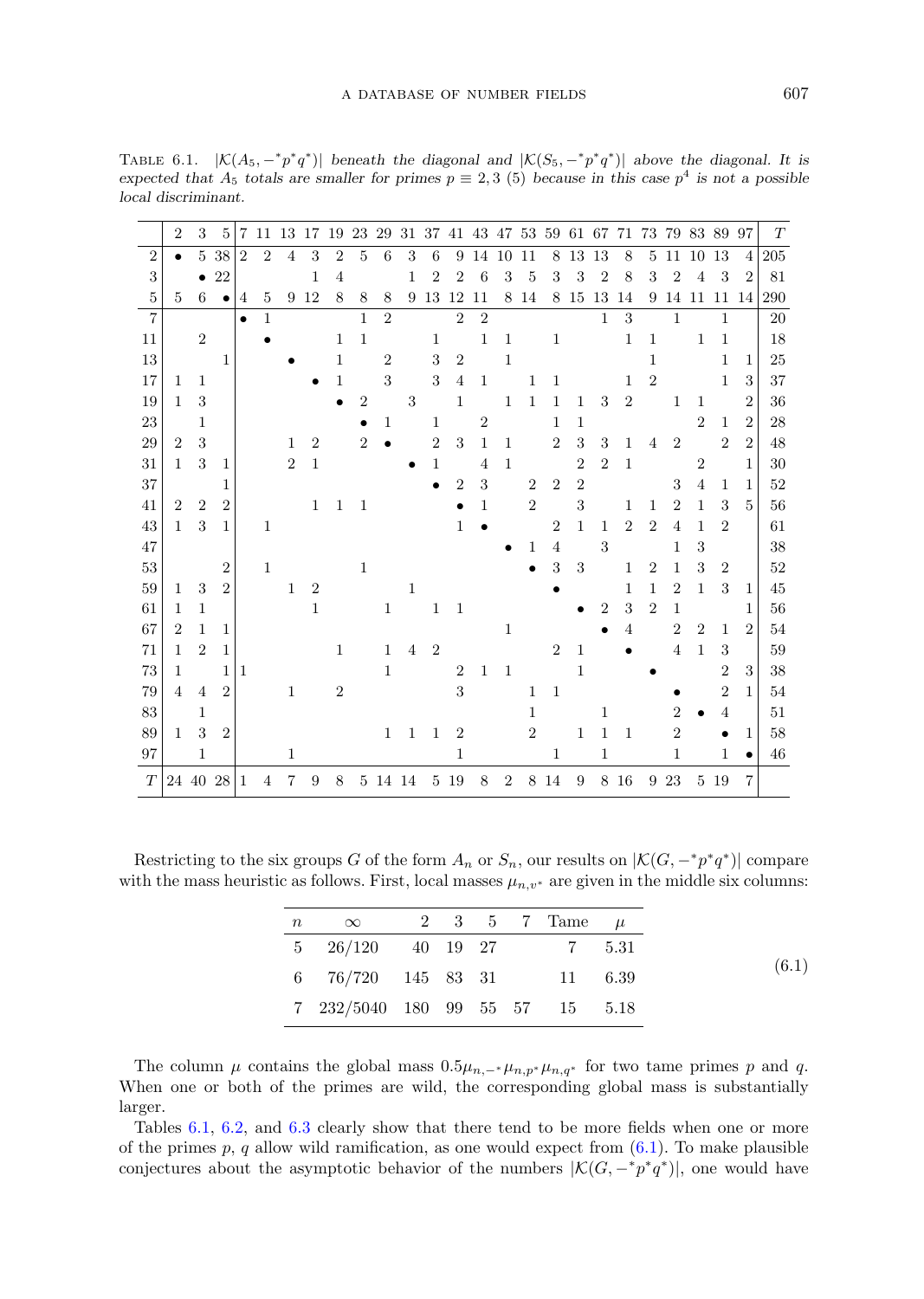<span id="page-13-1"></span>

|                | $\overline{2}$   | $\boldsymbol{3}$ | $\overline{5}$ | 7              | 11             | 13               | 17               | 19             | 23               | 29               | 31             | T              |
|----------------|------------------|------------------|----------------|----------------|----------------|------------------|------------------|----------------|------------------|------------------|----------------|----------------|
| $\overline{2}$ | $\bullet$        | $54\,$           | 30             |                |                | $\overline{2}$   | $\boldsymbol{2}$ | $\sqrt{2}$     | $\overline{4}$   | $\overline{4}$   | 6              | 104            |
| 3              | 8                | $\bullet$        | 42             |                | $\overline{4}$ |                  | $8\,$            |                | $\overline{2}$   | 12               | $\overline{2}$ | 124            |
| $\bf 5$        | $\boldsymbol{2}$ | $\,4\,$          | $\bullet$      | $\overline{2}$ | $\overline{2}$ | $\boldsymbol{2}$ |                  | 6              | 8                | $\boldsymbol{2}$ | $\overline{4}$ | 98             |
| $\overline{7}$ |                  | $\boldsymbol{2}$ |                |                |                |                  |                  |                |                  |                  |                | $\overline{2}$ |
| 11             |                  |                  |                |                |                |                  |                  |                |                  |                  |                | $\,6$          |
| 13             |                  | $\boldsymbol{2}$ |                |                |                |                  |                  |                |                  |                  |                | $\overline{4}$ |
| 17             |                  |                  | $\sqrt{2}$     |                |                |                  |                  |                | $\boldsymbol{2}$ |                  |                | 12             |
| 19             |                  | $\overline{2}$   |                |                |                | $\overline{2}$   |                  |                |                  |                  |                | 8              |
| $23\,$         | $\overline{2}$   | $\,2$            |                |                |                |                  |                  |                |                  |                  |                | 16             |
| $\,29$         |                  | $\,4\,$          |                |                |                |                  |                  | $\overline{2}$ |                  |                  |                | 18             |
| 31             | $\overline{4}$   | $\,6$            |                |                |                |                  |                  |                |                  | $\sqrt{2}$       |                | 12             |
| $\cal T$       | 16               | $30\,$           | 8              | $\overline{2}$ |                | $\overline{4}$   | $\overline{2}$   | $\,6$          | $\,4\,$          | $8\,$            | 12             |                |

TABLE 6.2.  $|\mathcal{K}(A_6, -^*p^*q^*)|$  beneath the diagonal and  $|\mathcal{K}(S_6, -^*p^*q^*)|$  above the diagonal. All entries are even because contributing fields come in twin pairs.

TABLE 6.3. Determinations or lower bounds for  $|\mathcal{K}(G, -^*p^*q^*)|$  for four G. The entries  $|\mathcal{K}(SL_3(2), -{}^*p^*q^*)|$  are all even because contributing fields come in twin pairs.

<span id="page-13-2"></span>

|                |                |               |               | $SL_3(2)$ and $PGL_2(7)$ |           |          |    |                |           | $A_7$ and $S_7$ |           |           |                |
|----------------|----------------|---------------|---------------|--------------------------|-----------|----------|----|----------------|-----------|-----------------|-----------|-----------|----------------|
|                | 2              | 3             | 5             | 7                        | 11        | -13      |    | 2              | 3         | 5               | 7         | 11        | -13            |
| $\overline{2}$ | $\bullet$      | $\frac{1}{4}$ | U             | 51                       | $\theta$  | 0        | 2  | $\bullet$      | 10        | 24              | 55        | $\theta$  | $\overline{0}$ |
| 3              | $\Omega$       | $\bullet$     | $\theta$      | 28                       | 0         | $\theta$ | 3  | $\theta$       | $\bullet$ | -14             | 44        | 2         | 0              |
| 5              | $\theta$       | $\theta$      | $\bullet$     | 4                        | $\theta$  | 0        | 5. | $\overline{2}$ | 3         | $\bullet$       | 18        | 0         | $\theta$       |
| 7              |                | 12            | $\frac{1}{4}$ | $\bullet$                | 4         | 6        | 7  | $\theta$       | 7         | 5               | $\bullet$ | 5         | $\theta$       |
| 11             | $\overline{4}$ | $\theta$      | $\theta$      | 6                        | $\bullet$ | $\theta$ | 11 | $\Omega$       | $\Omega$  | 1               | 0         | $\bullet$ | $\theta$       |
| 13             | $\theta$       | $\theta$      | $\theta$      | $\theta$                 | $\theta$  |          | 13 | 0              | 0         | 0               | 0         | $\theta$  |                |

to do more complicated local calculations than those summarized in [\(6.1\)](#page-12-1). These calculations would have to take into account various secondary phenomena, such as the fact that s is forced to be even if  $p \equiv q \equiv 1 \ (4)$ . Tables [6.1,](#page-12-0) [6.2,](#page-13-1) and [6.3](#page-13-2) each reflect substantial computation, but the amount of evidence is too small to warrant making formal conjectures in this setting.

# 7. Nilpotent octic fields with odd discriminant  $-{}^s p^a q^b$

<span id="page-13-0"></span>The database has all octic fields with Galois group a 2-group and discriminant of the form  $-s p^a q^b$  with p and q odd primes <250. There are  $\binom{52}{2} = 1326$  pairs  $\{p,q\}$  and the average size of  $\mathcal{K}(\text{NilOct}, -^*p^*q^*)$  in this range is about 12.01. In comparison with the nonsolvable cases discussed in the previous two sections, there is much greater regularity in this setting. We exhibit some of the greater regularity and explain how it makes some of the abstract considerations of [[9](#page-22-4), [10](#page-22-5)] more concrete.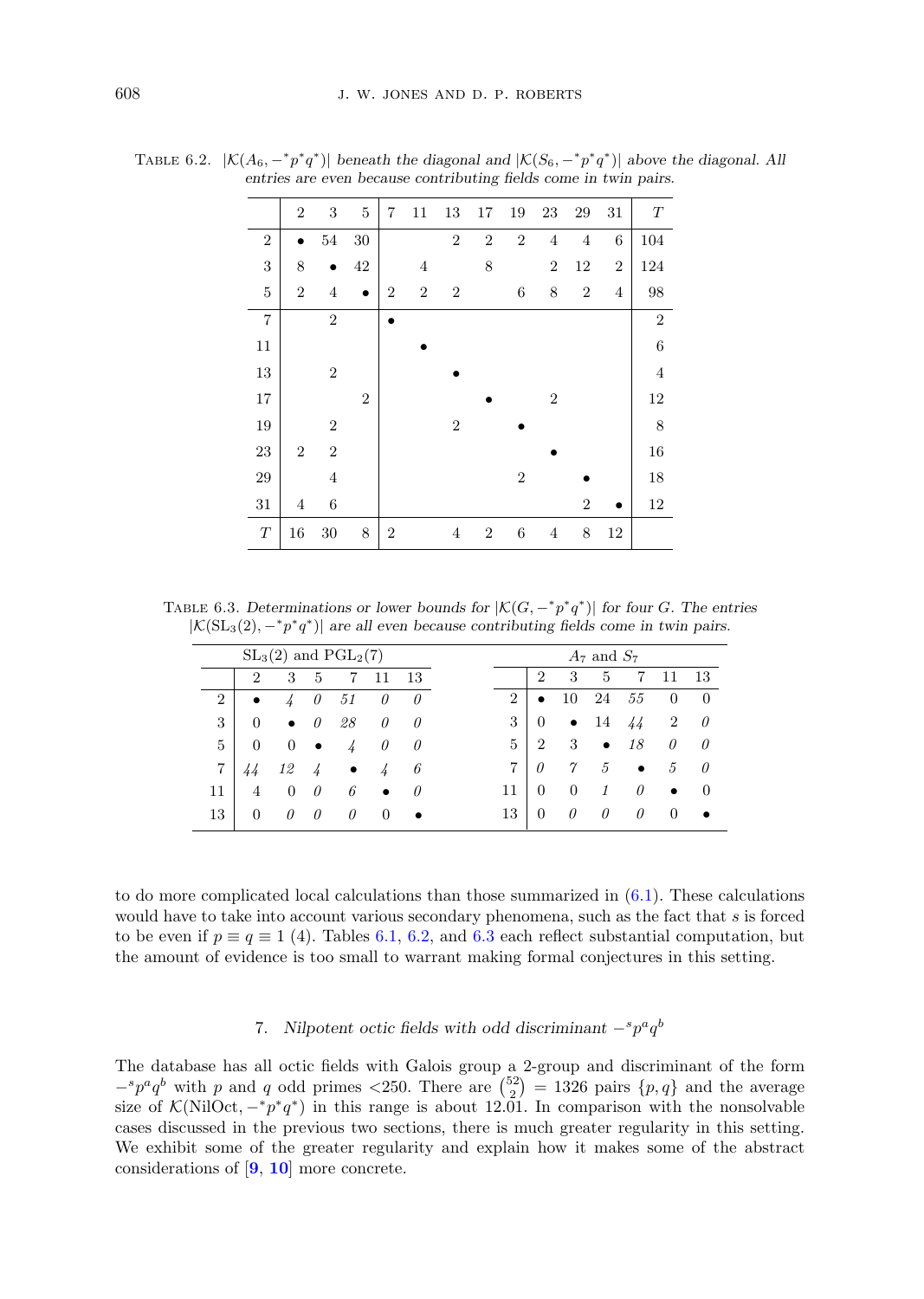<span id="page-14-0"></span>

| 1 2 4 5 6 7 8 10 16 17 19 20 21 27 28 30<br>$\boldsymbol{T}$<br>$_{\#}$<br>$\nu$<br>$\mathfrak{s}_3$<br>$\,p\,$<br>q                                                                                                                                                                                                                                                                             | $\boldsymbol{s}$          |
|--------------------------------------------------------------------------------------------------------------------------------------------------------------------------------------------------------------------------------------------------------------------------------------------------------------------------------------------------------------------------------------------------|---------------------------|
|                                                                                                                                                                                                                                                                                                                                                                                                  |                           |
| 1/4<br>3,7<br>3,7                                                                                                                                                                                                                                                                                                                                                                                |                           |
| 1/8<br>$\mathbf{3}_{1}$<br>$\,1\,$<br>$\mathbf{1}$<br>4 <sup>1</sup><br>193<br>$7_{2}$                                                                                                                                                                                                                                                                                                           | $\overline{4}$<br>$\circ$ |
| 1/8<br>$\,1$<br>$\boldsymbol{2}$<br>4 185<br>11 <sub>2</sub><br>7 <sub>1</sub>                                                                                                                                                                                                                                                                                                                   | $\geqslant 5$             |
|                                                                                                                                                                                                                                                                                                                                                                                                  |                           |
| 1/4<br>3,7<br>5                                                                                                                                                                                                                                                                                                                                                                                  |                           |
| $\mathbf{1}$<br>$219\,$<br>1/8<br>3 <sub>1</sub><br>$\mathbf{1}$<br>4 <sup>1</sup><br>5 <sub>1</sub>                                                                                                                                                                                                                                                                                             | $\it i$<br>4              |
| $\sqrt{2}$<br>1/16<br>$1\hskip 4pt 2$<br>$\sqrt{2}$<br>$\,4\,$<br>$\,6$<br>$11_4$<br>87<br>5 <sub>2</sub>                                                                                                                                                                                                                                                                                        | ii<br>6                   |
| $\overline{2}$<br>$1\hskip 4pt 2$<br>$\overline{2}$<br>$\overline{2}$<br>$\,2$<br>$\,1$<br>$\,1\,$<br>$\overline{2}$<br>$\overline{2}$<br>$\overline{7}$<br>19 <sub>2</sub><br>$\mathbf{1}$<br>$\overline{4}$<br>86<br>1/16<br>5 <sub>2</sub><br>iii                                                                                                                                             | $19\,$                    |
|                                                                                                                                                                                                                                                                                                                                                                                                  |                           |
| $\mathbf{1}$<br>1/4<br>3,7                                                                                                                                                                                                                                                                                                                                                                       |                           |
| 1/8<br>2 1<br>162<br>3 <sub>1</sub><br>$17_1$<br>4                                                                                                                                                                                                                                                                                                                                               |                           |
| 1 2<br>$\boldsymbol{2}$<br>6<br>1/16<br>$19_{2}$<br>$17_{2}$<br>2<br>2 1 1<br>$\boldsymbol{2}$<br>66                                                                                                                                                                                                                                                                                             |                           |
| $\overline{2}$<br>$\,4\,$<br>$\,2$<br>8<br>52<br>$23_4$<br>$2\hspace{0.1cm}\widehat{} \hspace{0.1cm} 1\hspace{0.1cm}\widehat{} \hspace{0.1cm} 2$<br>$4\hspace{0.1cm}\widehat{} \hspace{0.1cm} 1\hspace{0.1cm}\widehat{} \hspace{0.1cm} 2$<br>$\overline{2}$<br>$\,1\,$<br>$\mathbf{1}$<br>$\overline{4}$<br>1/16<br>412<br>4<br>4                                                                |                           |
|                                                                                                                                                                                                                                                                                                                                                                                                  |                           |
| $\overline{5}$<br>5<br>1/16                                                                                                                                                                                                                                                                                                                                                                      |                           |
| $\,2$<br>1/32<br>42<br>$13_1$<br>3<br>5<br>5 <sub>1</sub>                                                                                                                                                                                                                                                                                                                                        | $\cal I$<br>6             |
| $\overline{4}$<br>$\,2$<br>$\sqrt{2}$<br>1/128<br>$\cal II$<br>$29\mathrm{_{2}}$<br>3 3 1<br>$\,8\,$<br>$\overline{4}$<br>$\overline{4}$<br>9<br>5 <sub>2</sub><br>11<br>6                                                                                                                                                                                                                       | 27                        |
| $\,2$<br>$12\,$<br>$1/128$ $III \ge 17$<br>$13_4\,$<br>$3\,$ $3\,$ $1\,$<br>8<br>$\,6\,$<br>$12\,$<br>$12\ \ 16$<br>$53_4\,$<br>$\boldsymbol{2}$<br>6<br>6<br>11<br>13                                                                                                                                                                                                                           |                           |
| $3\,$ 3 $\,1$<br>2 1 2<br>$\,4\,$<br>$\overline{2}$<br>$\,2$<br>$\overline{2}$<br>$\overline{2}$<br>9<br>$1/64$ $IV \ge 30$<br>$13_2\,$<br>$29_4$<br>6<br>$\overline{4}$<br>25                                                                                                                                                                                                                   |                           |
|                                                                                                                                                                                                                                                                                                                                                                                                  |                           |
| $\mathbf{1}$<br>$\bf 5$<br>1/8                                                                                                                                                                                                                                                                                                                                                                   |                           |
| 1/16<br>4 3<br>5 <sub>1</sub><br>$17_1$<br>5<br>76                                                                                                                                                                                                                                                                                                                                               |                           |
| $\overline{2}$<br>$\overline{2}$<br>9<br>1/64<br>$13_4$<br>4 3 3 1<br>$\boldsymbol{2}$<br>8<br>$\overline{4}$<br>$\boldsymbol{2}$<br>$\overline{4}$<br>$17_{2}$<br>6<br>4<br>17                                                                                                                                                                                                                  |                           |
| $\overline{4}$<br>$\overline{4}$<br>$\overline{2}$<br>$\overline{2}$<br>$\overline{2}$<br>$\sqrt{2}$<br>1/64<br>$41_4$<br>4 3 3<br>$\boldsymbol{2}$<br>9<br>22<br>$5_{2}$<br>$\mathbf{1}$<br>6<br>4<br>$\overline{2}$<br>$\overline{4}$<br>$\overline{2}$<br>$\overline{2}$<br>$\overline{2}$<br>$53_2\,$<br>$4\,$ 3 $\,3\,$<br>$2\hspace{0.1cm} 2\hspace{0.1cm} 2$<br>12<br>$\overline{4}$<br>9 |                           |
| $\mathbf{1}$<br>1/64<br>$17_{2}$<br>6<br>18<br>$2\hphantom{1}16\hphantom{1}12$<br>4 3 3<br>$\mathbf{1}$<br>4 2 4<br>6<br>$\,6\,$<br>$12\,$<br>$12\hphantom{1}16$<br>1/128<br>$109_4$<br>$73_4$<br>6<br>11<br>6                                                                                                                                                                                   |                           |
| $2\hphantom{1}16\hphantom{1}12$<br>6 16 16 24<br>1/128<br>1014<br>4 3 3 1<br>4 2 4<br>6<br>6<br>12<br>$97_4$<br>1                                                                                                                                                                                                                                                                                |                           |
|                                                                                                                                                                                                                                                                                                                                                                                                  |                           |
| $\mathbf 1$<br>$\mathbf{1}$<br>1/16                                                                                                                                                                                                                                                                                                                                                              |                           |
| 1/32<br>17 <sub>1</sub><br>$41_1$<br>12 3<br>6<br>27                                                                                                                                                                                                                                                                                                                                             |                           |
| $\overline{2}$<br>1/64<br>$41_4$<br>$73_2$<br>12 3 3 1<br>6<br>6<br>$\boldsymbol{2}$<br>$\overline{4}$<br>$\boldsymbol{2}$<br>$\overline{4}$<br>$\overline{4}$<br>9<br>12                                                                                                                                                                                                                        |                           |
| $4\hskip 4pt$ 6 $\hskip 4pt4$<br>$\,4\,$<br>$41_2$ $241_2$<br>$12\,$ 3 $\,3$<br>$\mathbf{1}$<br>$2\hphantom{1}16$<br>$\,4\,$<br>$\boldsymbol{2}$<br>$\boldsymbol{2}$<br>$\,4\,$<br>1/128<br>6<br>10<br>$\boldsymbol{2}$<br>4                                                                                                                                                                     |                           |
| $6\hskip 4pt$ $6\hskip 4pt$ $6\hskip 4pt$<br>$12\,$ 3 $\,3$<br>$\mathbf{1}$<br>62412<br>$16\ 16\ 16$<br>$73_4$<br>894<br>6<br>6<br>6<br>12<br>$\boldsymbol{2}$<br>1/256                                                                                                                                                                                                                          |                           |
|                                                                                                                                                                                                                                                                                                                                                                                                  |                           |

TABLE 7.1. Nonzero cardinalities  $|K(8Tj, -^*p^*q^*)|$  for  $8Tj$  an octic group of 2-power order.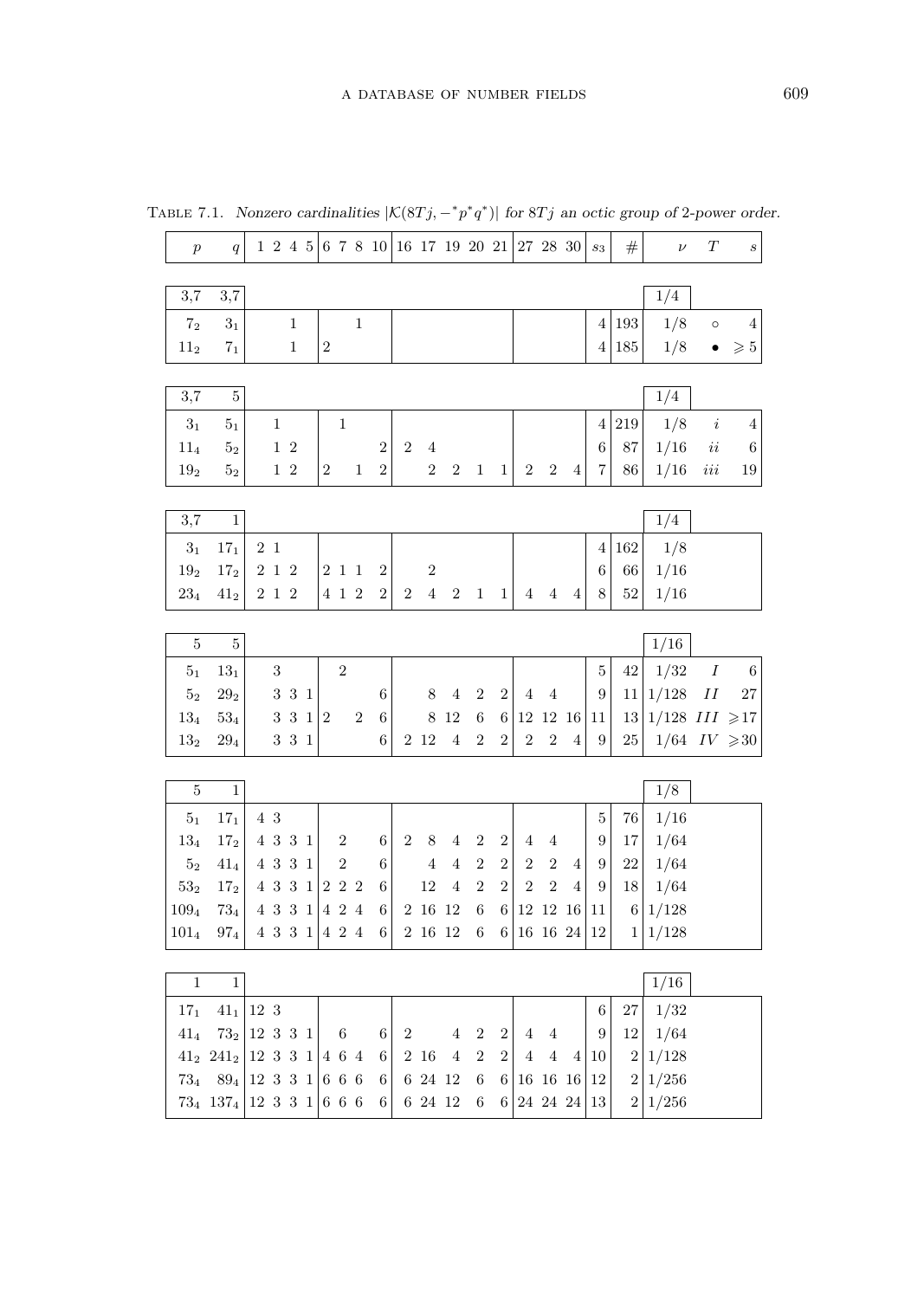Twenty-six of the 50 octic groups have 2-power order. Table [7.1](#page-14-0) presents the nonzero cardinalities, so that for example  $|\mathcal{K}(8Tj, -85*29*)| = 4, 2, 2$  for  $j = 19, 20, 21$ . The repeated proportion  $(2, 1, 1)$  for these groups and other similar patterns are due to the sibling phenomenon discussed in  $\S 4$ . Only the sixteen 2-groups generated by two elements actually occur. Columns  $s_3$ ,  $\#$ ,  $\nu$ ,  $T$ , and  $s$  are all explained later in this section.

The main phenomenon presented in Table [7.1](#page-14-0) is that the multiplicities presented are highly repetitious, with for example the multiplicities presented for (5, 29) occurring for altogether eleven pairs  $(p, q)$ , as indicated in the # column. The repetition is even greater than indicated by the table itself. Namely, if  $(p_1, q_1)$  and  $(p_2, q_2)$  correspond to the same line, then not only are the numbers  $\mathcal{K}(8Tj, -{}^{*}p_i^*q_i^*)$  independent of i, but the individual  $\mathcal{K}(8Tj, -{}^{*}p_i^aq_i^b)$  and even further refinements are also independent of i.

The line corresponding to a given pair  $(p, q)$  is almost determined by elementary considerations, as follows. Let U be the order of q in  $(\mathbb{Z}/p)^{\times}$  and let V be the order of p in  $(\mathbb{Z}/q)^{\times}$ . Let  $u = \gcd(U, 4)$  and  $v = \gcd(V, 4)$ . Then all  $(p, q)$  on a given line have the same u, v, and a representative is written  $(p_u, q_v)$  in the leftmost two columns. Almost all lines are determined by their datum  $\{[p]_u, [q]_v\}$ , with [·] indicating reduction modulo eight. The only exceptions are  $\{[p]_u, [q]_v\} = \{5_4, 1_4\}$  and  $\{[p]_u, [q]_v\} = \{1_4, 1_4\}$ , which have two lines each. The column headed by  $\#$  gives the number of occurrences in our setting  $p, q < 250$ . In the five cases where this number is less than ten, we continued the computation up through  $p, q < 500$ assuming the GRH. We expect that all possibilities are accounted for by the table, and they occur with asymptotic frequencies given in the column headed by  $\nu$ . Assuming that these frequencies are correct, the average size of  $\mathcal{K}(\text{NilOct}, -^*p^*q^*)$  is exactly 15.875, substantially larger than the observed 12.01 in the  $p, q < 250$  setting.

The connection with [[9](#page-22-4), [10](#page-22-5)] is as follows. Let  $L(p,q)_k \subset \mathbb{C}$  be the splitting field of all degree- $2^k$  fields with Galois group a 2-group and discriminant  $-\binom{*}{2}$ <sup>\*</sup>, The Galois group  $Gal(L(p,q)_k/\mathbb{Q})$  is a 2-group and so all ramification at the odd primes p and q is tame. Let  $L(p,q)$  be the union of these  $L(p,q)_k$ . The group Gal $(L(p,q)/\mathbb{Q})$  is a pro-2-group generated by the tame ramification elements  $\tau_p$  and  $\tau_q$ . The central question pursued in [[9](#page-22-4), [10](#page-22-5)] is the distribution of the Gal $(L(p,q)/\mathbb{Q})$  as abstract groups.

Table [7.1](#page-14-0) corresponds to working at the level of the quotient  $Gal(L(p,q)_3/\mathbb{Q})$ . The fact that this group has just the two generators  $\tau_p$  and  $\tau_q$  explains why only the sixteen 2-groups having one or two generators appear. One has  $|\widehat{Gal}(L(p,q)_3/\mathbb{Q})| = 2^{s_3}$ , where  $s_3$  is as in Table [7.1.](#page-14-0) The lines with an entry under T are pursued theoretically in  $[9]$  $[9]$  $[9]$ . The cases marked by  $\circ \rightarrow$ ,  $i$ -iii, and  $I$ –IV are respectively treated in §§ 5.2, 5.3, and 5.4 there. The entire group Gal( $L(p, q)$ ,  $\mathbb{Q}$ ) has order  $2^s$ , with  $s = \infty$  being expected sometimes in Case IV.

Some of the behavior for  $k > 3$  is previewed by 2-parts of class groups of octic fields. For example, in Case ii all 87 instances behave the same: the unique fields in  $\mathcal{K}(8T2, -4p^3q^7)$ ,  $\mathcal{K}(8T4, -^4p^4q^6)$ ,  $\mathcal{K}(8T17, -^4p^6q^5)$  and the two fields in  $\mathcal{K}(8T17, -^4p^6q^7)$  all have 2 exactly dividing the class number; the remaining six fields all have odd class number. In contrast, in Case *iii* the 86 instances break into two types of behaviors, represented by  $(p, q) = (19, 5)$  and  $(p, q) = (11, 37)$ . These patterns in the database reflect the fact  $[9, \S 5.3]$  $[9, \S 5.3]$  $[9, \S 5.3]$  that in Case ii there is just one possibility for  $(\text{Gal}(L(p,q)/\mathbb{Q}); \tau_p, \tau_q)$ , while in Case *iii* there are two.

# 8. Nilpotent octic fields with discriminant  $-{}^s2^aq^b$

<span id="page-15-0"></span>The database has all octic fields with Galois group a 2-group and discriminant of the form  $-{}^{s}2^{a}q^{b}$  with  $q < 2500$ . The sets K(NilOct,  $-{}^{*}2^{*}q^{*}$ ) average 1711 fields, the great increase from the previous section being due to the fact that now there are many possibilities for wild ramification at 2. As in the previous section, there is great regularity explained by identifications of relevant absolute Galois groups [[26](#page-22-6)]. Again, even more so this time, there is further regularity not explained by theoretical results.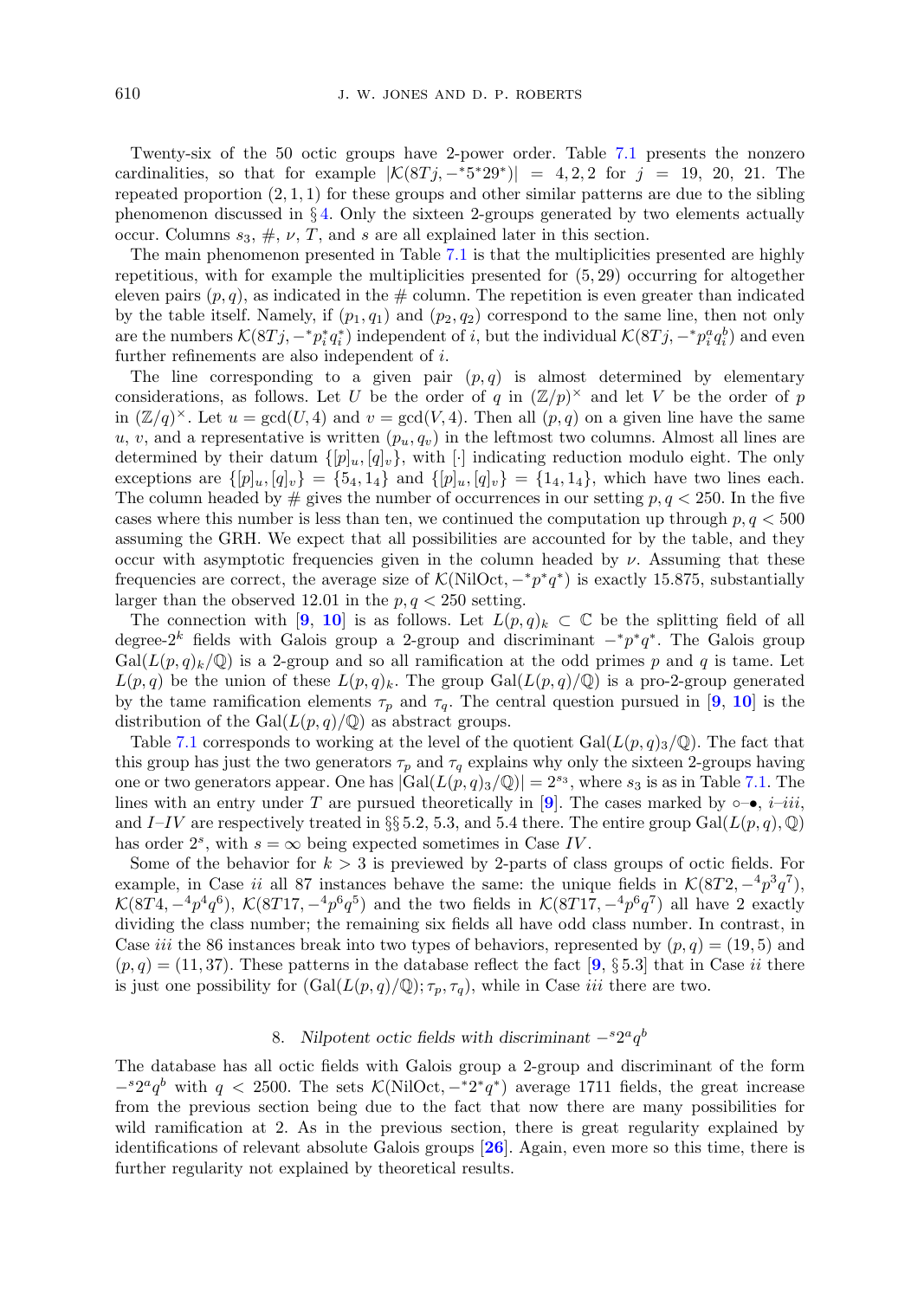Continuing with the notation of the previous section, consider the Galois extensions  $L(2, q)$  $\bigcup_{k=1}^{\infty} L(2,q)_k$  and their associated Galois groups  $Gal(L(2,q)/\mathbb{Q}) = \lim_{k \to \infty} Gal(L(2,q)_k/\mathbb{Q})$ . As before, octic fields with Galois group a 2-group let one study  $Gal(L(2,q)_3/\mathbb{Q})$ . Table [8.1](#page-16-0) presents summarizing data for  $q < 2500$  in a format parallel to Table [7.1](#page-14-0) but more condensed. Here the main entries count Galois extensions of  $\mathbb Q$ . Thus, an entry m in the 19<sup>2</sup> 20 21 column corresponds to m Galois extensions of  $\mathbb Q$  having degree 32. Each of these Galois extensions corresponds to four fields in our database, of types 8T19, 8T19, 8T20, and 8T21.

In the range studied, there are thirteen different behaviors in terms of the cardinalities  $|K(8Tj, -*2^*q^*)|$ . As indicated by Table [7.1,](#page-14-0) these cardinalities depend mainly on the reduction of  $q$  modulo sixteen. However, classes 1, 9, and 15 are broken into subclasses. The biggest subclasses have size  $|1A| = 23$ ,  $|9A| = 24$ , and  $|15A| = 28$ . The remaining subclasses are

> $1B = \{113, 337, 353, 593, 881, 1249, 1777, 2113, 2129, 2273\},\$  $1C = \{257, 1601\},\$  $1D = \{577, 1201, 1217, 1553, 1889\},\$  $1E = \{1153\},\,$  $9B = \{73, 281, 617, 1033, 1049, 1289, 1753, 1801, 1913, 2281, 2393\},\$  $9C = \{137, 409, 809, 1129, 1321, 1657, 1993, 2137\},\$  $15B = \{31, 191, 383, 607, 719, 863, 911, 991, 1103, 1231, 1327, 1471,$ 1487, 1567, 1583, 2063, 2111, 2287, 2351, 2383}.

<span id="page-16-0"></span>TABLE 8.1. The  $q-j$  entry gives the number of Galois extensions of Q with Galois group  $8Tj$  and discriminant of the form  $-{}^s2^a q^b$ . The number of Galois extensions of  $\mathbb{Q}_2$  with Galois group 8Tj is also given. Often a numerical entry in a given column persists for several more rows, and this repetition is indicated by ditto marks.

|                  | $ G  = 8$         |       |     |               | $ G  = 16$ |                   |                                  |                   |                   | 21<br>$ G  = 32$  |                      |                   | $ G  = 64$        |                                    |                   |                   |                   |                       |                   |                   |            |          |
|------------------|-------------------|-------|-----|---------------|------------|-------------------|----------------------------------|-------------------|-------------------|-------------------|----------------------|-------------------|-------------------|------------------------------------|-------------------|-------------------|-------------------|-----------------------|-------------------|-------------------|------------|----------|
|                  |                   |       |     |               |            |                   |                                  |                   |                   |                   |                      |                   |                   |                                    |                   | 20                |                   |                       | $28^2$ $31^2$     |                   |            |          |
| $\boldsymbol{q}$ | $\mathbf{1}$      |       | 2 3 |               | 4 5        | 6 <sup>2</sup>    | $\overline{7}$                   |                   |                   |                   | $8\ 9^4\ 10^2\ 11^3$ |                   |                   | $15^2$ $16^2$ $17^2$ $18^8$ $19^2$ |                   |                   |                   | $26^4$ $27^2$         | $29^{6}$          | 30 <sup>4</sup>   | $35^8$     | Tot      |
| $\mathbb{Q}_2$   |                   |       |     | 24 18 1 18 6  |            |                   | 16 36 36                         |                   | 9                 | 12                | 16                   | 38                | 12                | 48                                 | $\overline{4}$    | 24                | 24                | 48                    | 16                | 24                | 48         | 1449     |
| 1A               |                   |       |     | 24 18 1 30 2  |            |                   |                                  | 42 36 44 15       |                   | 36                | 12                   | 64                | 36                | 96                                 | 16                | 48                |                   | 80 104                | 32                | 52                | 72         | 2895     |
| 1B               | $^{\prime\prime}$ | 11 11 |     | $11$ $11$     |            |                   | $54\hphantom{1}36\hphantom{1}60$ |                   | $^{\prime\prime}$ | $^{\prime\prime}$ | $^{\prime\prime}$    | 84                |                   | 60 144                             | $^{\prime\prime}$ | 96                |                   | 144 256               |                   | 80 128            | 312        | 6783     |
| 1C               | $^{\prime\prime}$ | 11 11 |     | 11 11         |            | $^{\prime\prime}$ | $^{\prime\prime}$                | $^{\prime\prime}$ | $^{\prime\prime}$ | $^{\prime\prime}$ | $^{\prime\prime}$    | $^{\prime\prime}$ | $^{\prime\prime}$ | $^{\prime\prime}$                  | $\prime\prime$    | $^{\prime\prime}$ |                   | $''$ 272              |                   | $''$ 136          | 336        | 7071     |
| 1D               | $^{\prime\prime}$ | 11 11 |     | $11$ $11$     |            | $^{\prime\prime}$ | $^{\prime\prime}$                | $^{\prime\prime}$ | $^{\prime\prime}$ | $^{\prime\prime}$ | $^{\prime\prime}$    | $^{\prime\prime}$ | $^{\prime\prime}$ | $^{\prime\prime}$                  | $^{\prime\prime}$ | $^{\prime\prime}$ |                   | $^{\prime\prime}$ 336 |                   | $''$ 168          |            | 384 7839 |
| 1E               | $^{\prime\prime}$ | 11 11 |     | $\frac{1}{2}$ |            | $^{\prime\prime}$ | $^{\prime\prime}$                | $^{\prime\prime}$ | $^{\prime\prime}$ | $^{\prime\prime}$ | $^{\prime\prime}$    | $^{\prime\prime}$ | $^{\prime\prime}$ | $^{\prime\prime}$                  | $^{\prime\prime}$ | $^{\prime\prime}$ | $^{\prime\prime}$ | $^{\prime\prime}$     | $^{\prime\prime}$ | $^{\prime\prime}$ | 240        | 6687     |
| 9A               |                   |       |     | 24 18 1 30 2  |            |                   |                                  | 44 36 48 15       |                   | 36                | 12                   | 68                |                   | 36 112                             | 16                | 48                |                   | 96 104                | 48                | 52                | 156        | 3807     |
| 9B               | $^{\prime\prime}$ | 11 11 |     | $11$ $11$     |            | $^{\prime\prime}$ | $^{\prime\prime}$                | $^{\prime\prime}$ | $^{\prime\prime}$ | $^{\prime\prime}$ | $^{\prime\prime}$    | $^{\prime\prime}$ | $^{\prime\prime}$ | $^{\prime\prime}$                  | $^{\prime\prime}$ | $^{\prime\prime}$ | $^{\prime\prime}$ | $^{\prime\prime}$     | $^{\prime\prime}$ | $^{\prime\prime}$ | 132        | 3615     |
| 9C               | $^{\prime\prime}$ | 11 11 |     | $\frac{1}{2}$ |            | $^{\prime\prime}$ | $^{\prime\prime}$                | $^{\prime\prime}$ | $^{\prime\prime}$ | $^{\prime\prime}$ | $^{\prime\prime}$    | $^{\prime\prime}$ | $^{\prime\prime}$ | $^{\prime\prime}$                  | $^{\prime\prime}$ | $^{\prime\prime}$ | $^{\prime\prime}$ | 72                    | $^{\prime\prime}$ | 36                | <b>156</b> | 3615     |
| 3, 11            | $\overline{4}$    | 6     |     | 1 14 2        |            | 10                | 6                                | 22                | $\overline{7}$    | 4                 | 6                    | 21                | $\overline{4}$    | 8                                  | 3                 | $\overline{4}$    | 16                | 8                     | 8                 | $\overline{4}$    | 21         | 579      |
| 5, 13            |                   |       |     | 8 18 1 12 0   |            | 10                |                                  | 20 10             | 6                 | 12                | 6                    | 21                | 12                | 36                                 | $\mathbf{1}$      | 12                | 6                 | 24                    | $\overline{4}$    | $\overline{2}$    | 9          | 621      |
| $\overline{7}$   | 4                 |       |     | 6 1 20 0      |            | 30                |                                  | 6 16 10           |                   | 12                | $\overline{4}$       | 34                | 12                | 24                                 | 8                 | 12                | 44                | 24                    | 20                | 12                | 60 l       | 1401     |
| 15A              | 4                 | 6     |     | 1 20 0        |            | 32                |                                  | 6 16              | 10                | 12                | $\overline{4}$       | 36                | 16                | 24                                 | 8                 | 20                | 52                | 64                    | 24                | 32                | 96         | 2041     |
| 15B              | $^{\prime\prime}$ |       |     | 11 11         |            | $^{\prime\prime}$ |                                  |                   | $^{\prime\prime}$ | $^{\prime\prime}$ | $^{\prime\prime}$    | $^{\prime\prime}$ | $^{\prime\prime}$ | $^{\prime\prime}$                  | $^{\prime\prime}$ | $^{\prime\prime}$ | $^{\prime\prime}$ | $^{\prime\prime}$     | $^{\prime\prime}$ | $^{\prime\prime}$ | 84         | 1945     |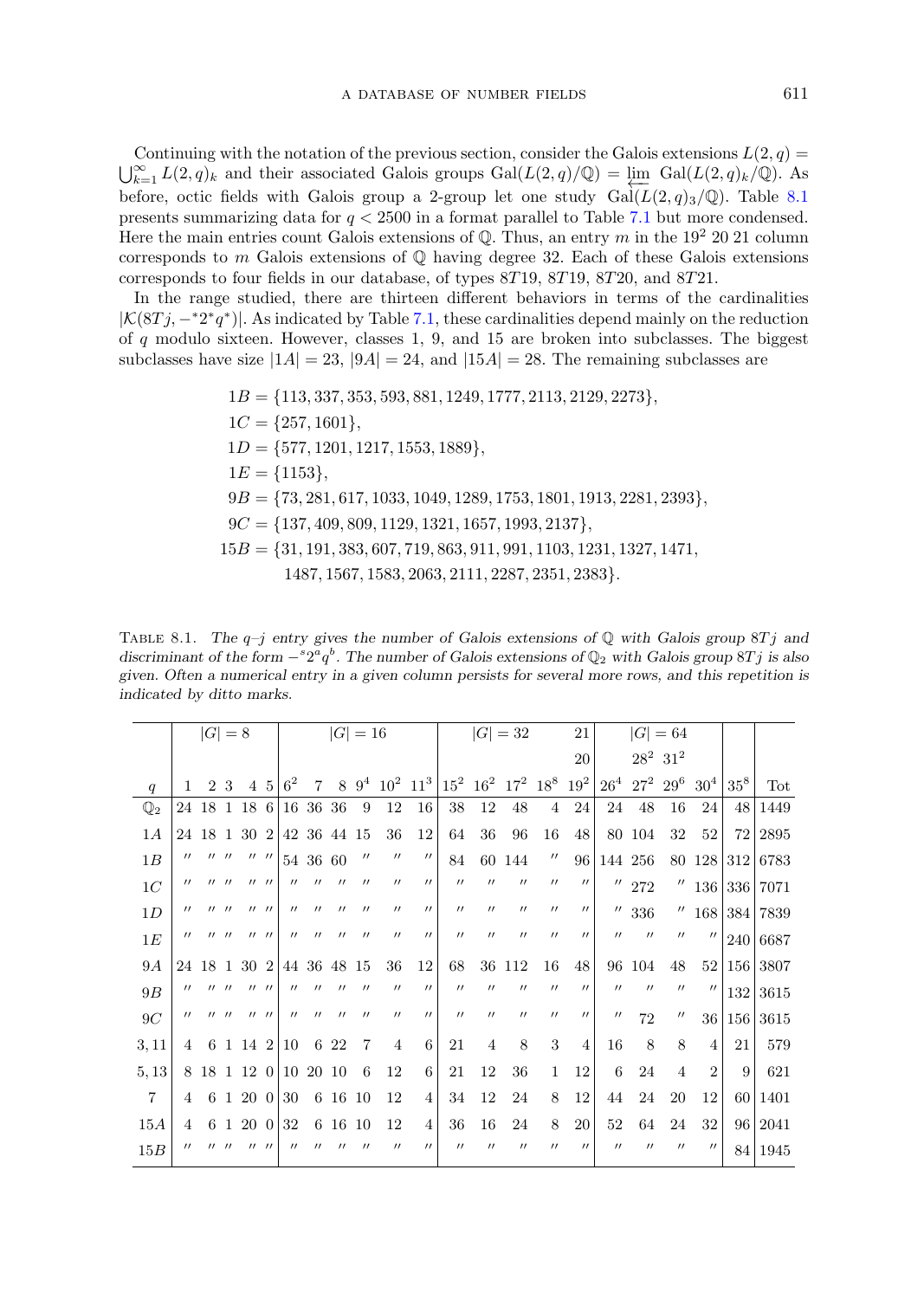A prime  $q \equiv 1$  (16) is in 1A if and only if  $2 \notin \mathbb{F}_q^{\times 4}$ . Otherwise, we do not have a concise description of these decompositions.

Let  $D_{\infty} = \{1, c\}$ , where c is complex conjugation. Let  $D_q \subseteq \text{Gal}(L(2,q)/\mathbb{Q})$  be a qdecomposition group. Then, working always in the category of pro-2-groups, one has the presentation  $D_q = \langle \tau, \sigma | \sigma^{-1} \tau \sigma = \tau^q \rangle$ ; here  $\tau$  is a ramification element and  $\sigma$  is a Frobenius element. Representing a more general theory, for  $q \equiv 3, 5$  (8) one has two remarkable facts [[26](#page-22-6), Example 11.18]. First, the 2-decomposition group  $D_2$  is all of  $Gal(L(2, q)/\mathbb{Q})$ . Second, the global Galois group is a free product:

$$
Gal(L(2,q)/\mathbb{Q}) = D_{\infty} * D_q.
$$
\n(8.1)

As a consequence, always for  $q \equiv 3.5$  (8), the quotients Gal( $L(2,q)_k/\mathbb{Q}$ ) are computable as abstract finite groups and moreover depend only on  $q$  modulo eight. In particular, the counts in the lines 3,11 and 5,13 of Table [8.1](#page-16-0) can be obtained purely group theoretically. The other lines of Table [8.1](#page-16-0) are not covered by the theory in [[26](#page-22-6)].

A important aspect of the situation is not understood theoretically, namely the wild ramification at 2. The database exhibits extraordinary regularity at the level  $k = 3$ , as follows. By 2-adically completing octic number fields  $K \in \mathcal{K}(\text{NilOct}, -^*2^*q^*)$ , one gets 579 octic 2-adic fields if  $q \equiv 3$  (8) and 621 octic 2-adic fields if  $q \equiv 5$  (8). The regularity is that the subset of all 1499 nilpotent octic 2-adic fields which arise depends on q only modulo eight, at least in our range  $q < 2500$ . One can see some of this statement directly from the database: the cardinalities  $|K(8Tj, -^*2^aq^*)|$  for given  $(j, a)$  depend only on q modulo eight.

In the cases  $q \equiv 3.5$  (8), the group Gal( $L(2, q)/\mathbb{Q}$ ) =  $D_2$  has a filtration by higher ramification groups. From the group-theoretical description of  $Gal(L(2, q)/\mathbb{Q})$ , one can calculate that the quotient group  $Gal(L(2,q)_3/\mathbb{Q})$  has size  $2^{18}$ . The eighteen slopes measuring wildness of 2-adic ramification work out to be

3 0, 2, 2, 
$$
2\frac{1}{2}
$$
 3, 3,  $3\frac{1}{2}$ ,  $3\frac{1}{8}$ ,  $3\frac{3}{4}$ , 4, 4,  $4\frac{1}{4}$ ,  $4\frac{1}{4}$ ,  $4\frac{3}{8}$ ,  $4\frac{1}{2}$ ,  $4\frac{3}{4}$  5  
5 0, 0, 2, 2, 2,  $2\frac{1}{2}$  3, 3, 3,  $3\frac{1}{2}$ ,  $3\frac{1}{2}$ ,  $3\frac{3}{4}$ , 4,  $4\frac{1}{4}$ ,  $4\frac{1}{2}$ ,  $4\frac{3}{4}$ ,  $4\frac{3}{4}$ ,  $4\frac{3}{4}$ ,  $4\frac{3}{4}$ ,

Most of these slopes can be read off from the octic field part of the database directly, via the automatic 2-adic analysis of fields given there. For example, the first four slopes for  $q = 3$ all arise already from  $\mathbb{Q}[x]/(x^8 + 6x^4 - 3)$ , the unique member of  $\mathcal{K}(8T8, -32^{16}3^7)$ . A few of the listed slopes can only be seen directly by working with degree-16 resolvents. A natural question, not addressed in the literature, is to similarly describe the slopes appearing in all of  $Gal(L(2,q)/\mathbb{Q}).$ 

### 9. Minimal nonsolvable fields with grd  $\leq \Omega$

<span id="page-17-0"></span>Our focus for the remainder of the paper is on Galois number fields, for which root discriminants and Galois root discriminants naturally coincide. As reviewed in the introduction, in [[21](#page-22-7)] we raised the problem of completely understanding the set  $\mathcal{K}[\Omega]$  of all Galois number fields  $K \subset \mathbb{C}$ with grd at most the Serre–Odlyzko constant  $\Omega = 8\pi e^{\gamma} \approx 44.76$ . As in [[21](#page-22-7)], we focus attention here on the interesting subproblem of identifying the subset  $\mathcal{K}^{\text{ns}}[\Omega]$  of K which are nonsolvable. Our last two sections explain how the database explicitly exhibits a substantial part of  $\mathcal{K}^{\text{ns}}[\Omega]$ .

We say that a nonsolvable number field is minimal if it does not contain a strictly smaller nonsolvable number field. So, fields with Galois group say  $S_n$  are minimal, while fields with Galois group say  $C_p \times S_n$  or  $C_p^k : S_n$  are not. Figure [9.1](#page-18-0) draws a dot for each minimal nonsolvable field  $K_1 \in \mathcal{K}_{\min}^{\text{ns}}[\Omega]$  coming from the degree less than or equal to eleven part of the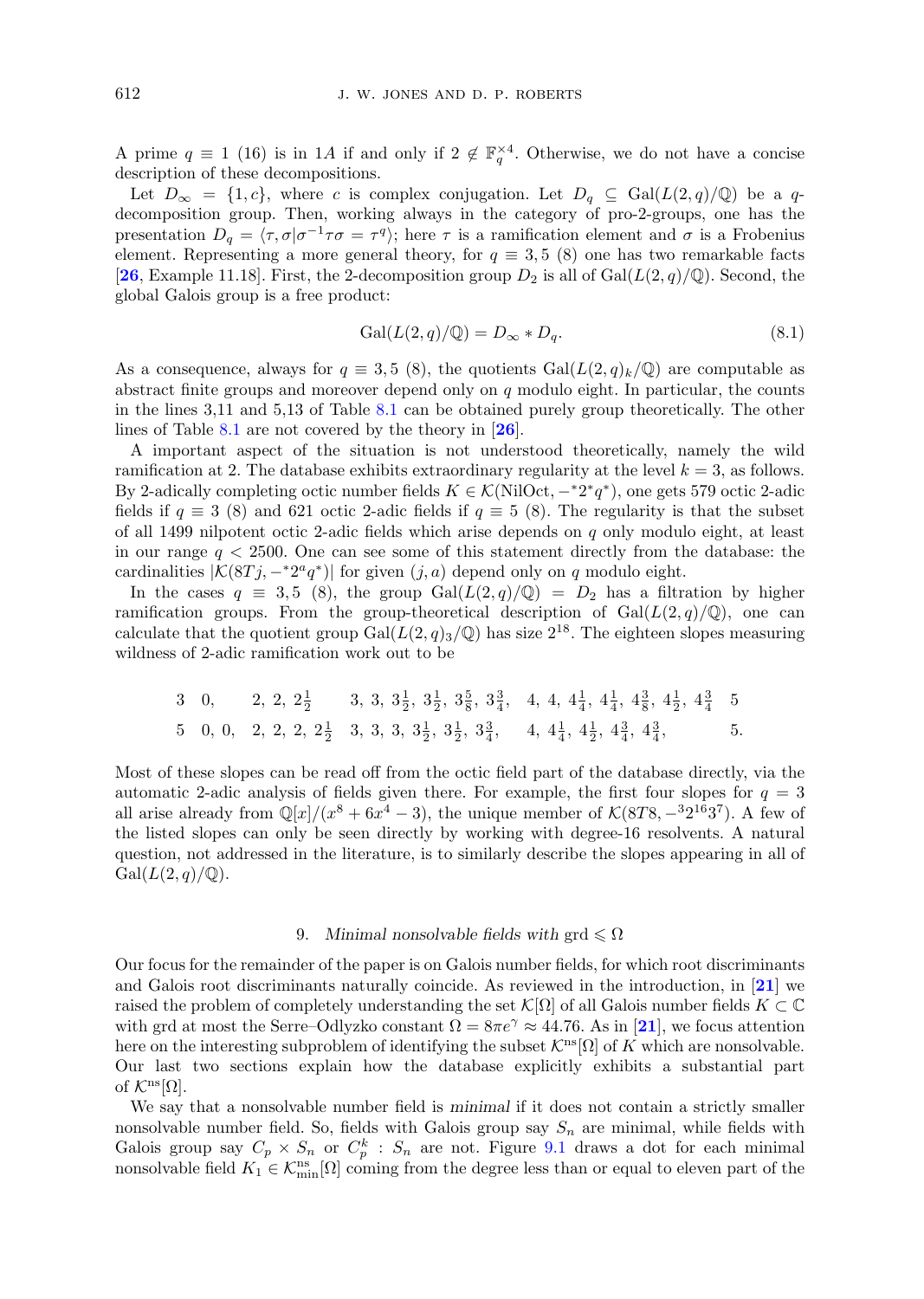

<span id="page-18-0"></span>FIGURE 9.1. Galois root discriminants  $2^{\alpha}3^{\beta}$  (left) and  $2^{\alpha}5^{\beta}$  (right) arising from minimal nonsolvable fields of degree less than or equal to eleven in the database. The lines have equation  $2^{\alpha}q^{\beta} = \Omega$ .

database with grd of the form  $2^{\alpha}3^{\beta}$  or  $2^{\alpha}5^{\beta}$ . There are 654 fields in the first case and 885 in the second. Of these fields, 24 and 17 have grd  $\leq \Omega$ . Figure [9.1](#page-18-0) illustrates the extreme extent to which the low-grd problem is focused on the least ramified of all Galois number fields.

Figure [9.1](#page-18-0) also provides some context for the next section, as follows. Consider the compositum  $K = K_1 K_2$  of distinct minimal fields  $K_1$  and  $K_2$  contributing to the same half of Figure [9.1.](#page-18-0) Let  $2^{\alpha_i}q^{\beta_i}$  be the root discriminant of  $K_i$ . The root discriminant  $2^{\alpha}q^{\beta}$  of K satisfies  $\alpha \ge \max(\alpha_1, \alpha_2)$  and  $\beta \ge \max(\beta_1, \beta_2)$ . The figure makes it clear that one must have almost exact agreement  $\alpha_1 \approx \alpha_2$  and  $\beta_1 \approx \beta_2$  for K to even have a chance of lying in  $\mathcal{K}^{\text{ns}}[\Omega]$ . As some examples where one has exact agreement, consider the respective splitting fields  $K_1$ ,  $K_2$ , and  $K_3$  of

$$
f_1(x)=x^5 - 10x^3 - 20x^2 + 110x + 116,
$$
  
\n
$$
f_2(x)=x^5 + 10x^3 - 10x^2 + 35x - 18,
$$
  
\n
$$
f_3(x)=x^5 + 10x^3 - 40x^2 + 60x - 32.
$$

TABLE 9.1. Lower bounds on  $|\mathcal{K}[G,\Omega]|$  for minimal nonsolvable groups G. Entries highlighted in bold are completeness results from [[21](#page-22-7)]. Fields found since [21] are indicated by '.'.

<span id="page-18-1"></span>

| #              | H     | $G=H$                | #              | $G=H.Q$                                                                             | #                   |
|----------------|-------|----------------------|----------------|-------------------------------------------------------------------------------------|---------------------|
| $\mathbf{1}$   | 60    | $A_5$                | 78             | $S_5$                                                                               | 192                 |
| $\overline{2}$ | 168   | $SL_3(2)$            | .18            | PGL <sub>2</sub> (7)                                                                | 23                  |
| 3              | 360   | $A_6$                | 5              | $S_6$ , PGL <sub>2</sub> (9), $M_{10}$ , PFL <sub>2</sub> (9) <b>13</b> , 6, 0, .15 |                     |
| $\overline{4}$ | 504   | SL <sub>2</sub> (8)  | 15             | $\Sigma L_2(8)$                                                                     | 15                  |
| 5              | 660   | $PSL_2(11)$          | $\overline{1}$ | PGL <sub>2</sub> (11)                                                               | 0                   |
| 8              | 2520  | $A_7$                | $\mathcal I$   | $S_7$                                                                               | 1                   |
| 1 <sup>2</sup> | 3600  | $A_5^2$              |                | $A_5^2.2, A_5^2. V, A_5^2. C_4, A_5^2. D_4$                                         | 1, .1, 0, 0         |
| 10             | 4080  | SL <sub>2</sub> (16) | $\cdot$ .1     | $SL_2(16).2, SL_2(16).4$                                                            | $\theta$ , $\theta$ |
| 12             | 6048  | $G_2(2)'$            | 0              | $G_2(2)$                                                                            | $\cdot$ 1           |
| 19             | 20160 | $A_8$                | 0              | $S_8$                                                                               | $\cdot$ 1           |
|                |       |                      |                |                                                                                     |                     |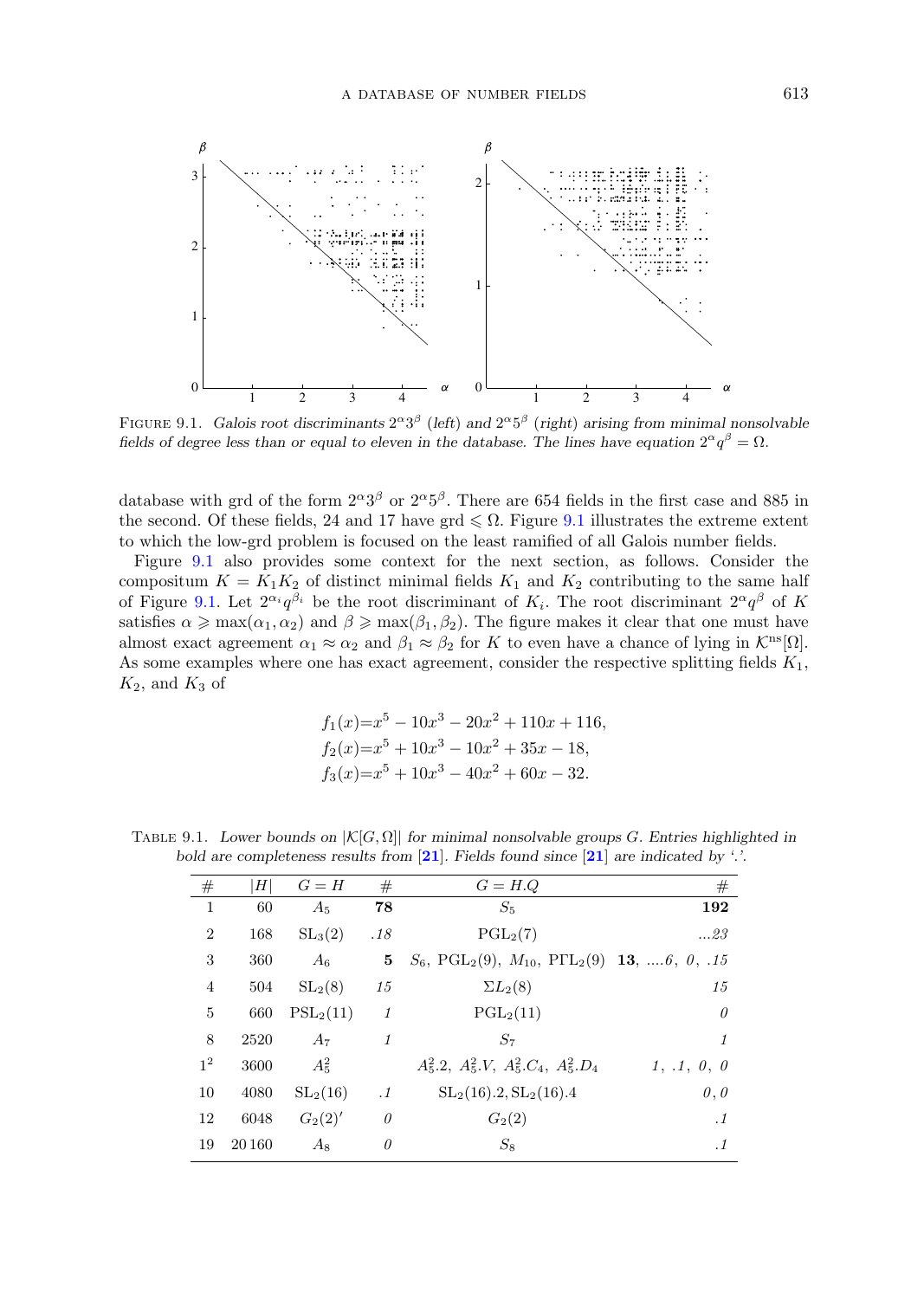All three fields have Galois group  $A_5$  and root discriminant  $2^{3/2}5^{8/5} \approx 37.14$ . The first two completely agree at 2, but differ at 5, so that  $K_1K_2$  has root discriminant  $2^{3/2}5^{48/25} \approx 62.17$ . The other two composita also have root discriminant well over  $\Omega$ , with  $\text{grd}(K_2K_3) = 2^{9/4}5^{8/5} \approx$ 62.47 and grd $(K_1K_3) = 2^{9/4}5^{48/25} \approx 104.55$ . These computations, done automatically by entering  $f_i(x) f_j(x)$  into the grd calculator of [[20](#page-22-13)], are clear illustrations of the general difficulty of using known fields in  $\mathcal{K}[\Omega]$  to obtain others.

In [[21](#page-22-7)], we listed fields proving  $|\mathcal{K}_{\min}^{\text{ns}}[\Omega]| \geq 373$ . Presently, the fields in the database show  $|\mathcal{K}_{\min}^{ns}[\Omega]| \geq 386$ . In [[21](#page-22-7)], we highlighted the fact that the only simple groups involved were the five smallest,  $A_5$ ,  $SL_3(2)$ ,  $A_6$ ,  $SL_2(8)$ , and  $PSL_2(11)$  and the eighth,  $A_7$ . The new fields add  $SL_2(16)$ ,  $G_2(2)$ ', and  $A_8$  to the list of simple groups involved. These groups are tenth, twelfth, and tied for nineteenth in the list of all non-abelian simple groups in increasing order of size.

Table [9.1](#page-18-1) summarizes all fields in the database in  $\mathcal{K}_{min}^{ns}[\Omega]$ . It is organized by the socle  $H \subseteq G$ , which is a simple group except in the single case  $H = A_5 \times A_5$ . The '.' indicate that, for example, of the 23 known fields in  $\mathcal{K}[PGL_2(7), \Omega]$ , twenty are listed in [[21](#page-22-7)] and three are new. The polynomial for the  $SL_2(16)$  field was found by Bosman [[8](#page-22-9)], starting from a classical modular form of weight two. We found polynomials for the new  $SL<sub>3</sub>(2)$  field and the three new PGL<sub>2</sub>(7) fields starting from Schaeffer's list [[35](#page-23-3), Appendix A] of ethereal modular forms of weight one. Polynomials for the other new fields were found by specializing families. All fields summarized by Table [9.1](#page-18-1) come from the part of the database in degree less than or equal to eleven, except for Bosman's degree-17 polynomial and the degree-28 polynomial for  $G_2(2)$ . It would be of interest to pursue calculations with modular forms more systematically. They have the potential not only to yield new fields in  $\mathcal{K}_{\min}^{\text{ns}}[\Omega]$ , but also to prove completeness for certain G.

### 10. General nonsolvable fields with grd  $\leq \Omega$

<span id="page-19-0"></span>We continue in the framework of the previous section, so that the focus remains on Galois number fields contained in  $\mathbb{C}$ . For  $K_1 \in \mathcal{K}_{min}^{ns}[\Omega]$  such a Galois number field, let  $\mathcal{K}[K_1;\Omega]$  be the subset of  $\mathcal{K}^{\text{ns}}[\Omega]$  consisting of fields containing  $K_1$ . Clearly,

$$
\mathcal{K}^{\rm ns}[\Omega] = \bigcup_{K_1} \mathcal{K}[K_1; \Omega]. \tag{10.1}
$$

So, a natural approach to studying all of  $\mathcal{K}^{\text{ns}}[\Omega]$  is to study each  $\mathcal{K}[K_1;\Omega]$  separately.

The refined local information contained in the database can be used to find fields in  $\mathcal{K}[K_1;\Omega]$ . The set of fields so obtained is always very small, often just  $\{K_1\}$ . Usually it seems likely that the set of fields obtained is all of  $\mathcal{K}[K_1;\Omega]$ , and sometimes this expectation is provable under the GRH. We sketch such a proof for a particular  $K_1$  in the first example below. In the remaining examples, we start from other  $K_1$  and construct proper extensions  $K \in \mathcal{K}[K_1;\Omega]$ , illustrating several phenomena. Our examples are organized in terms of increasing degree  $[K : \mathbb{Q}]$ . The fields here are all extremely lightly ramified for their Galois group, and therefore worthy of individual attention.

Our local analysis of a Galois number field  $K$  centers on the notion of  $p$ -adic slope content described in [[20](#page-22-13), §3.4] and automated in the associated database. Thus, a p-adic slope content of  $[s_1, \ldots, s_m]_t^u$  indicates a wild inertia group P of order  $p^m$ , a tame inertia group  $I/P$  of order t, and an unramified quotient  $D/I$  of order u. Wild slopes  $s_i \in \mathbb{Q} \cap (1,\infty)$  are listed in weakly increasing order and from [[20](#page-22-13), equation (7)] the contribution  $p^{\alpha}$  to the root discriminant of K is determined by

$$
\alpha=\biggl(\sum_{i=1}^m\frac{p-1}{p^i}s_{n+1-i}\biggr)+\frac{1}{p^m}\frac{t-1}{t}.
$$

The quantities  $t$  and  $u$  are omitted from presentations of slope content when they are 1.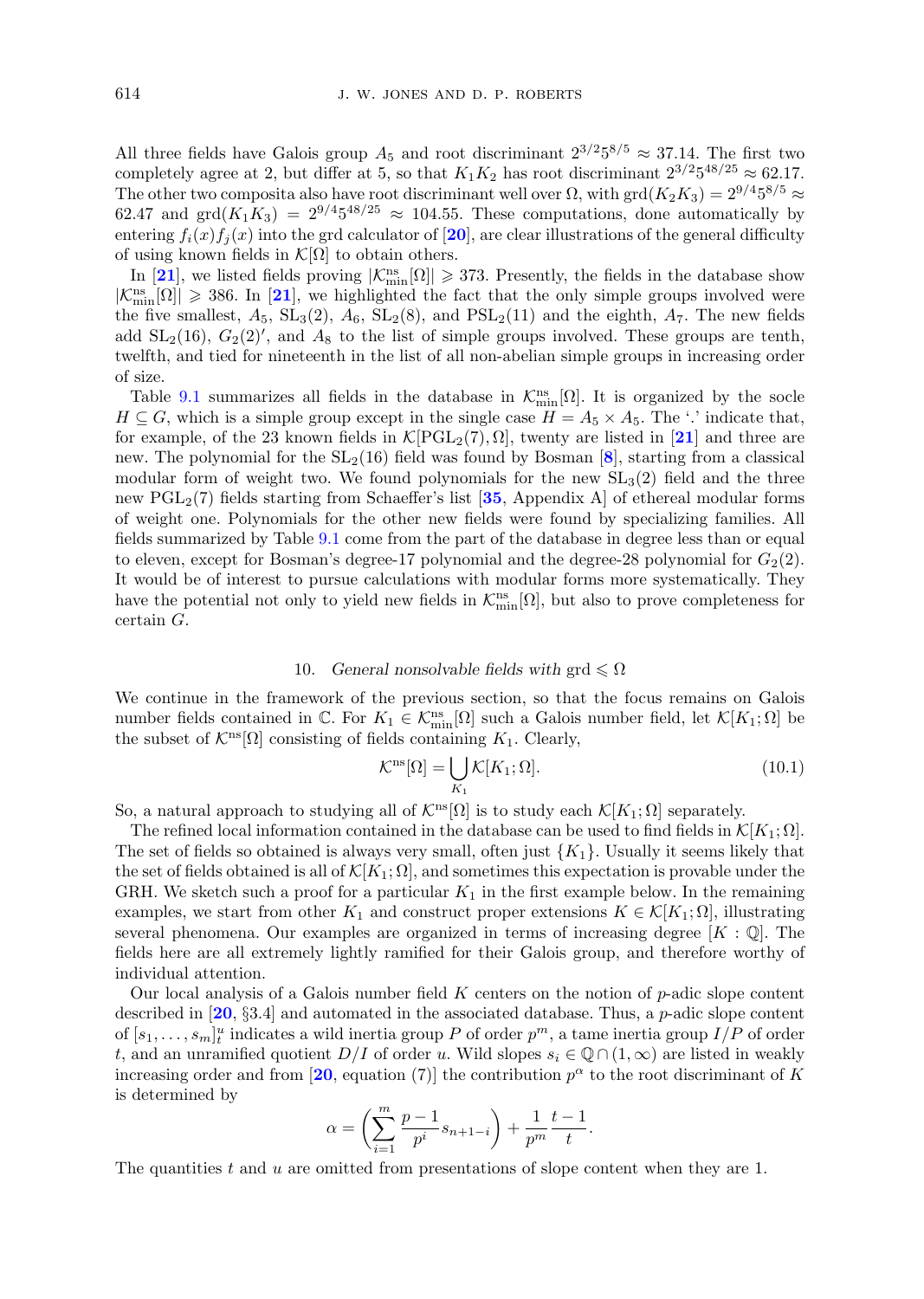Degree 120 and nothing more from  $S_5$ . The polynomial

$$
f_1(x) = x^5 + x^3 + x - 1
$$

has splitting field  $K_1$  with root discriminant  $\Delta_1 = 11^{2/3}37^{1/2} \approx 30.09$ . Since  $\Delta_1 = 2^{2/3} \approx 47.76$ ,  $\Delta_1 3^{1/2} \approx 52.11, \Delta_1 11^{1/6} \approx 44.87$ , and  $\Delta_1 37^{1/4} \approx 74.20$  are all more than  $\Omega$ , any  $K \in \mathcal{K}[K_1;\Omega]$ has to have root discriminant  $\Delta = \Delta_1$ . The GRH bounds say that a field with root discriminant 30.09 can have degree at most 2400 [[29](#page-22-8)].

The main part of the argument is to use the database to show that most other a priori possible G in fact do not arise as  $Gal(K/\mathbb{Q})$  for  $K \in \mathcal{K}[K_1;\Omega]$ . For example, if there were an  $S_3$  field  $K_2$  with absolute discriminant 11<sup>2</sup>37, then  $K_1K_2$  would be in  $\mathcal{K}[K_1;\Omega]$ ; there is in fact an  $S_3$  field with absolute discriminant  $11 \cdot 37^2$ , but not one with absolute discriminant  $11^237$ . As an example of a group that needs a supplementary argument to be eliminated, the central extension  $G = 2.S_5$  does not appear because the degree-12 subfield of  $K_1$  fixed by  $D_5 \subset S_5$ has root discriminant  $\Delta_1$  and class number 1.

Degree 1920 from  $A_5$ . The smallest root discriminant of any nonsolvable Galois field is  $2^{6/7}17^{2/3} \approx 18.70$  coming from a field  $K_1$  with Galois group  $A_5$ . This case is complicated because one can add ramification in several incompatible directions, so that there are different maximal fields in  $\mathcal{K}[K_1; \Omega]$ . One overfield is the splitting field  $\tilde{K}_1$  of  $f_-(x)$ , where

$$
f_{\pm}(x) = x^{10} + 2x^6 \pm 4x^4 - 3x^2 \pm 4.
$$

In this direction, ramification has been added at 2, making the slope content there  $[2, 2, 2, 2, 4]^{6}$ and the root discriminant  $2^{39/16}17^{2/3} \approx 35.81$ . The only solvable field  $K_2$  in the database which is not contained in  $\tilde{K}_1$  but has  $\text{rd}(\tilde{K}_1K_2) < \Omega$  is  $\mathbb{Q}(i)$ . The field  $\tilde{K}_1K_2$  is the splitting field of  $f_+(x)$  with Galois group 10T36. There is yet another wild slope of 2, making the root discriminant  $2^{79/32}17^{2/3} \approx 36.60$ .

Degree 25 080 from  $PSL_2(11)$ . The only known field  $K_1$  with Galois group  $PSL_2(11)$  and root discriminant less than  $\Omega$  first appeared in [[25](#page-22-2)] and is the splitting field of

$$
f_1(x) = x^{11} - 2x^{10} + 3x^9 + 2x^8 - 5x^7 + 16x^6 - 10x^5 + 10x^4 + 2x^3 - 3x^2 + 4x - 1.
$$

The root discriminant is  $\Delta_1 = 1831^{1/2} \approx 42.79$ , forcing all members of  $\mathcal{K}[K_1; \Omega]$  to have root discriminant  $1831^{1/2}$  as well.

Scrimmant 1831 / as wen.<br>The prime 1831 is congruent to 3 modulo 4, so that the associated quadratic field  $\mathbb{Q}(\sqrt{-1831})$ is imaginary and its class number can be expected to be considerably larger than one. This class number is in fact nineteen, and the splitting field of a degree-19 polynomial in the database is the corresponding Hilbert class field  $K_2$ . The field  $K_1K_2 \in \mathcal{K}[K_1;\Omega]$  has degree  $660 \cdot 38 = 25080.$ 

Degree 48 384 from  $SL_2(8)$ .3. The splitting field  $K_1$  of

$$
f_1(x) = x^9 - 3x^8 + 4x^7 + 16x^2 + 8x + 8
$$

has Galois group Gal $(K_1/\mathbb{Q}) = 9T32 = SL_2(8).3$  and root discriminant  $2^{73/28}7^{8/9} \approx 34.36$ . This root discriminant is the smallest known from a field with Galois group  $SL_2(8)$ .3. In fact, it is small enough that it is possible to add ramification at both 2 and 7 and still keep the root discriminant less than  $\Omega$ . Namely, let

$$
f_2(x) = x^4 - 2x^3 + 2x^2 + 2,
$$
  

$$
f_3(x) = x^4 - x^3 + 3x^2 - 4x + 2.
$$

The splitting fields  $K_2$  and  $K_3$  have Galois groups  $A_4$  and  $D_4$ , respectively. Composing with  $K_2$  increases degrees by four and adds wild slopes 2 and 2 to the original 2-adic slope content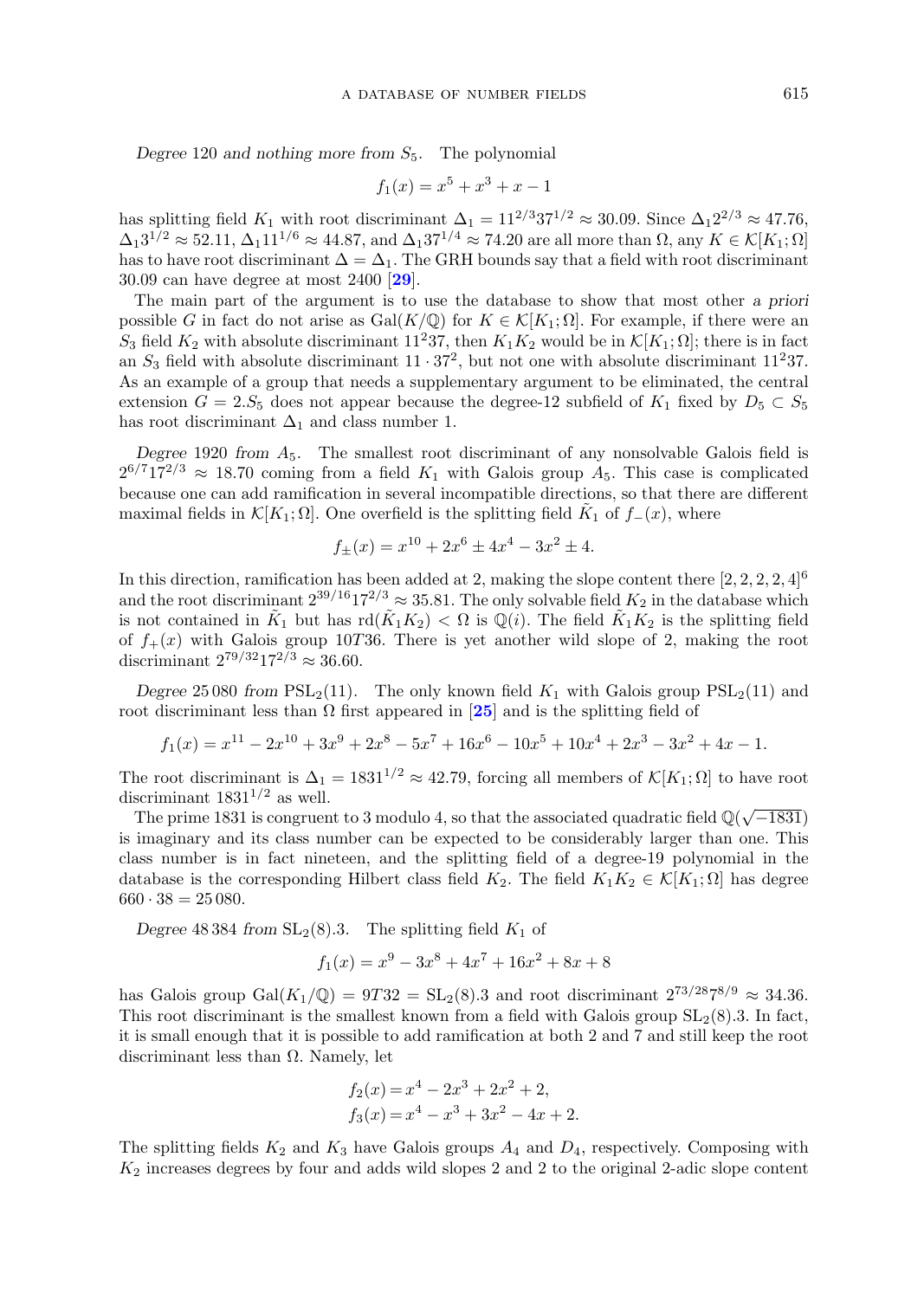$[20/7, 20/7, 20/7]^3$ . Composing with  $K_3$  then increases degrees by eight, adding another wild slope of 2 to the 2-adic slope content and increasing the 7-adic tame degree from nine to 36. The root discriminant of  $K_1K_2K_3$  is then  $2^{153/56}7^{35/36} \approx 44.06$ .

Degree 80 640 from  $S_8$ . The largest group in Table [9.1](#page-18-1) is  $S_8$ , and the only known field in  $\mathcal{K}[S_8,\Omega]$  is the splitting field  $K_1$  of

$$
f_1(x) = x^8 - 4x^7 + 4x^6 + 8x^3 - 32x^2 + 32x - 20.
$$

Here Galois slope contents are  $[15/4, 7/2, 7/2, 3, 2, 2]^3$  and  $[\ ]_7$  at 2 and 5, respectively, giving root discriminant  $2^{111/32}5^{6/7} \approx 43.99$ . The only field in the database which can be used to give a larger field in  $\mathcal{K}[K_1; \Omega]$  is  $K_2 = \mathbb{Q}(i)$ . This field gives an extra wild slope of 2, raising the degree of  $K_1K_2$  to 80640 and the root discriminant to  $2^{223/64}5^{6/7} \approx 44.47$ .

Degree 86400 from  $A_5^2$ .V. Another new field  $K_1$  in Table [9.1,](#page-18-1) found by Driver, is the splitting field of

$$
f_1(x) = x^{10} - 2x^9 + 5x^8 - 10x^6 + 28x^5 - 26x^4 - 5x^2 + 50x - 25.
$$

As in the previous example, this field  $K_1$  is wildly ramified at 2 and tamely ramified at 5. Slope contents are  $[23/6, 23/6, 3, 8/3, 8/3]_3$  and  $[$  |<sub>6</sub> for a root discriminant of  $2^{169/48}5^{5/6} \approx 43.89$ . The splitting field  $K_2$  of  $x^3 - x^2 + 2x + 2$  has Galois group  $S_3$ , with 2-adic slope content [3] and 5-adic slope content  $[\ ]_3$ . In the compositum  $K_1K_2$ , the extra slope is in fact 2, giving a root discriminant of  $2^{85/24}5^{5/6} \approx 44.53$ .

Degree 172 800 from  $S_5$  and  $S_6$ . Consider the  $\binom{386}{2} = 74\,305$  composita  $K_1K_2$ , as  $K_1$  and  $K_2$  vary over distinct known fields in  $\mathcal{K}_{\min}^{\text{ns}}[\Omega]$ . From our discussion of Figure [9.1,](#page-18-0) one would expect that very few of these composita would have root discriminant less than  $\Omega$ . In fact, calculation shows that exactly one of these composita has  $\text{rd}(K_1K_2) \leqslant \Omega$ , namely the joint splitting field of

$$
f_1(x) = x^5 - x^4 - x^3 + 3x^2 - x - 19,
$$
  
\n
$$
f_2(x) = x^6 - 2x^5 + 4x^4 - 8x^3 + 2x^2 + 24x - 20.
$$

Here Gal $(K_1/\mathbb{Q}) = S_5$  and Gal $(K_2/\mathbb{Q}) = S_6$ . Both fields have tame ramification of order two at 3 and order five at 7. Both are otherwise ramified only at 2, with  $K_1$  having slope content  $[2,3]^2$  and  $K_2$  having slope content  $[2,2,3]^3$ . In the compositum  $K_1K_2$ , there is partial cancellation between the two wild slopes of 3, and the slope content is  $[2, 2, 2, 2, 3]^6$ . The root discriminant of  $K_1K_2$  then works out to be  $2^{39/16}3^{1/2}7^{4/5} \approx 44.50$ . The existence of this remarkable compositum contradicts [[21](#page-22-7), Corollary 12.1] and is the only error we have found in [[21](#page-22-7)].

The field discriminants of  $f_1$  and  $f_2$  are respectively  $-\frac{22^63^{174}}{9}$  and  $-\frac{22^93^{174}}{9}$ . The splitting fields  $K_1$  and  $K_2$  thus contain distinct quadratic fields,  $\mathbb{Q}(\sqrt{3})$  and  $\mathbb{Q}(\sqrt{6})$ , respectively. The compositum therefore has Galois group all of  $S_5 \times S_6$ , and so the degree  $[K_1K_2:\mathbb{Q}] = 120.720 =$ 86 400 ties with that of the previous example. But, moreover,  $K_3 = \mathbb{Q}(\sqrt{-3})$  is disjoint from  $\mathbb{Q}(\sqrt{3}, \sqrt{6})$  and does not introduce more ramification. So,  $K = K_1K_2K_3$  has the same root discriminant  $2^{39/16}3^{1/2}7^{4/5} \approx 44.50$ , but the larger degree  $2 \cdot 86400 = 172800$ .

The GRH upper bound on degree for a given root discriminant  $\delta \in [1, \Omega)$  increases to infinity as  $\delta$  increases to  $\Omega$  (as illustrated by [[21](#page-22-7), Figure 4.1]). However, we have only exhibited fields K here of degree less than or equal to 172 800. Dropping the restriction that  $K$  is Galois and nonsolvable may let one obtain somewhat larger degrees, but there remains a substantial and intriguing gap between degrees of known fields and analytic upper bounds on degree.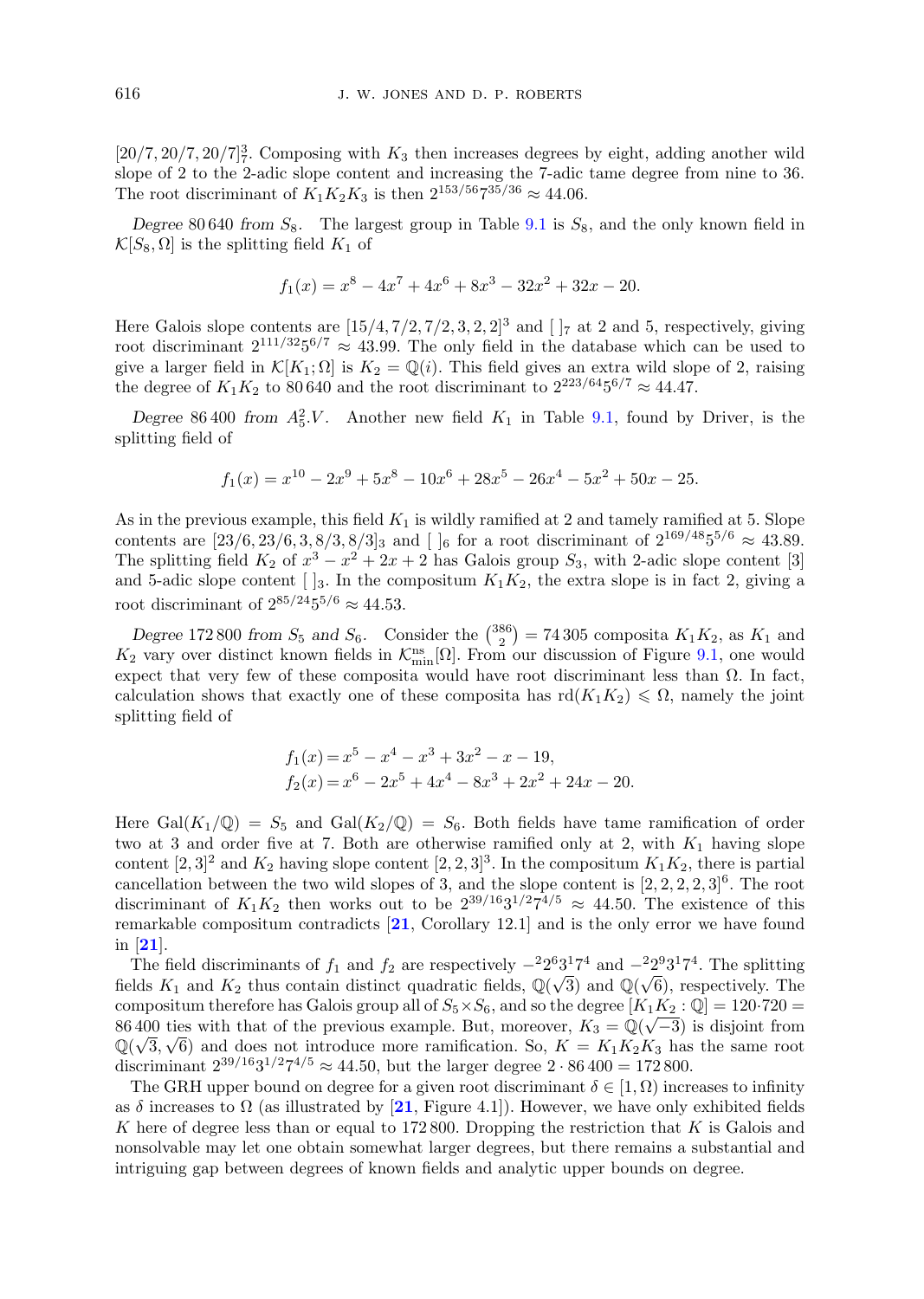#### References

- <span id="page-22-22"></span>1. K. Belabas, 'cubic v. 1.2', [http://www.math.u-bordeaux1.fr/](http://www.math.u-bordeaux1.fr/~kbelabas/research/software/cubic-1.2.tgz)[∼](http://www.math.u-bordeaux1.fr/~kbelabas/research/software/cubic-1.2.tgz)[kbelabas/research/software/cubic-1.2.tgz.](http://www.math.u-bordeaux1.fr/~kbelabas/research/software/cubic-1.2.tgz)
- <span id="page-22-23"></span>2. K. Belabas, 'On quadratic fields with large 3-rank', Math. Comp. 73 (2004) no. 248, 2061–2074 (electronic); [MR](http://www.ams.org/mathscinet-getitem?mr=2059751) [2059751](http://www.ams.org/mathscinet-getitem?mr=2059751) (2005c:11132).
- <span id="page-22-0"></span>3. A.-M. BERGÉ, J. MARTINET and M. OLIVIER, 'The computation of sextic fields with a quadratic subfield', Math. Comp. 54 (1990) no. 190, 869–884; [MR](http://www.ams.org/mathscinet-getitem?mr=1011438) [1011438](http://www.ams.org/mathscinet-getitem?mr=1011438) (90k:11169).
- <span id="page-22-26"></span>4. M. Bhargava, 'The density of discriminants of quartic rings and fields', Ann. of Math. (2) 162 (2005) no. 2, 1031–1063; [MR](http://www.ams.org/mathscinet-getitem?mr=2183288) [2183288](http://www.ams.org/mathscinet-getitem?mr=2183288) (2006m:11163).
- <span id="page-22-3"></span>5. M. Bhargava, 'Mass formulae for extensions of local fields, and conjectures on the density of number field discriminants', Int. Math. Res. Not. IMRN 2007 (2007), doi[:10.1093/imrn/rnm052;](http://dx.doi.org/10.1093/imrn/rnm052) [MR](http://www.ams.org/mathscinet-getitem?mr=2354798) [2354798](http://www.ams.org/mathscinet-getitem?mr=2354798) (2009e:11220).
- <span id="page-22-27"></span>6. M. Bhargava, 'The density of discriminants of quintic rings and fields', Ann. of Math. (2) 172 (2010) no. 3, 1559–1591; [MR](http://www.ams.org/mathscinet-getitem?mr=2745272) [2745272](http://www.ams.org/mathscinet-getitem?mr=2745272) (2011k:11152).
- <span id="page-22-19"></span>7. Bordeaux tables of number fields, [http://pari.math.u-bordeaux.fr/pub/pari/packages/nftables/.](http://pari.math.u-bordeaux.fr/pub/pari/packages/nftables/)
- <span id="page-22-9"></span>8. J. Bosman, 'A polynomial with Galois group  $SL_2(\mathbb{F}_{16})$ ', LMS J. Comput. Math. 10 (2007) 1461–1570 (electronic); [MR](http://www.ams.org/mathscinet-getitem?mr=2365691) [2365691](http://www.ams.org/mathscinet-getitem?mr=2365691) (2008k:12008).
- <span id="page-22-4"></span>9. N. Boston and J. S. Ellenberg, 'Random pro-p groups, braid groups, and random tame Galois groups', Groups Geom. Dyn. 5 (2011) no. 2, 265–280; [MR](http://www.ams.org/mathscinet-getitem?mr=2782173) [2782173](http://www.ams.org/mathscinet-getitem?mr=2782173) (2012b:11172).
- <span id="page-22-5"></span>10. N. Boston and D. Perry, 'Maximal 2-extensions with restricted ramification', J. Algebra 232 (2000) no. 2, 664–672; [MR](http://www.ams.org/mathscinet-getitem?mr=1792749) [1792749](http://www.ams.org/mathscinet-getitem?mr=1792749) (2001k:12005).
- <span id="page-22-14"></span>11. G. Butler and J. McKay, 'The transitive groups of degree up to eleven', Comm. Algebra 11 (1983) no. 8, 863–911.
- <span id="page-22-11"></span>12. S. R. Dahmen, 'Classical and modular methods applied to diophantine equations', PhD Thesis, University of Utrecht, 2008.
- <span id="page-22-20"></span>13. E. D. Driver and J. W. Jones, 'Minimum discriminants of imprimitive decic fields', Exp. Math. 19 (2010) no. 4, 475–479; [MR](http://www.ams.org/mathscinet-getitem?mr=2778659) [2778659](http://www.ams.org/mathscinet-getitem?mr=2778659) (2012a:11169).
- <span id="page-22-16"></span>14. J. L. Hoelscher, 'Infinite class field towers', Math. Ann. 344 (2009) no. 4, 923–928; [MR](http://www.ams.org/mathscinet-getitem?mr=2507631) [2507631](http://www.ams.org/mathscinet-getitem?mr=2507631) (2010h:11185).
- <span id="page-22-12"></span>15. K. HULEK, R. KLOOSTERMAN and M. SCHÜTT, 'Modularity of Calabi–Yau varieties', Global aspects of complex geometry (Springer, Berlin, 2006) 271–309; [MR](http://www.ams.org/mathscinet-getitem?mr=2264114) [2264114](http://www.ams.org/mathscinet-getitem?mr=2264114) (2007g:11052).
- <span id="page-22-1"></span>16. J. Hunter, 'The minimum discriminants of quintic fields', Proc. Glasgow Math. Assoc. 3 (1957) 57–67; [MR](http://www.ams.org/mathscinet-getitem?mr=0091309) [0091309](http://www.ams.org/mathscinet-getitem?mr=0091309) (19,944b).
- <span id="page-22-17"></span>17. J. W. JONES and D. P. ROBERTS, 'Artin L-functions with small conductor', in preparation.
- <span id="page-22-10"></span>18. J. W. JONES and D. P. ROBERTS, 'Sextic number fields with discriminant  $(-1)^{j}2^{a}3^{b}$ , Number theory (Ottawa, ON, 1996), CRM Proceedings & Lecture Notes 19 (American Mathematical Society, Providence, RI, 1999) 141–172; [MR](http://www.ams.org/mathscinet-getitem?mr=2000b:11142) [2000b:11142.](http://www.ams.org/mathscinet-getitem?mr=2000b:11142)
- <span id="page-22-24"></span>19. J. W. JONES and D. P. ROBERTS, 'Septic fields with discriminant  $\pm 2^a 3^b$ ', Math. Comp. 72 (2003) no. 244, 1975–1985 (electronic); [MR](http://www.ams.org/mathscinet-getitem?mr=1986816) [1986816](http://www.ams.org/mathscinet-getitem?mr=1986816) (2004e:11119).
- <span id="page-22-13"></span>20. J. W. Jones and D. P. Roberts, 'A database of local fields', J. Symbolic Comput. 41 (2006) no. 1, 80–97; website: [http://math.asu.edu/](http://math.asu.edu/~jj/localfields)[∼](http://math.asu.edu/~jj/localfields)[jj/localfields.](http://math.asu.edu/~jj/localfields)
- <span id="page-22-7"></span>21. J. W. JONES and D. P. ROBERTS, 'Galois number fields with small root discriminant', J. Number Theory 122 (2007) no. 2, 379–407; [MR](http://www.ams.org/mathscinet-getitem?mr=2292261) [2292261](http://www.ams.org/mathscinet-getitem?mr=2292261) (2008e:11140).
- <span id="page-22-28"></span>22. J. W. JONES and D. P. ROBERTS, 'Number fields ramified at one prime', Algorithmic number theory, Lecture Notes in Computational Science 5011 (Springer, Berlin, 2008) 226–239; [MR](http://www.ams.org/mathscinet-getitem?mr=2467849) [2467849](http://www.ams.org/mathscinet-getitem?mr=2467849) (2010b:11152).
- <span id="page-22-15"></span>23. J. W. JONES and D. P. ROBERTS, 'The tame–wild principle for discriminant relations for number fields', Algebra Number Theory 8 (2014) no. 3, 609–645.
- <span id="page-22-21"></span>24. J. W. Jones and R. Wallington, 'Number fields with solvable Galois groups and small Galois root discriminants', Math. Comp. 81 (2012) no. 277, 555–567.
- <span id="page-22-2"></span>25. J. KLUNERS and G. MALLE, 'A database for field extensions of the rationals', LMS J. Comput. Math. 4 (2001) 182–196 (electronic); [MR](http://www.ams.org/mathscinet-getitem?mr=2003i:11184) [2003i:11184.](http://www.ams.org/mathscinet-getitem?mr=2003i:11184)
- <span id="page-22-6"></span>26. H. Koch, Galois theory of p-extensions, Springer Monographs in Mathematics (Springer, Berlin, 2002). With a foreword by I. R. Shafarevich, translated from the 1970 German original by Franz Lemmermeyer, with a postscript by the author and Lemmermeyer; [MR](http://www.ams.org/mathscinet-getitem?mr=1930372) [1930372](http://www.ams.org/mathscinet-getitem?mr=1930372) (2003f:11181).
- <span id="page-22-25"></span>27. G. Malle, 'On the distribution of Galois groups', J. Number Theory 92 (2002) no. 2, 315–329; [MR](http://www.ams.org/mathscinet-getitem?mr=1884706) [1884706](http://www.ams.org/mathscinet-getitem?mr=1884706) (2002k:12010).
- <span id="page-22-18"></span>28. G. Malle and B. H. Matzat, Inverse Galois theory, Springer Monographs in Mathematics (Springer, Berlin, 1999); [MR](http://www.ams.org/mathscinet-getitem?mr=1711577) [1711577](http://www.ams.org/mathscinet-getitem?mr=1711577) (2000k:12004).
- <span id="page-22-8"></span>29. J. Martinet, 'Petits discriminants des corps de nombres', Number theory days, 1980 (Exeter, 1980), London Mathematical Society Lecture Note Series 56 (Cambridge University Press, Cambridge, 1982) 151–193; [MR](http://www.ams.org/mathscinet-getitem?mr=84g:12009) [84g:12009.](http://www.ams.org/mathscinet-getitem?mr=84g:12009)